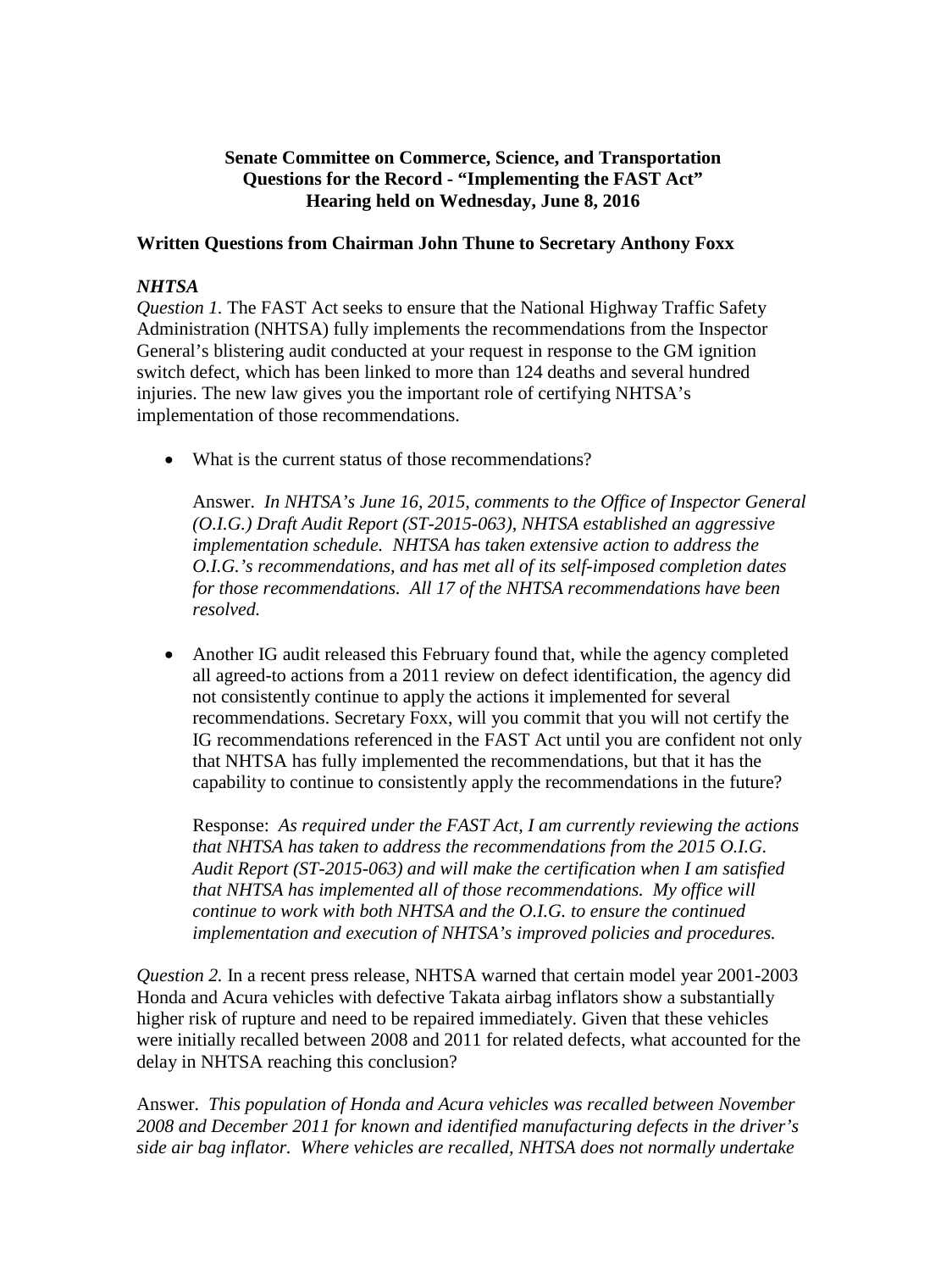*additional testing on the recalled part, and instead applies its resources toward investigating other potential safety defects. However, following notifications under the Agency's Standing General Order of recent rupture incidents involving this population of vehicles, NHTSA directed Takata to conduct additional testing. The Agency was able to get the information and resources it needed to direct this testing because of its 2015 Preservation Order with Takata. When the new test data showed a far higher risk of ruptures among this population of inflators, NHTSA ensured that consumers were made aware of the grave danger the inflators in this particular group of vehicles posed.*

*Question 3.* I am concerned that the leadership of the Office of Defects Investigation is in transition. Secretary Foxx, what are you doing to ensure effective leadership and especially accountability for the day-to-day activities of that office?

Answer. *NHTSA is moving swiftly to fill the vacancy for Office of Defects Investigation (ODI) Director, with candidate interviews commencing soon. A NHTSA senior staff member who reports directly to the Associate Administrator for Enforcement is overseeing the day-to-day operations of ODI and is closely monitoring the new transparent, risk-based and objective pre-investigative processes implemented this Spring.* 

*Question 4.* The FAST Act tied an increase in civil penalties for Safety Act violations to the issuance of a final rule on civil penalty factors. NHTSA finalized that rule, but now is proposing to unilaterally assess civil penalties for vehicle safety violations under 49 USC 30165 instead of compromising penalties and relying on the Department of Justice to assess penalties when an action is not compromised, citing a minor wording change contained in the Moving Ahead for Progress in the 21st Century Act (MAP-21). The MAP-21 direction, however, did not provide NHTSA with express authority to issue such a rule. Moreover, while I was not Chairman when MAP-21 was negotiated, members of my staff who worked under then-Ranking Member Hutchison inform me that the negotiations did not include any discussion of providing NHTSA with unilateral authority to impose such penalties. Relevant sections of the code also cast doubt on the rationale for NHTSA's current effort. For example, 49 USC 30165(d) discusses "a civil action brought under this section" in connection with the civil penalty authority, indicating a federal civil action in court. In addition, 49 USC 30163(c) provides that "…a civil action under this section or section 30165(a) of this title may be brought in the judicial district in which the violation occurred..." thus reiterating the reference to a civil action. Congress has provided authority for the administrative imposition of civil penalties at other agencies, but in those cases it has generally done so expressly by stating that the agency should "impose" or "assess" the penalty. NHTSA has successfully used the consent order process, as exemplified by the recent \$200 million consent order with Takata, the \$105 million consent order with FCA, and the \$70 million consent order with Honda. And, of note, these negotiations all occurred prior to the tripling of the civil penalties as directed under the FAST Act. The FAST Act also included provisions to strengthen NHTSA's defect identification and investigation processes, which should facilitate such consent orders, when appropriate. Please help the Committee better understand why, in light of this legislative history and context, NHTSA now believes it has the legal authority for its proposal to assess penalties unilaterally.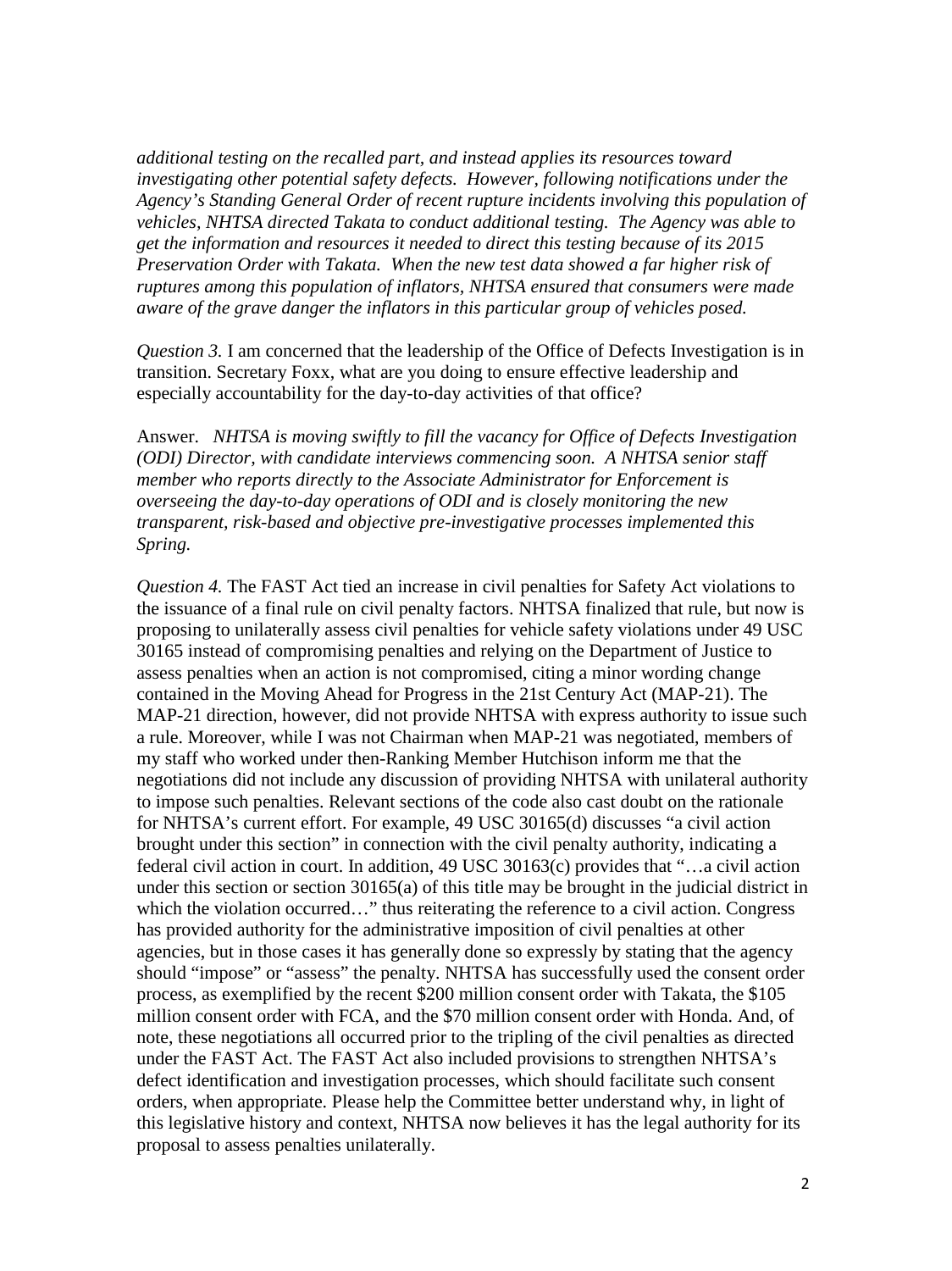Answer. *The plain language of the amendments to 49 U.S.C. § 30165(c) in the Moving Ahead for Progress in the 21st Century Act (MAP–21) confirmed NHTSA's authority to assess civil penalties as well as to compromise them. Prior to the enactment of MAP-21, the statute provided, "In determining the amount of a civil penalty or compromise, the appropriateness of the penalty or compromise to the size of the business of the person charged and the gravity of the violation shall be considered." 49 U.S.C. § 30165(c) (2011). The statute did not specify who would assess the civil penalties. However, the statute specifically stated that "The Secretary of Transportation may compromise the amount of a civil penalty imposed under this section." 49 U.S.C. § 30165(b)(1). MAP-21 revised this language to read: "In determining the amount of a civil penalty or compromise under this section, the Secretary of Transportation shall consider the nature, circumstances, extent, and gravity of the violation." 49 U.S.C. § 30165(c) (2016). This amendment made it clear that the Secretary of Transportation has the authority and a mandate to assess civil penalties as well as to compromise them pursuant to the provisions of MAP-21.* 

*The legislative history also supports the Agency's interpretation. When S. 1449, the Motor Vehicle and Highway Safety Improvement Act of 2011 (Mariah's Act), was introduced, the bill contained language listing the factors that the Secretary of Transportation shall consider in determining the amount of civil penalty or compromise. According to a Senate report, the provisions of S. 1449 were enacted into law, with modifications, as title I of division C of MAP-21. The Senate Commerce Report made clear that NHTSA was authorized to impose "fines." It stated, "Before issuing a fine, the Secretary would be required to consider several relevant factors in setting the level of the fine, including the nature of the violation; the severity of the risk of injury; the actions taken by the person charged to identify, investigate, or mitigate the violation; the nature of the defect or noncompliance; and the size of the company." The word "fine" is synonymous with the term "civil penalty." Therefore, the plain language of the statute and the legislative history support NHTSA's authority, acting under delegation from the Secretary, to impose civil penalties directly.*

*Question 5.* Thank you for the discussion at the hearing about providing additional flexibility to the states in the highway safety grant program. I am pleased that, as a result of the FAST Act, NHTSA has just released the Interim Final Rule (IFR) to provide guidance to the states on these grant programs.

• The IFR states that the agency, "if appropriate, will amend provisions of the regulation." What factors would cause the agency to consider amending the rule further?

Answer. *As with all rulemakings soliciting public comments, NHTSA plans to carefully review all input received. If public comments identify alternative approaches that would meet the goal of effectively and efficiently awarding and managing the grants, NHTSA will consider these approaches.*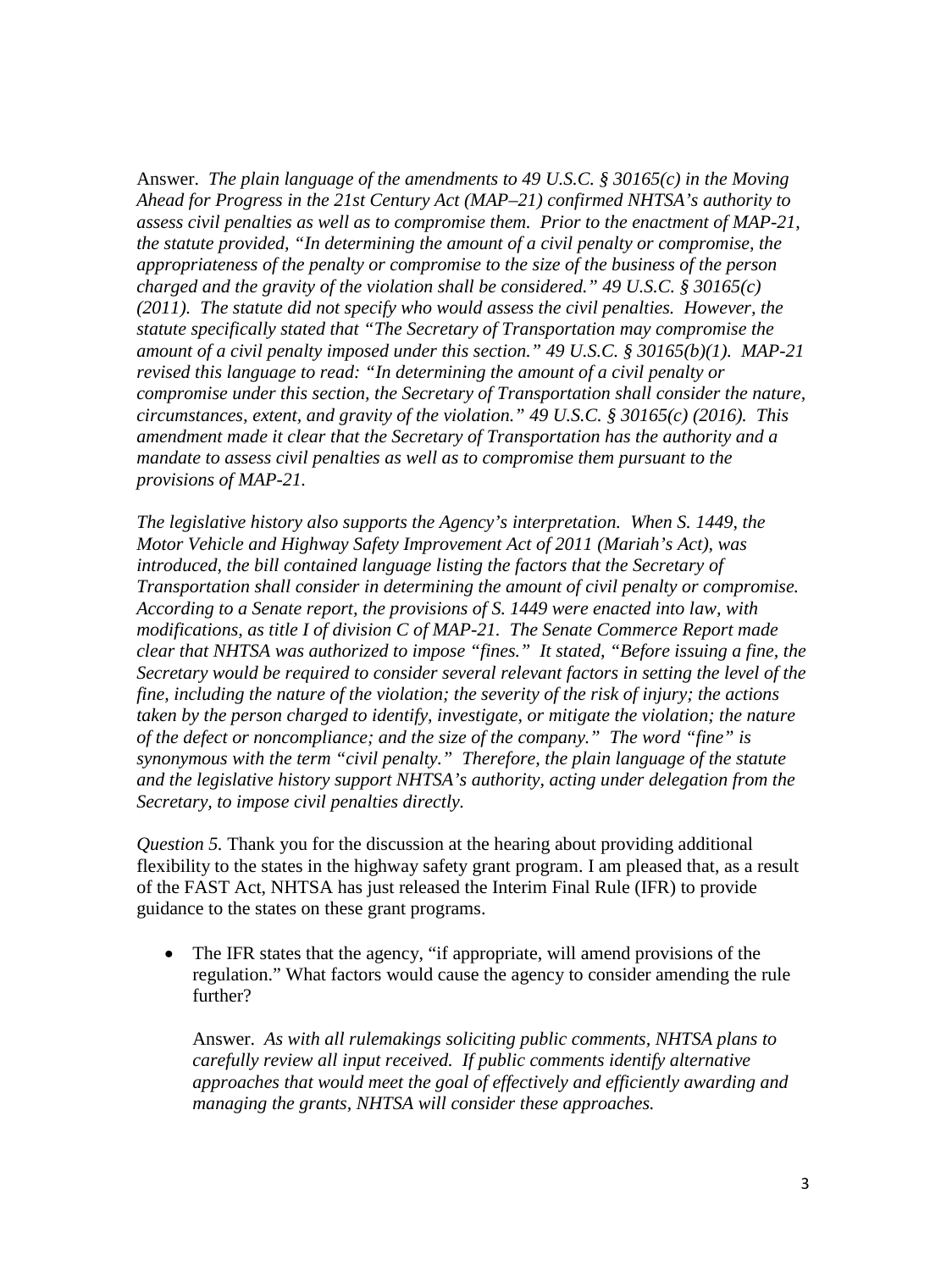• Does the agency intend to issue a final rule, and if so, what is the expected timeframe for a final rule?

Answer. *Yes, the Agency expects to issue a final rule well before fiscal year 2018 applications are due.*

• The newly issued IFR changed some requirements for state submissions. In particular, the IFR now appears to require full "descriptions" of certain data elements, whereas "brief" or "general" descriptions were previously required (see, e.g.,  $23$  CFR 1200.11(a) and 1200.35(a) and (b) compared to the new IFR). Some areas also ask for increased project-level detail, such as 23 CFR 1300.11(d). I believe that strong oversight of the use of federal funds is needed, but many of the FAST Act's changes to highway safety grants were intended to provide additional flexibility to the states. What was the rationale behind these changes in the IFR? Are they consistent with the flexibility for states endorsed in the FAST Act?

Answer. *The FAST Act provided States with greater flexibility in eligible use of grant funds under the National Priority Safety Programs (Section 405). NHTSA's IFR supports this flexibility by allowing States to integrate Section 405 planned activities into the Highway Safety Plan instead of the separate project lists that were previously required. In addition, the IFR implemented the added FAST Act flexibility for States to qualify for law-based grants.* 

*Separately, the IFR made amendments to some requirements to support the implementation of an improved and enhanced electronic grants management system that will enable States to apply for highway safety grants and receive and manage grant funds more efficiently and with fewer burdens. The IFR allows States applying for Section 405 grants to cross reference project information already appearing in the Highway Safety Plan, eliminating the submission of duplicative information. Because we expect project information to be captured in the grants management system when States submit their Highway Safety Plans, the burden of invoicing for expenses will also be reduced.* 

*The modest amendments to the Highway Safety Plan and annual report requiring descriptions rather than summaries of a State's progress will better position the States to adjust upcoming plans. This will assist States in reversing the disturbing increases in fatalities across the country.*

*Question 6.* Preliminary data recently released by NHTSA show a 7.7 percent increase in motor vehicle traffic deaths in 2015. What has accounted for such an increase? What steps have you taken to improve NHTSA's partnership with the states to improve highway safety?

Answer. *While the Agency is still analyzing the 2015 fatality data, there are a number of areas that NHTSA has identified as potential contributors to the disheartening 7.2 percent increase in roadway deaths. There were increases in fatalities in the following areas: motorcyclist (8.3 percent); pedestrian (9.5 percent); bicyclist (12.2 percent);*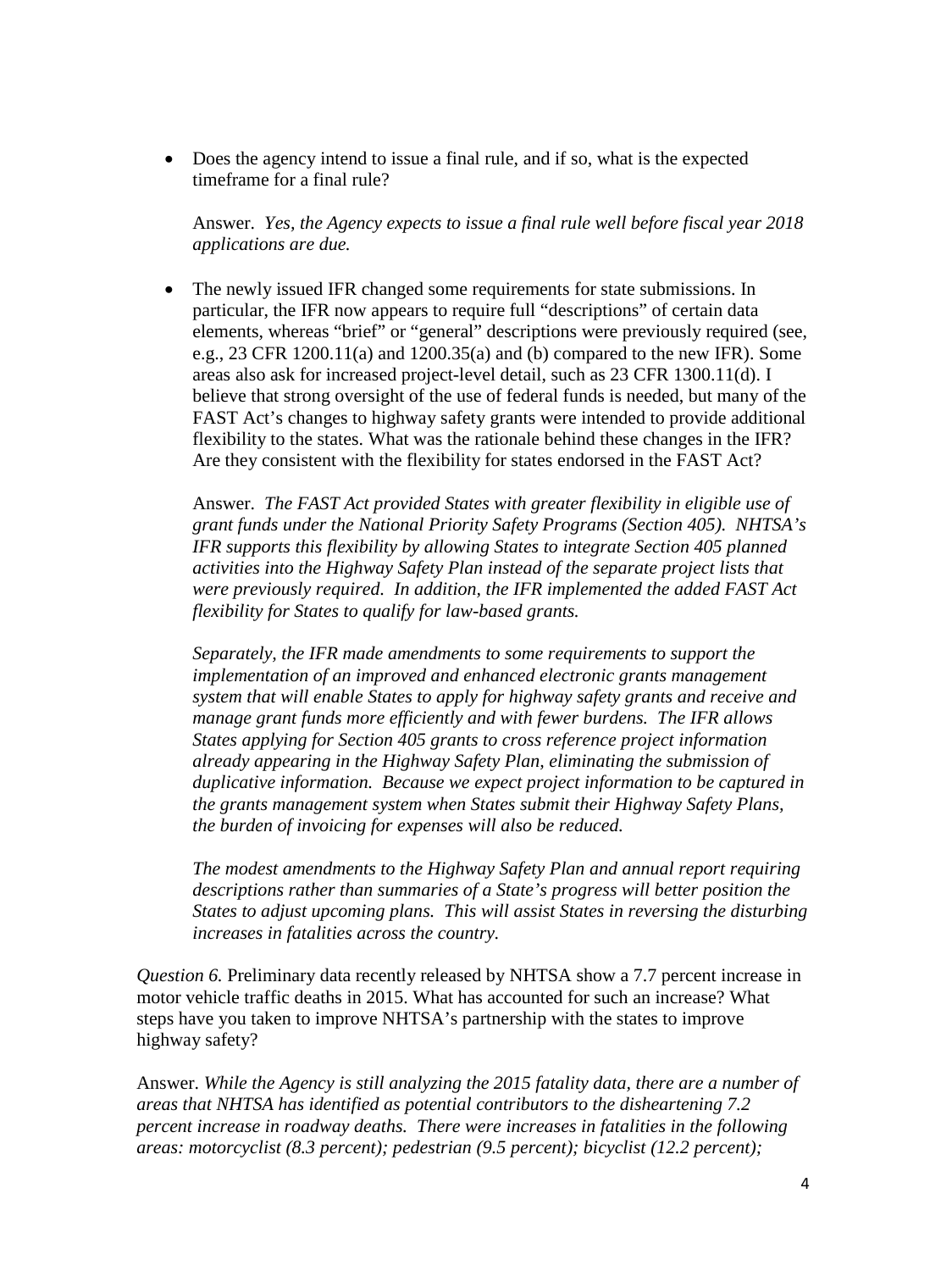*passenger car occupants (5.7 percent); pickup truck occupants (4.7 percent); and alcohol-impaired driving fatalities (3.2 percent). Preliminary data reported by the Federal Highway Administration (FHWA) shows that vehicle miles traveled (VMT) in 2015 increased by about 3.5 percent, and thus increased exposure may account for some of the increase.* 

*In response to early estimates, NHTSA convened a series of behavioral safety summits across the country in February and March 2016. The purpose of these summits was to identify evidence-based methods to change behavior outside of traffic safety and explore the potential for applying those in new settings. As a direct result of these summits, NHTSA is fostering engagement between States and new partners who had not previously been engaged in traffic safety.* 

*NHTSA has focused on expanding partnerships with the States and with new national and local partners to implement new safety initiatives and programs. NHTSA plans to introduce new innovative performance metrics and program resources for States later in 2016.*

*Question 7.* Section 24105 of the FAST Act required a 2-year state pilot program to evaluate the feasibility and effectiveness of notifying consumers of open motor vehicle recalls at the time of vehicle registration. This pilot program may demonstrate an effective means of achieving higher recall completion rates.

• What steps has NHTSA taken to ensure this will be a successful pilot?

Answer. *In preparation for issuance of the grant solicitation, NHTSA engaged with stakeholders to become better informed about State and commercial sector logistics as well as technical capabilities regarding open recall notification at the time of vehicle registration. This outreach has provided NHTSA with a better understanding of the registration process and of State capabilities so that it can ensure that the program is flexible enough to accommodate the various State systems for registering vehicles.* 

• Beyond the Request for Information issued on April 15, has NHTSA worked with states to ensure there is interest and readiness for the functionality of the program?

Answer. *NHTSA discussed the pilot notification program with the American Association of Motor Vehicle Administrators, the organization that represents the State officials who administer and enforce motor vehicle laws, to gauge interest in and encourage participation in the pilot notification program. Because many States have preexisting relationships with the motor vehicle industry and with commercial entities providing notification services, we have also encouraged State-industry partnerships to increase participation in the notification program.*

*Question 8.* The FAST Act directs a number of updates to the recall process, including directing that recall notifications may be sent by electronic means in addition to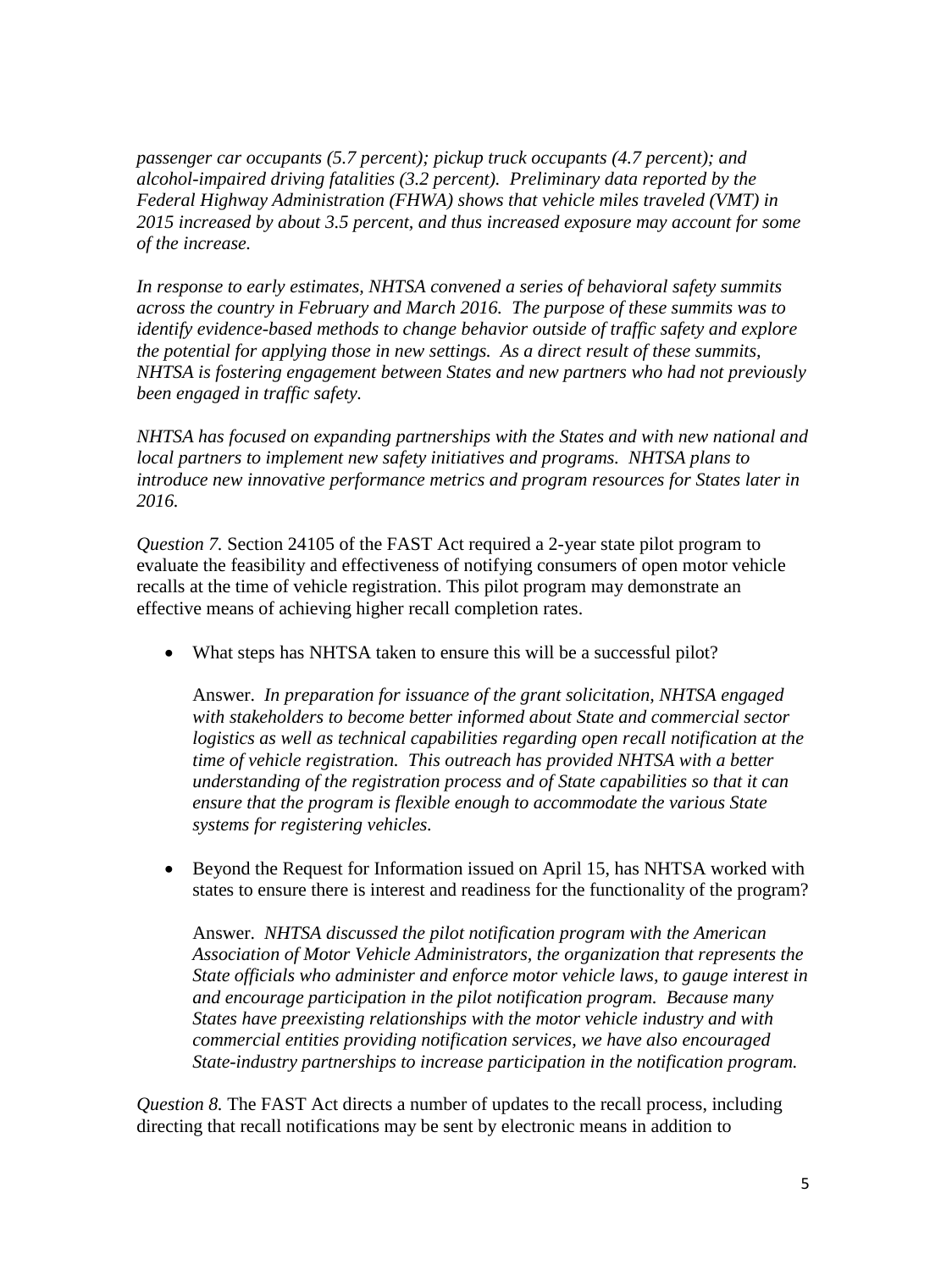notification by first class mail. The FAST Act also directs additional public awareness efforts regarding recalls and a report on recall completion rates.

• What steps has NHTSA taken to research and improve consumer notification in an effort to improve recall completion rates?

Answer. *NHTSA issued an Advance Notice of Proposed Rulemaking (ANPRM) soliciting comments and supporting information on what NHTSA might require as to electronic recall notification. See 81 Fed. Reg. 4007 (January 25, 2016). The Agency asked questions to facilitate comments from stakeholders on what means of notification, based on their experience, have been most effective in providing information to customers and motivating customers to have safety recall remedies performed. NHTSA expects to issue a Notice of Proposed Rulemaking in the near future.*

• How has NHTSA worked with the auto manufacturers to research new and better ways to reach consumers and influence recall repair?

Answer. *As part of their consent orders, General Motors (GM) and Fiat Chrysler Automobiles (FCA) researched what factors best motivate consumers to take action and seek out their recall remedies. GM provided highlights of its results at NHTSA's "Retooling Recalls" symposium in April 2015 where industry leaders gathered at the U.S. DOT and brainstormed new ideas to improve recall completion rates. FCA shared results of its consumer focus groups and surveys with NHTSA and other auto manufacturers. The Alliance for Automobile Manufacturers and Global Automakers conducted a joint research project to learn how consumers view recalls and the recall notifications they receive. Over 1,500 people were surveyed and the results were shared with NHTSA and summary results were published in the comment filed in the ANPRM docket noted above.*

*Question 9.* It is important for safety recalls to be remedied as soon as possible.

• What does NHTSA do to ensure that manufacturers are fulfilling their responsibility to make sure replacement parts to remedy recalls are available and at dealerships as soon as possible?

Answer. *NHTSA regularly monitors safety recalls and the amount of time manufacturers take to provide recall remedies to their owners. NHTSA requires manufacturers to mail consumers an interim notice when the remedy is not yet available. The law requires manufacturers to remedy vehicles within a reasonable time. However, there is no fixed timeframe for what is reasonable because factors such as the number of vehicles, age of vehicles, and the nature of the defect may impact how quickly a manufacturer can develop a remedy and obtain a sufficient supply of parts to fix vehicles.*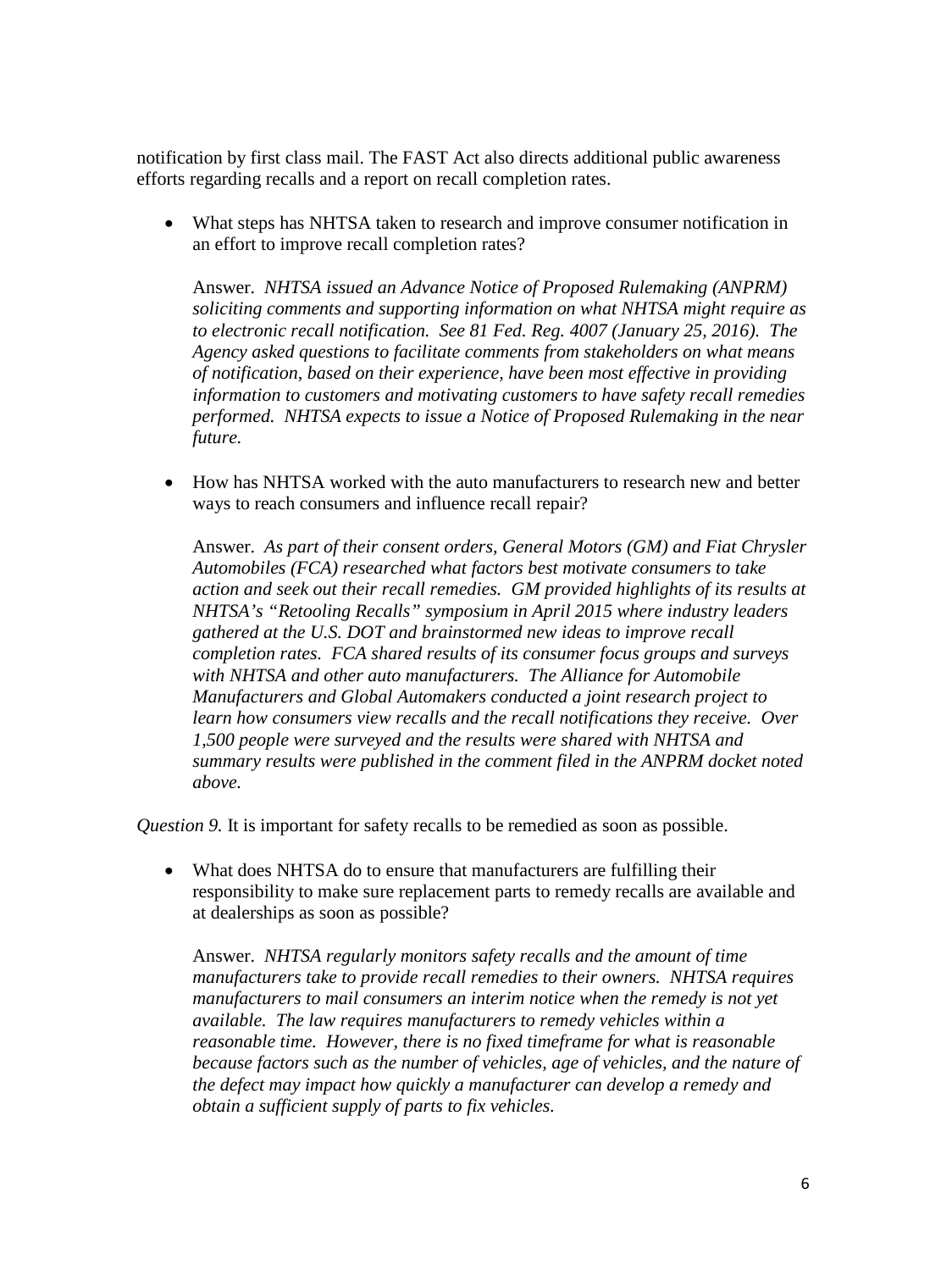• In some instances, consumers who bring their vehicles in for repair in response to a recall are told parts are not available. Such consumers may need to wait several weeks or more for parts to become available. While certain recalls may unavoidably result in longer times to obtain replacement parts, does NHTSA track the length of time between the notification of a defect or noncompliance and the date upon which parts are readily available and at dealerships?

Answer. *Yes, the Agency tracks the length of time between notification and the date the remedy becomes available.*

• If so, what is the average length of time, and have you identified any differences in the average length of time among manufacturers?

Answer. *For passenger vehicle recalls issued in 2015, manufacturers made the recall remedy available, on average, 62 days from the date they notified the Agency of the recall. The length of time varies with each manufacturer. Manufacturers taking less than 62 days to launch their remedy program recalled about 11 million vehicles, combined, in 2015. Manufacturers taking 62 days or more recalled about 38 million vehicles, combined.* 

*Generally, manufacturers who recall more vehicles take longer to launch their remedy programs. In addition, variables such as the number of recalls, size of those recalls, complexity of the remedy development, and availability of parts play a factor.*

*Question 10.* The FAST Act requires a study, in coordination with manufacturers and dealers, on the feasibility of searching multiple vehicle identification numbers at a time, often called VIN "batching."

• What is the progress of this study?

Answer. *NHTSA has not yet developed a time table for completing this study. The Agency continues to gather information and discuss the requirement with stakeholders. NHTSA is assessing options that exist in the commercial arena and that do not involve the Agency's data systems or resources for collecting and managing this data. The Agency's VIN lookup tool is intended to assist the individual consumer, and attempting to accommodate demands in that system may compromise its effectiveness for consumers. The information that the Agency has gathered to date suggests that tools exist in the private sector that may support private sector VIN batching.*

• Has NHTSA reviewed any of the VIN batching systems being developed by industry? If so, will NHTSA play a role in the development or deployment of those systems?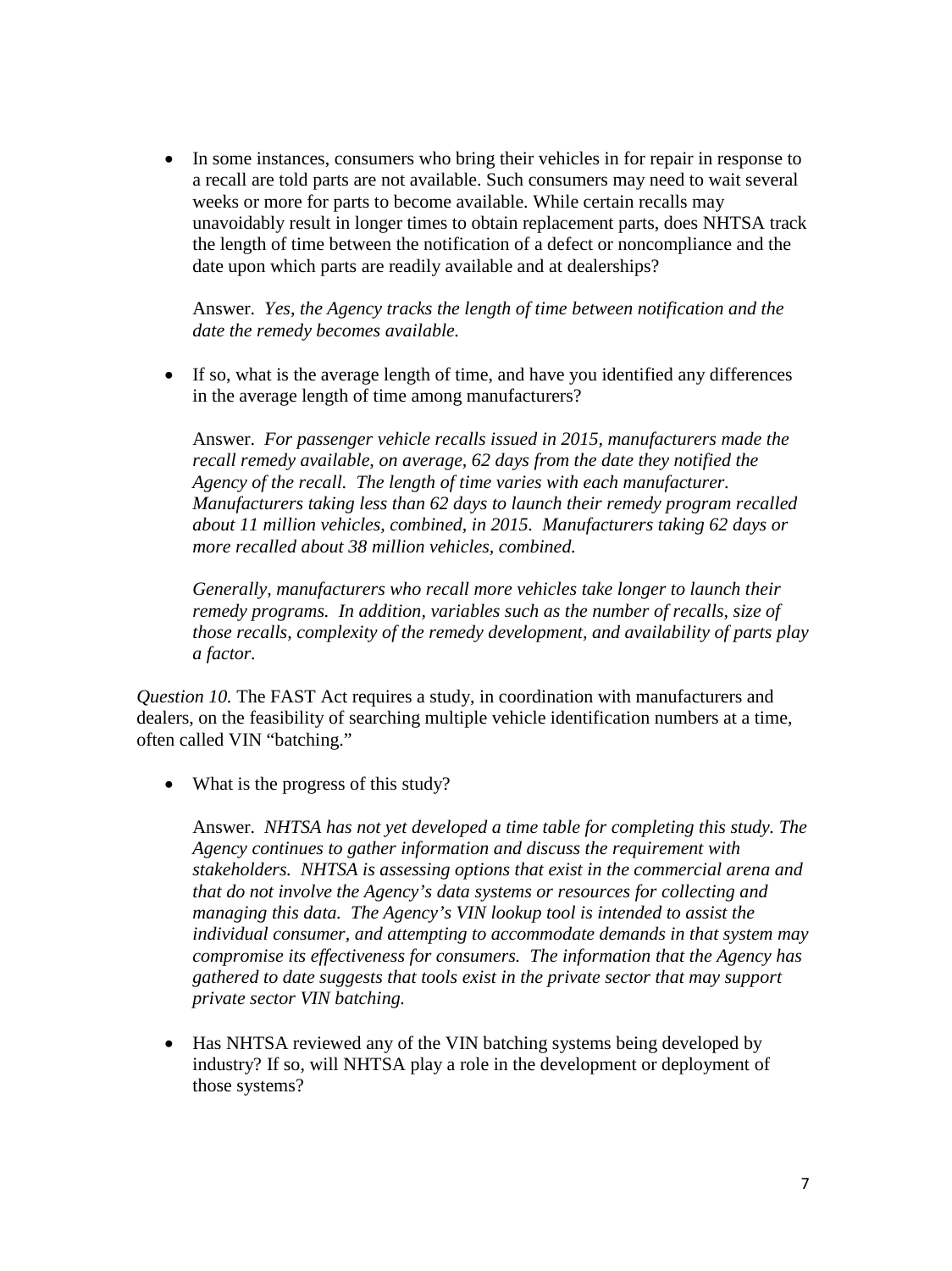Answer. *NHTSA has reviewed some of the VIN batching systems developed by industry. The Agency has not yet determined what role, if any, the Agency will play in the deployment of those systems.*

*Question 11.* The FAST Act includes provisions to: create new tire performance standards for fuel efficiency and wet traction; require tire sellers to register tires at point of sale; and require NHTSA to create a tire recall search tool to be located on the agency's web site. The Committee strongly supports these provisions and looks forward to their prompt implementation.

The tire performance standards have a statutory deadline of 24 months for a final rule, while the tire registration and tire recall search tool provisions do not have statutory deadlines. Nevertheless, the tire recall search tool does not require a rulemaking procedure.

• In the next 6 months, what progress does the Department anticipate toward implementing the tire performance standards for fuel efficiency and wet traction?

Answer. *The FAST Act requires NHTSA to promulgate regulations for tire rolling resistance and wet traction minimum performance standards by December 4, 2017. NHTSA has already begun the research necessary to guide the development of requirements pertaining to wet traction performance. NHTSA is reviewing tire fuel efficiency data collected previously, and is coordinating with stakeholders to see if additional data is available. NHTSA anticipates the completion of testing by the beginning of 2017 and intends to use this data for the proposed regulation.*

• In the next 6 months, what progress does the Department anticipate toward implementing the requirement for tire sellers to register tires at point of sale?

Answer. *The FAST Act requires NHTSA to initiate a rulemaking for mandatory tire registration by independent sellers. There is no statutory deadline for completing this rulemaking, and the Agency has not yet developed a time table for completing this rulemaking. NHTSA is gathering information and meeting with stakeholders to discuss this requirement. The electronic identification study required by section 24334 of the FAST Act will aid in creating a more beneficial tire registration and recordkeeping requirement for tire sellers at the point of sale. NHTSA anticipates beginning that study later this year.*

• When does the Department anticipate launching the web-based tire recall search tool? What can you share about its development progress?

Answer. *The FAST Act requires NHTSA to establish a publicly available and searchable electronic tire recall database. The statute does not require this provision to be implemented through a rulemaking and there is no statutory deadline. NHTSA has not yet developed a timetable for completing this provision.*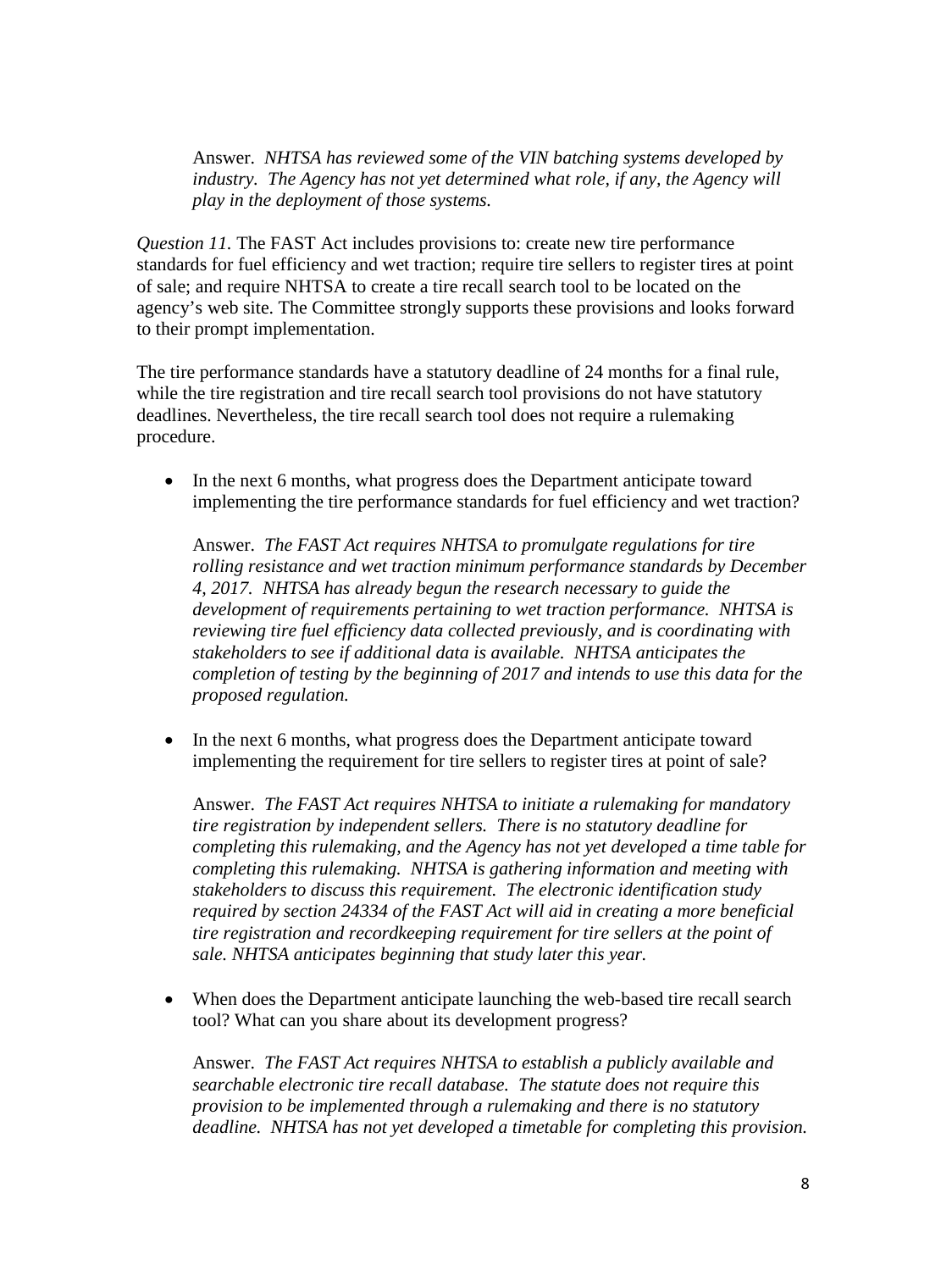*The Agency is gathering information and discussing the requirement with stakeholders.*

*Question 12.* NHTSA has not completed a rulemaking required under the 2007 Energy Independence and Security Act (EISA) that mandated consumer information about tire fuel efficiency, wet traction and tread wear. The White House announced in December 2014 that NHTSA would finalize that rule by 2017. Completion of this rulemaking will help facilitate progress on the FAST Act's provisions regarding tire fuel efficiency and wet traction.

• According to NHTSA's most recent schedule, a proposed rule was provided to the Secretary's office in October 2015. The timetable to move this regulation to OMB continues to slip each month. What obstacles are preventing this proposal from progressing through the rulemaking process? What accounts for this unacceptable delay? What is the agency's revised timetable for completing this rulemaking?

Answer. *NHTSA published a final rule in 2010 establishing test methods that would be used for the new consumer information program. However, the 2010 final rule did not specify the content or requirements of the consumer information and education portions because NHTSA needed to conduct additional consumer testing and resolve important issues raised by the public comments on the proposal. The Agency is drafting a Supplemental Notice of Proposed Rulemaking and expects to issue a final rule in 2017.*

*Question 13.* The Mid-Term Evaluation of MY 2022-2025 Greenhouse Gas and Corporate Average Fuel Economy Program standards that was jointly published in 2012 is an important assessment.

• What is the timeline for completing the Mid-Term Evaluation?

Answer. *Given the long time frame covered by standards for Model Year (MY) 2022–2025 light-duty vehicles and NHTSA's statutory obligation to conduct a de novo rulemaking, the Agencies committed in the 2012 final rule to conduct a comprehensive mid-term evaluation for the MY2022–2025 standards. The MY2017-2025 final rule noted that in order to align the Agencies' proceedings for MYs 2022–2025 and to maintain a joint national program, EPA and NHTSA will finalize their actions related to MY2022–2025 standards concurrently.* 

*The first step in the process was the issuance of the Draft Technical Assessment Report (TAR) for public comment. The Draft TAR was jointly issued by the NHTSA, EPA, and the California Air Resources Board (CARB) on July 18, 2016. It is open 60 days for public comment. Subsequently, EPA will have to determine, by April 2018, whether the standards should stay the same, or increase or decrease in stringency. DOT will establish CAFE standards for MYs 2022-2025 which will include a proposal and final rule. EPA and NHTSA have committed to coordinate so the final actions occur at the same time. The Agencies are still considering the timing of the next steps.*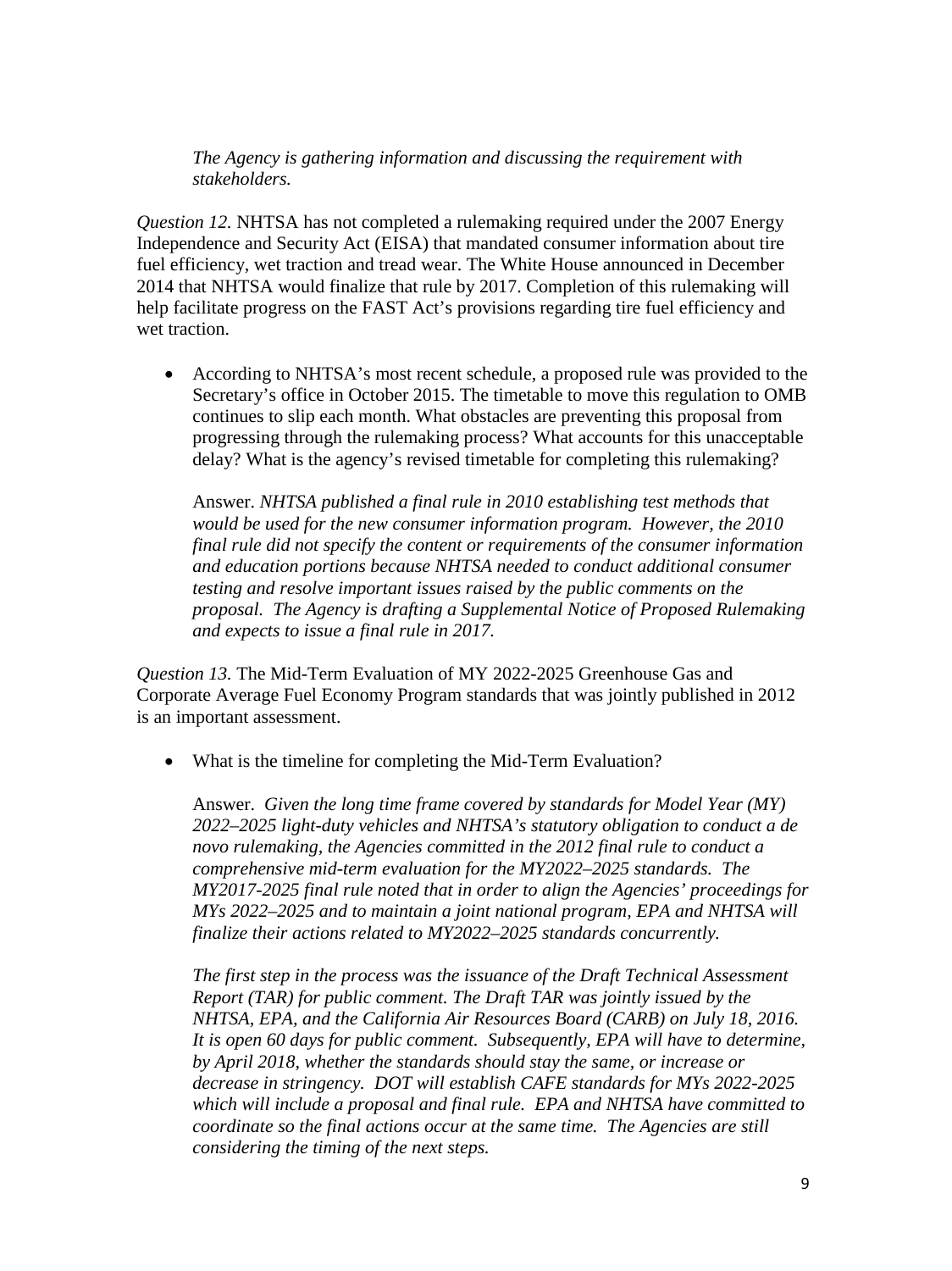• What role does NHTSA play in this process? How are DOT and EPA working to ensure the Evaluation is conducted in a collaborative and transparent process?

Answer. *NHTSA has sponsored several studies and analysis, including those by National Academies of Science and Argonne National Laboratory, and will continue to sponsor additional work moving forward. NHTSA also uses the CAFE Compliance and Effects Model developed by DOT's Volpe National Transportation Systems Center to:*

- *analyze how manufacturers could comply with CAFE standards by adding technology to anticipated future vehicle fleets;*
- *estimate impacts of that additional technology on fuel consumption, greenhouse gas emissions, and economic costs and benefits;*
- *evaluate the sensitivity of these estimated outcomes to key analytical inputs (e.g., fuel prices); and*
- *perform probabilistic uncertainty analysis.*

*Both Agencies are conducting coordinated research, analyses, and extensive stakeholder outreach to inform NHTSA's rulemaking and EPA's midterm evaluation. NHTSA and EPA are consulting with CARB with the goal of maintaining a national program. The three Agencies coauthored the Draft TAR. In addition to extensive stakeholder outreach and making information available in the public docket, the Draft TAR, NHTSA's NPRM, and EPA's Proposed Determination provide opportunity for public content. The Agencies also have websites that provide information on the midterm evaluation and make the Agencies' research and analyses available to the public.*

• Has the Administration considered taking steps to harmonize the regulation of light duty vehicle fuel economy by NHTSA, EPA, and the State of California? If not, why not?

Answer. *Yes. While NHTSA, EPA, and CARB programs differ in some ways because of their separate statutory authorities, the Agencies have sought to harmonize standards so that manufacturers may build a single fleet of vehicles that meets all requirements.* 

*Question 14.* NHTSA has committed to taking an aggressive approach to accelerating the availability of advanced safety technologies in the marketplace.

• What are the agency procedures for responding to manufacturers' petitions for rulemaking and requests for interpretation of federal motor vehicle safety standards to take into account advanced safety technologies?

Answer. *NHTSA's procedures for responding to petitions for rulemaking from all parties (including manufacturers) are detailed at 49 CFR Part 552. The Department is currently developing guidance on how to petition NHTSA for interpretations, exemptions, and rulemakings related to highly automated*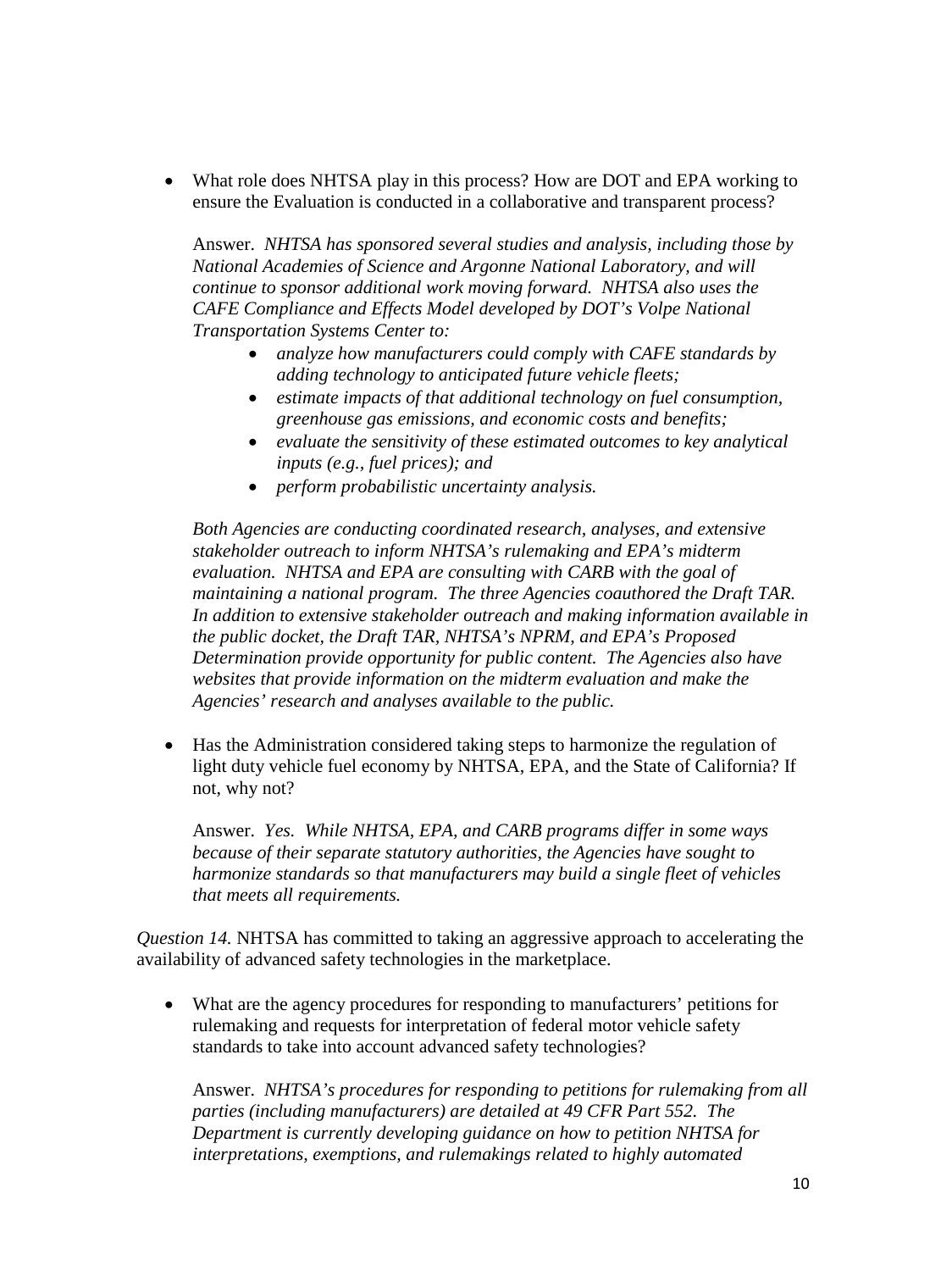*vehicles. NHTSA anticipates issuing the guidance as part of the highly automated vehicles report in the near future.* 

• While I take no position on the following petitions, what is the current status of the petitions for rulemaking to permit Adaptive Driving Beam headlamps and to allow the use of camera-based rear and side vision systems instead of side and rearview mirrors?

Answer. *NHTSA is actively considering both petitions. NHTSA has conducted considerable new research on how to develop a test procedure for adaptive driving beam headlamps, as no industry standards existed at the time of the petition and the petition itself did not contain or refer to test procedures. NHTSA intends to respond to that petition by the end of this year, 2016. The petitions for camera-based rear and side vision systems lacked the technical detail necessary for NHTSA's review. The Agency has asked the petitioners a number of clarifying questions and is currently awaiting their responses.*

• What is NHTSA's timeframe for publishing guidelines on the safe deployment and operation of autonomous vehicles? Does NHTSA anticipate publishing draft guidance for public comment? If not, why not?

Answer. *NHTSA expects to issue the highly automated vehicles report in the near future.* 

• Do you think the deployment of fully autonomous vehicles will change the current requirement for a car to have a "driver"? How should we resolve this issue and ensure safe operation of vehicles on our roads? What role should the Federal government play to ensure access of these technologies to a nationwide market?

Answer. *NHTSA does not have a requirement that a "car must have a (human) driver" – that is a matter of State law. That said, NHTSA anticipates issuing a model State policy on highly automated vehicles. NHTSA has been coordinating with individual States as well as representative bodies such as the American Association of Motor Vehicle Administrators (AAMVA) as part of the Agency's recent actions to develop a model State policy and operational guidance for highly automated vehicles. A primary goal of these actions is to achieve a consistent national policy.*

*We note that, in drafting the original Vehicle Safety Act in 1966, Congress sought to ensure that the standards issued under the Act would be uniform and national so that the public as well as industry would be guided by a single set of criteria instead of a multiplicity of diverse standards. We will also evaluate whether legislation is needed to achieve consistent national policy regarding highly automated vehicles.*

• In response to an inquiry from Google, NHTSA has said that some Federal Motor Vehicle Safety Standards will require additional rulemaking in order to allow for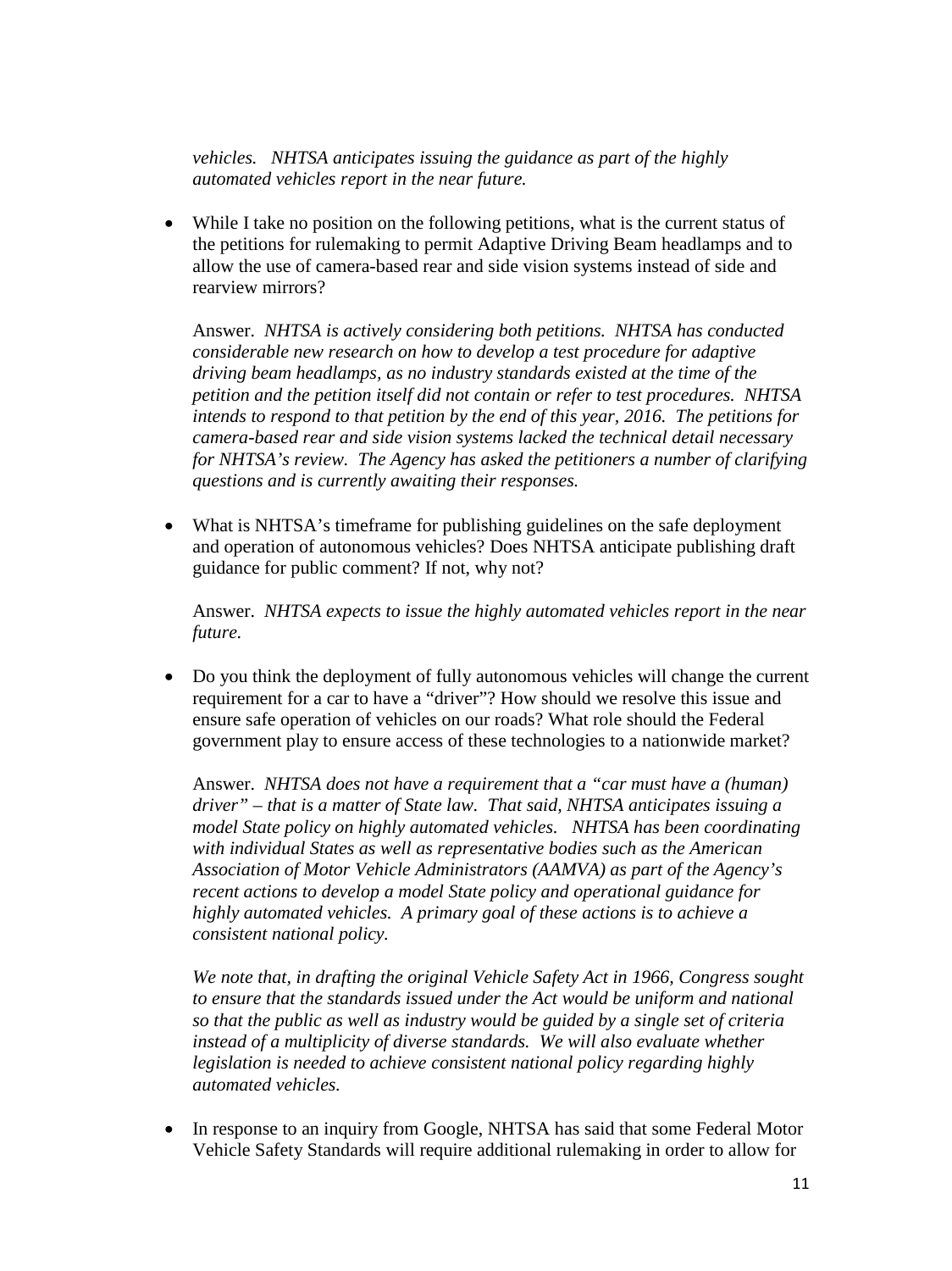Google's self-driving car features to be permissibly used on our roads. How is NHTSA working with the automakers to reduce regulatory burdens while still ensuring and enhancing safety?

Answer. *NHTSA has sought to ensure and enhance safety via its regulations while minimizing burden on industry. It is true that manufacturers seeking to introduce vehicles with non-conventional designs, such as ones without steering controls, brake pedals, or internal displays of system functions or malfunctions, would not be able to certify the compliance of those vehicles to certain existing Federal Motor Vehicle Safety Standards (FMVSS). NHTSA encouraged Google and other regulated parties with similar interests to petition the Agency for exemption from those provisions using the existing procedures under 49 CFR Part 555, or to petition for rulemaking to amend the relevant FMVSSs. NHTSA will be issuing guidance in the near future to better explain the information that the Agency expects to see in such petitions in order to facilitate the Agency's response.*

*Question 15.* NHTSA has a new plan for the Driver Alcohol Detection System for Safety (DADSS) Program, to create alcohol-detection technologies that offer the potential to prevent impaired driving.

• What is the rationale for restructuring the DADDS Program and cooperative agreement? How will this accelerate development, testing, and deployment of the technologies?

Answer. *Over the past 20 years, nearly 250,000 Americans have been killed in drunk driving crashes. Successful implementation of the DADSS technology has tremendous potential to reduce this carnage. The Department appreciates Congress's continued support of the government and industry collaborative research activities that have led from feasibility to the potential for reality. Given that progress, it is time to start a new track of work focused on deployment.* 

*To begin the shift toward deployment, NHTSA is implementing the terms in its existing cooperative agreement that expand the opportunity for public input into the program and allowing for additional transparency.*

*In 2015, the program achieved significant milestones. For example, the DADSS demonstration vehicle incorporating new alcohol detection technology was displayed publicly for the first time in a press event at the DOT Headquarters on June 4, 2015. Public and media response to this unveiling, which featured members of Congress and several hundred members of Mothers Against Drunk Driving, was very positive. Late in 2015, partially in response to calls to accelerate deployment, NHTSA instructed the DADSS program manager to develop activities focused on deployment. These activities include additional test vehicles, consumer acceptance testing, human factors, and many others that would ready the technology for deployment at the end of the current cooperative agreement in 2022.*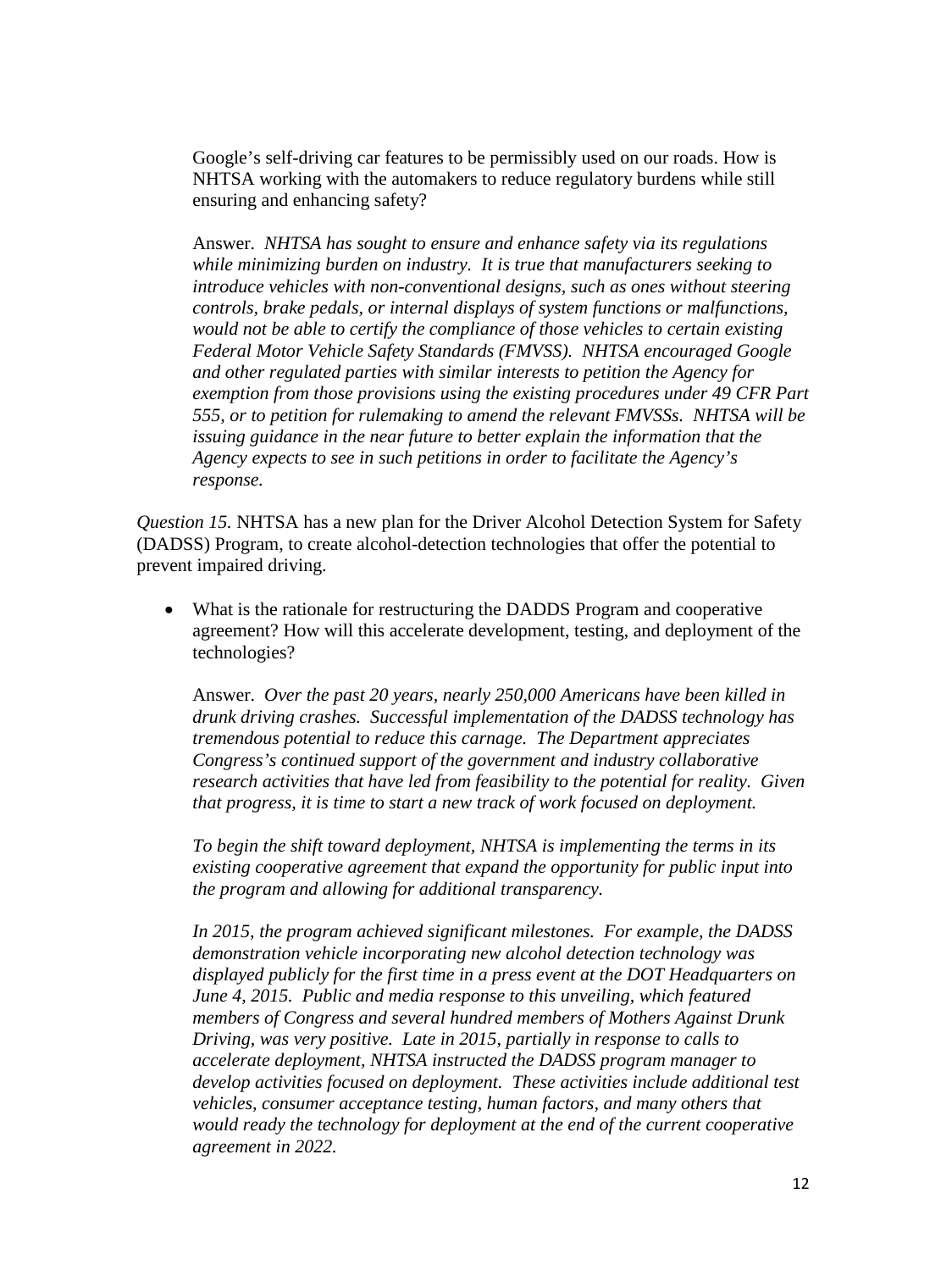• How will the new DADSS cooperative agreement and Board be structured? Will the role of the existing Automotive Coalition for Traffic Safety members change under the agreement? What do you expect the role of states to be going forward?

Answer. *NHTSA is working with our current cooperative agreement partner, the Automotive Coalition for Traffic Safety (ACTS), on a modification to the existing cooperative agreement. The modification is necessary to implement an existing provision in the agreement that creates a Stakeholders Team to allow for more representation. The modification would expand membership of the Stakeholders Team to include representation from States and public interest organizations, while keeping in place the existing NHTSA and ACTS roles.* 

• When does NHTSA expect that the breath-based system and the touch-based system will be ready for commercial deployment? What method, if any, is the DADSS Program using to objectively quantify that the technologies are ready for deployment?

Answer. *Under the current program of work, assuming no additional funding to accelerate activities, the technology is expected to be ready for vehicle integration (commercially feasible) by 2022. The DADSS program uses Technology Readiness Level (TRL) and Manufacturing Readiness Level (MRL) to objectively quantify readiness for deployment. The TRL and MRL measures, originally developed by NASA and the Department of Defense and adapted for automotive use, are used to assess maturity of new technologies. Technology is ready for deployment at TRL=8 MRL=7. Currently the breath-based system is at a TRL=4 and MRL=4 and the touch-based system is at a TRL=3 and MRL=3.*

*Question 16.* On August 18, 2015, NHTSA issued an advance notice of proposed rulemaking on vehicle-to-vehicle (V2V) communications technology. What is the status of that rulemaking? What feedback from stakeholders have you received thus far?

Answer. *The Department developed and submitted a notice of proposed rulemaking (NPRM), a Regulatory Impact Assessment, and a Privacy Impact Assessment to the Office of Management and Budget (OMB).* 

*Question 17.* The committee is concerned that the proposed Greenhouse Gas Phase 2 regulations may have an unintended effect on safety. The addition of extra weight on a truck trailer will inevitably displace cargo in some instances to maintain compliance with gross vehicle weight limitations. Thus, in order to continue to transport even the current level of freight, more trucks and trailers will very likely be needed. At the current truckrelated accident rate, however, more trucks on the road may translate into an increase in accidents, including more fatal accidents, and ironically an overall increase in greenhouse gases. Pursuing a policy that is likely to lead to more accidents and road fatalities is at odds with NHTSA's mandate to reduce deaths, injuries and economic losses resulting from motor vehicle crashes.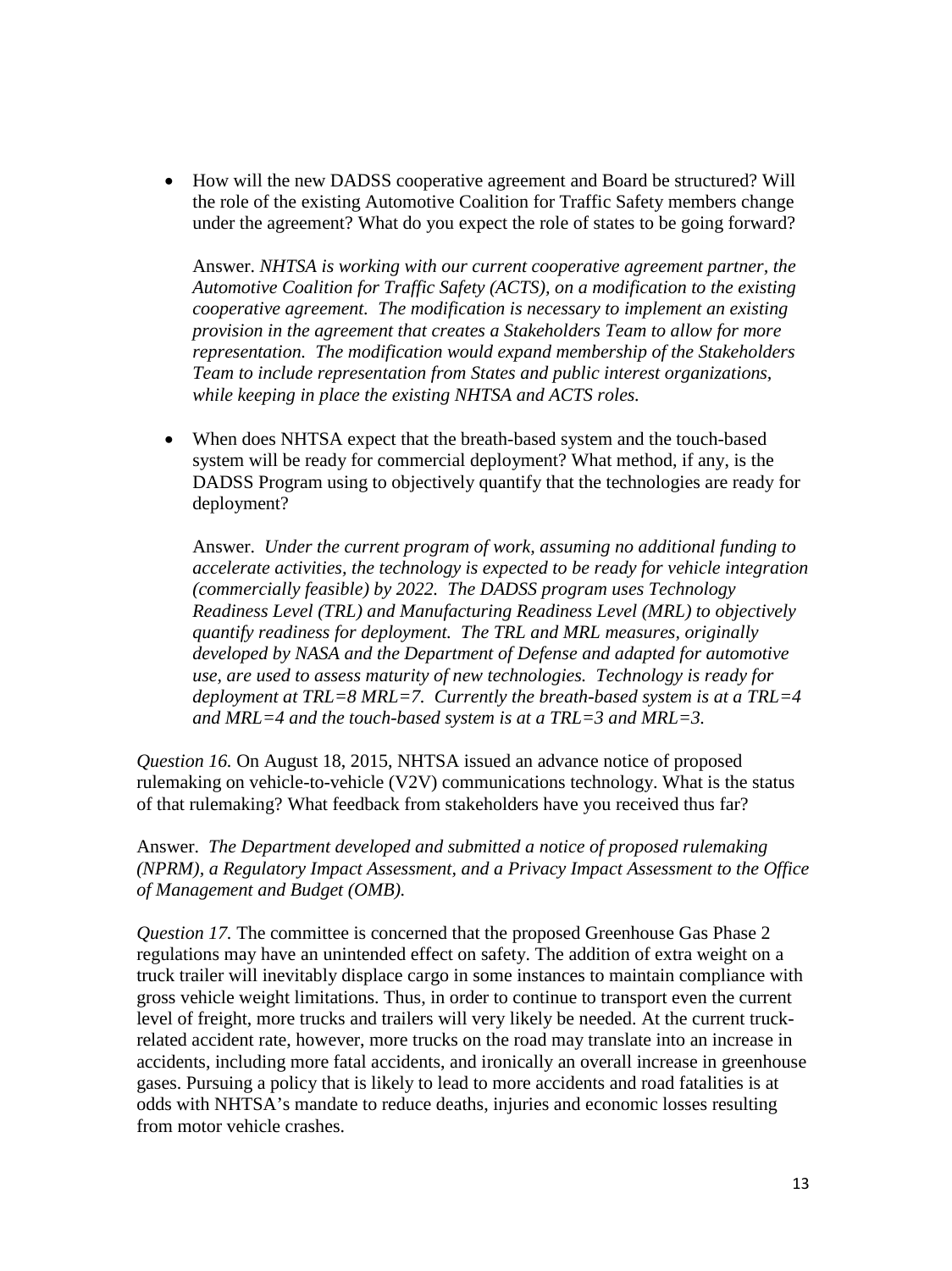• What are NHTSA's calculations in this matter, and how does NHTSA believe we are going to avoid the possibility of more accidents and deaths?

Answer. *The finalized Greenhouse Gas Emissions and Fuel Efficiency Standards for Medium- and Heavy-Duty Engines and Vehicles – Phase 2 regulations predict that vehicles affected by the regulations will employ some amount of mass reduction to achieve fuel savings, especially in the high volume Heavy-Duty Pickup and Van segments. See<http://www.nhtsa.gov/fuel-economy> for copy of Final Rule. As discussed in the Final Rule preamble*

*"Both the NPRM and the current analysis consider the potential effects on crash safety of the technologies manufacturers may apply to their vehicles to meet each of the regulatory alternatives. NHTSA research has shown that vehicle mass reduction affects overall societal fatalities associated with crashes and, most relevant to this rule, mass reduction in heavier light- and medium-duty vehicles has an overall beneficial effect on societal fatalities. Reducing the mass of a heavier vehicle involved in a crash with another vehicle(s) makes it less likely there will be fatalities among the occupants of the other vehicles."* 

*Overall, the potential positive safety implications of weight reduction efforts could partially or fully offset safety concerns from added weight of aerodynamic devices. In fact, for this reason, we believe that the Phase 2 trailer program could produce a net safety benefit in the long run due to the potentially greater amount of cargo that could be carried on each truck as a result of trailer weight reduction.*

*In addition, the agency anticipates our continued efforts to improve the crash worthiness of the vehicle fleet will work in parallel with these standards, providing increased occupant safety in conjunction with improve fuel efficiency. The analysis supporting the final rule takes into account the total societal benefits of the program and projects a net benefit overall.* 

## *Motor Carriers and Highway Safety*

*Question 18.* The FAST Act includes language that allows the State of South Dakota to revisit and update the routes on which longer combination vehicles can travel within the state. The state plans to shift the routes from rural roads to interstates constructed specifically to handle these heavier trucks in a safer manner, with better infrastructure, including divided highways. I have been working for years with the State of South Dakota to ensure that these trucks are on the roads most aligned with our freight networks, providing direct routes on appropriate roads.

• Can you provide a progress update on the designation of the new routes and the Department's work with the state?

Answer. *FHWA is working proactively with the South Dakota DOT (SD DOT) to implement this provision, which provides an opportunity for the State to update*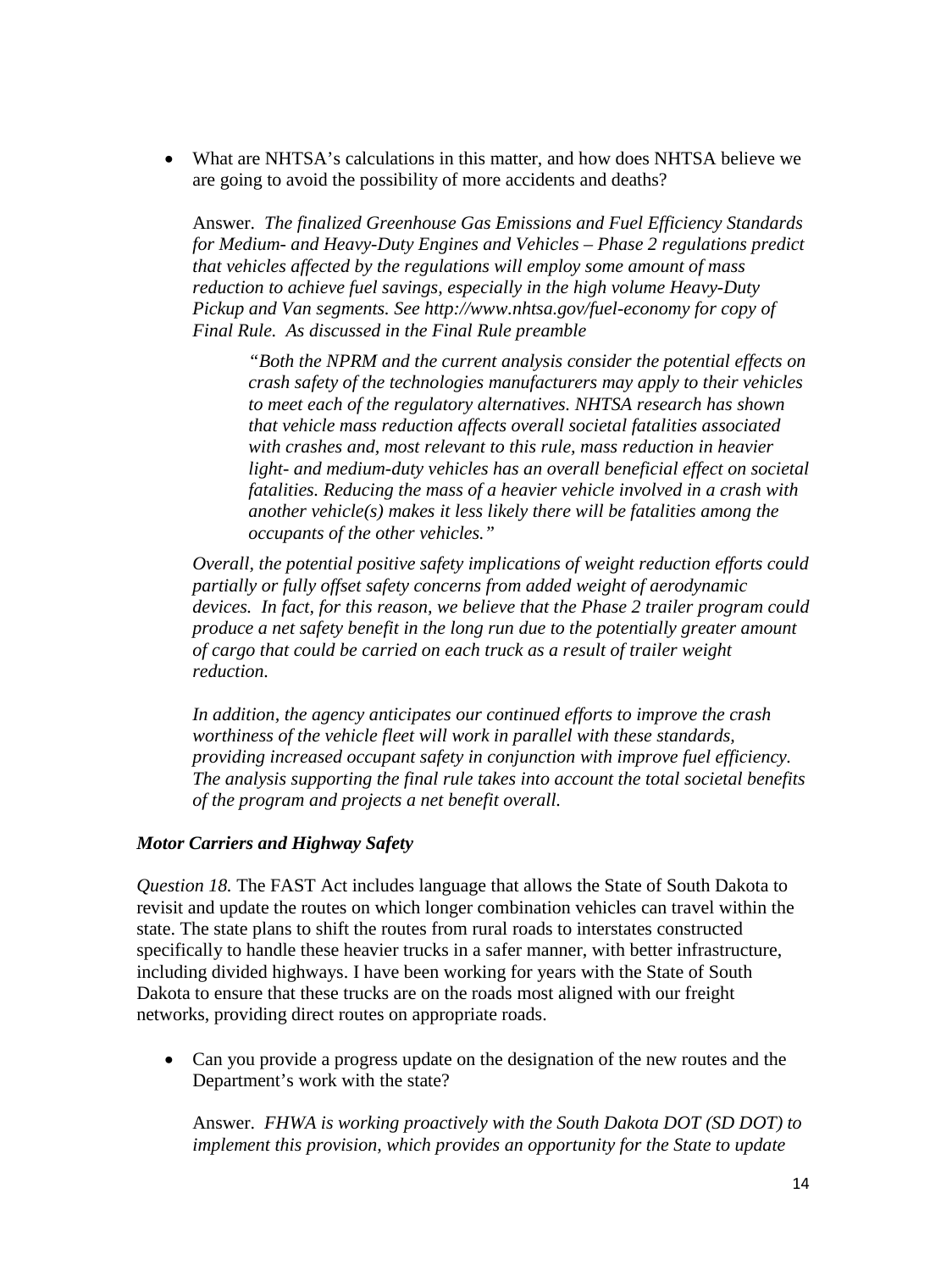*and revise Interstate and National Network routes that are subject to the longer combination vehicle (LCV) freeze. Staff from FHWA Headquarters, the FHWA South Dakota Division and the SD DOT met on May 20, 2016, to ensure mutual understanding of the FAST Act provision and to discuss the process for implementation. The SD DOT is reviewing the State's LCV routes and developing a proposal for updating and revising routes. The SD DOT anticipates completing its review later this summer, at which time it will submit its proposal to FHWA. The SD DOT is aware of the statutory requirements that any such updates and revisions must shift routes to divided highways or not increase centerline miles by more than 5 percent and must be expected to increase safety performance.*

*Question 19.* You mentioned in your remarks that you do not expect the Compliance, Safety, Accountability (CSA) program scores will be reformed and made public for two years. In this timeframe, the Safety Fitness Determination (SFD) Rulemaking process will proceed.

• I understand you do not expect the SFD rulemaking to be complete prior to the reform of the CSA program. Can you provide a timeline of how these two linked programs will be implemented?

Answer. *The National Academies of Sciences (NAS) kicked off its review of the CSA program and Safety Measurement System (SMS) on June 29, 2016. Based on FMCSA's contract with NAS, we expect its final report, with any recommendations for changes, in June 2017. The scope of the NAS study, as prescribed in the FAST Act, did not include the SFD Notice of Proposed Rulemaking.*

*The SFD Notice of Proposed Rulemaking was published on January 21, 2016, and the comment period closed on June 23, 2016. The Agency received approximately 170 comments. FMCSA is currently reviewing the comments to identify any appropriate revisions to the Agency's proposal. This is a significant rulemaking requiring review by the Office of Management and Budget. FMCSA does not expect this final rule to be published before December 2017.*

*As a result, if there are recommendations from the NAS Correlation Study that impact the SFD rulemaking, the timing of these two initiatives will allow any needed changes to be incorporated into the SFD final rule.*

• Do you expect the Department to revise the SFD rule to take into account the recommendations of the National Academies of Science report on CSA?

Answer. *If the National Academies provides recommendations relevant to the SFD final rule, FMCSA will consider them when developing the final rule.*

*Question 20.* There are many active and passive driver assist and automated vehicle technologies available in the marketplace today that provide significant safety benefits for cars and trucks on our Nation's highways. The deployment of some of these technologies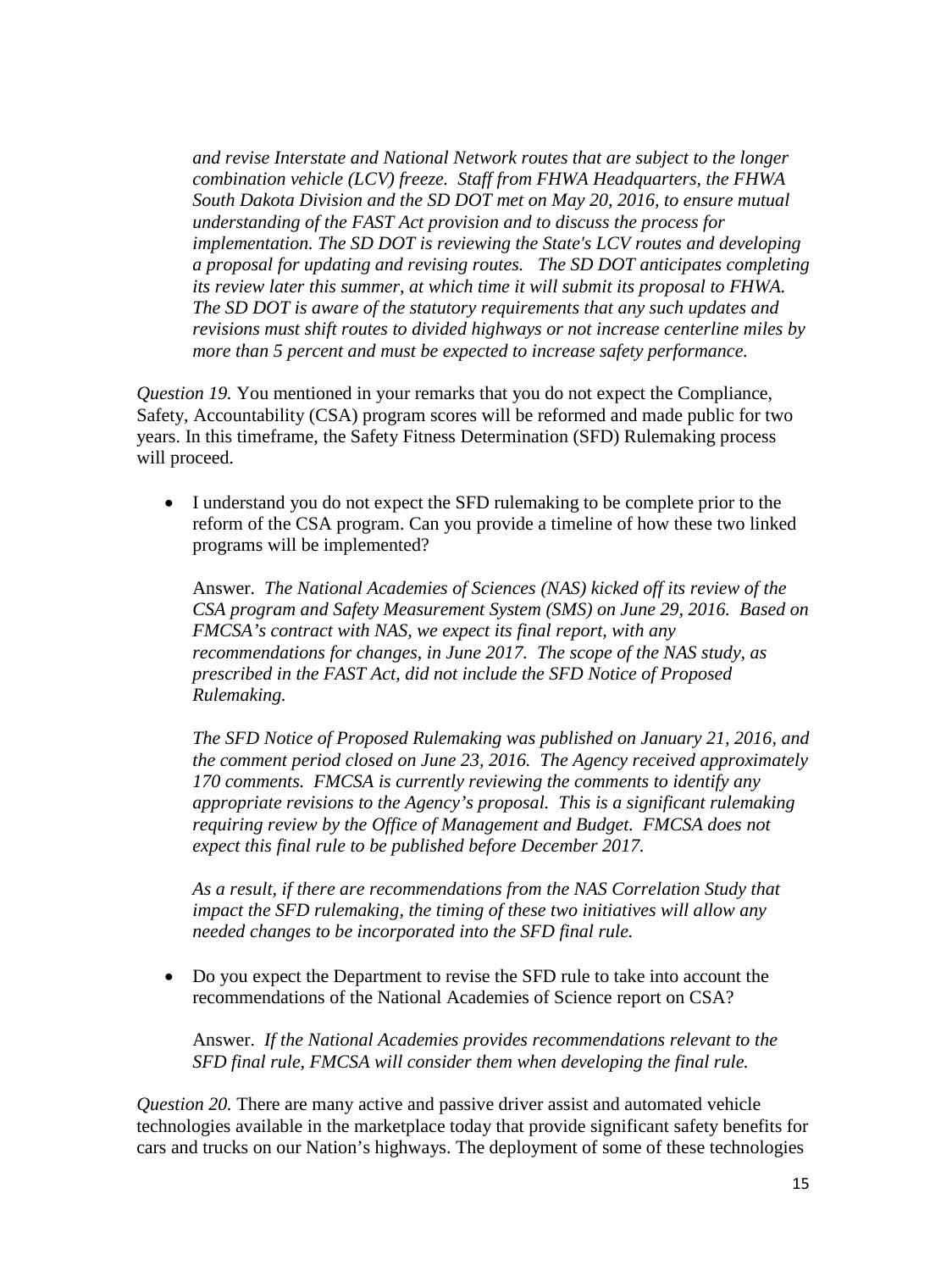currently requires the Federal Motor Carrier Safety Administration (FMCSA) to provide an exemption from outdated regulatory standards and barriers, which inhibit the wider deployment of proven safety technologies. Short-term exemptions, such as those that allow for the windshield display of important safety technology for example, while appropriate, drive up costs for both the agency and industry. Accordingly, section 5301 of the FAST Act directs the Department to provide a permanent exemption for the windshield placement of a variety of proven technologies.

This provision required the Department to move forward within 180 days of enactment, a date that has already passed.

• Where is the Department in implementing this directive and why is there a delay on moving forward on such an important, commonsense initiative?

Answer. *No current exemptions related to this issue are due to expire until late 2017. A final rule implementing section 5301 of the FAST Act is expected to be transmitted to the Office of the Federal Register for publication soon.*

*Question 21.* Section 5203 of the Fast Act directs FMCSA to review guidance documents to eliminate conflicts and ensure enforcement consistency. The legislation further requires FMCSA to incorporate guidance into regulations within five years of issuance, where practicable.

• Please provide an update on the status of the guidance review, including the number of guidance documents eliminated or significantly revised.

Answer. *FMCSA is acting on the section 5203 requirement to "clean up" its regulatory guidance. The Agency has inventoried a total of 633 regulatory guidance documents while simultaneously, the Motor Carrier Safety Advisory Committee (MCSAC) has been tasked to review the guidance and make recommendations. The MCSAC met on June 14-15, 2016, to review FMCSA guidance and will continue its work through the summer. Thus far, of the 633 documents, 215 documents have been reviewed to determine whether the guidance is obsolete, needs refinement, or is accurate as written. The Agency and MCSAC have completed review of guidance related to hours-of-service (49 CFR Part 395) and commercial drivers' license (49 CFR Part 383) regulations. FMCSA has drafted Federal Register notices to update that guidance. Approximately 60 documents have been identified as obsolete and will be removed. FMCSA expects to continue to integrate its own analysis with the MCSAC recommendations. The Agency will issue a series of Federal Register notices to rescind, update, or reissue the guidance, as appropriate. These notices will provide both transparency and an opportunity for public comment on the issues.* 

*FMCSA expects to complete the initial review of all guidance documents before the statutory deadline of December 4, 2016.*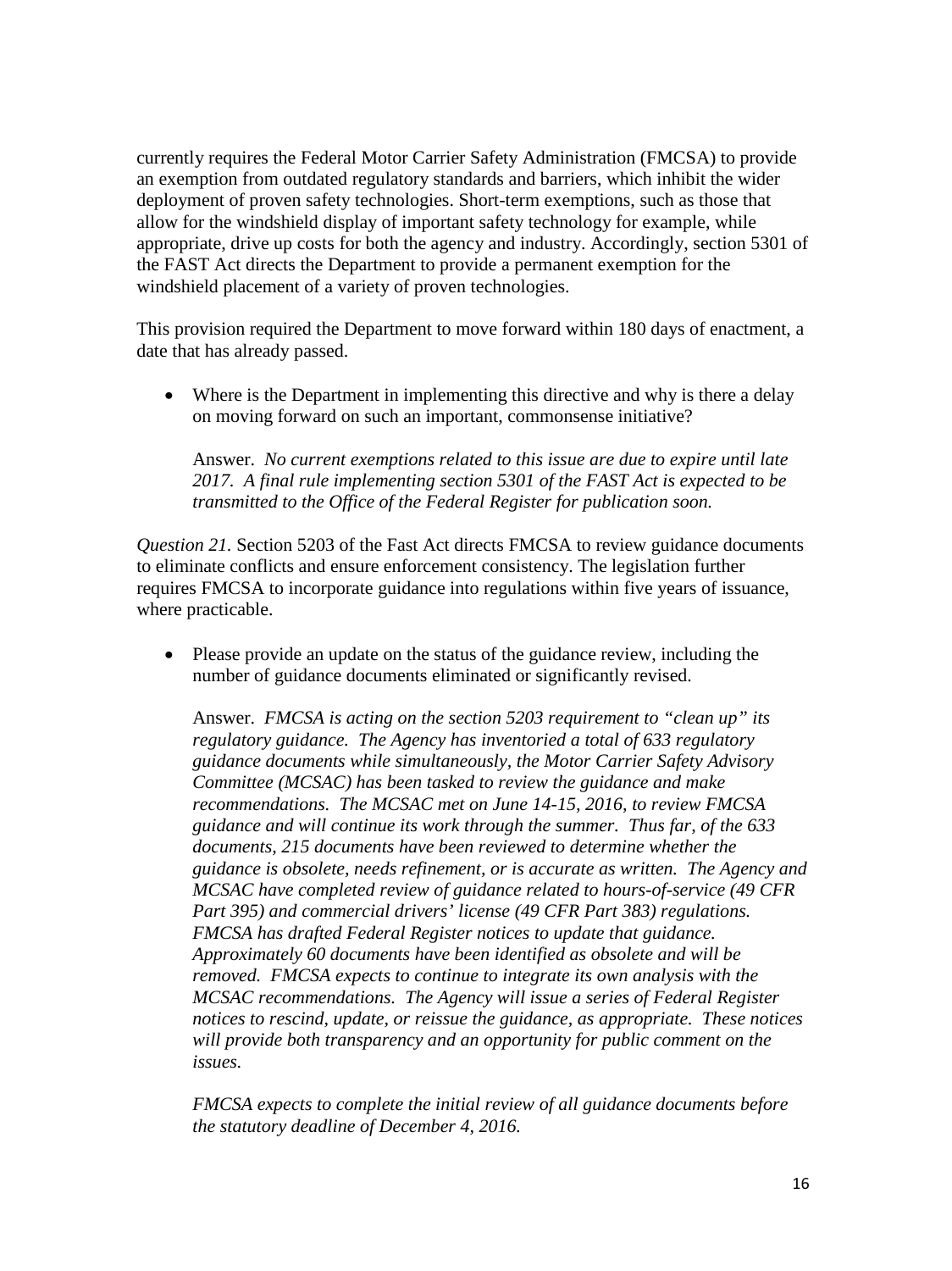*Question 22.* Funding for the FASTLANE grant program and the freight formula program was authorized by Congress in order to make critical improvements to our nation's freight network. Applications for both the FASTLANE grant program and the unauthorized TIGER grant program are being reviewed at the same time, and some projects have been submitted as both TIGER and FASTLANE applications.

• Can you please describe how the Department is reviewing the applications concurrently, and how funding decisions will be made for each individual program?

Answer. *Applications for TIGER and FASTLANE funding are being evaluated independently according to the selection criteria unique to each program. Funding decisions for the FASTLANE program are being made in accordance with the Notice of Funding Opportunity published on March 2, 2016. Funding decisions for the TIGER program are being made in accordance with the Notice of Funding Opportunity published on February 26, 2016. Because many of the same staff were involved in both the review of TIGER and FASTLANE applications, staff members were able to coordinate between the two application processes and brief senior officials on the applications that were submitted for both discretionary programs so that Secretarial investment decisions were fully informed. In accordance with the FAST Act, the Department provided Congress with a 60 day notification of the proposed FASTLANE projects, award amounts and justification on July 5, 2016, and publicly announced awards on September 7, 2016. Congressional notification of the 2016 TIGER awards was provided on July 26, 2016, and publicly announced on July 29, 2016.* 

*Additionally, the FAST Act directed the Secretary to establish a National Surface Transportation and Innovative Finance Bureau, also known as the Build America Bureau, to administer the FASTLANE grant application process. The newly established Build America Bureau will administer the application process for fiscal year 2017 and future rounds of the FASTLANE discretionary grant program.*

• Please describe how projects are being rated and ranked for each program, how the decision making process will be documented, and how the Department plans to provide feedback to project sponsors who do not receive an award.

Answer. *Applications for TIGER funding are being evaluated in accordance with the selection criteria and review process described in the Notice of Funding Opportunity (NOFO) published on February 26, 2016. The TIGER NOFO can be found at: [https://www.transportation.gov/tiger/tiger-nofo.](https://www.transportation.gov/tiger/tiger-nofo)* 

*Applications for FASTLANE funding are being evaluated in accordance with the selection criteria and review process described in the NOFO published on March 2, 2016. The FASTLANE NOFO can be found at: [https://www.transportation.gov/buildamerica/fastlanegrants/fastlane-nofo.](https://www.transportation.gov/buildamerica/fastlanegrants/fastlane-nofo) The*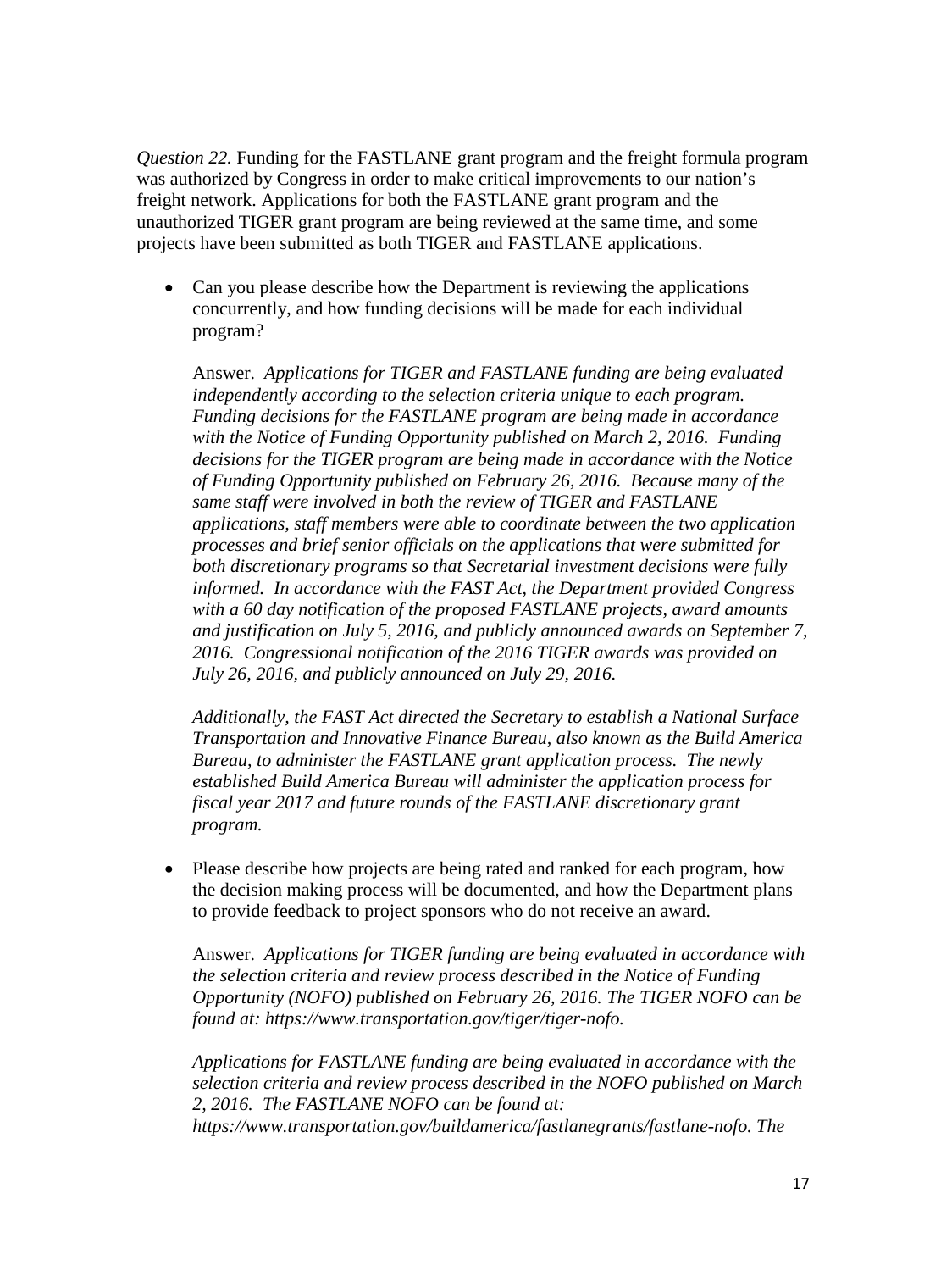*evaluation and selection processes are being documented according to each program's evaluation guidelines.*

*As has been the practice in the past, the Department is available to assist past and prospective applicants to the TIGER and FASTLANE program to provide technical assistance with regard to understanding the criteria, evaluation, selection, and implementation process for future application submissions. For both programs, the Department provides debriefs, upon request, to all applicants not selected for award to include a summary of the evaluation and constructive technical assistance for subsequent rounds of competition.* 

#### *Federal Railroad Administration*

*Question 23. Grade Crossing Safety.* The FAST Act contains several provisions to increase highway-rail grade crossing safety, including a requirement for the Federal Railroad Administration (FRA) to distribute model action plans and risk data to states. The FAST Act also increased funding for the Section 130 program to reduce risk at grade crossings.

• To what extent does the Department engage stakeholders, including railroads and state departments of transportation, to ensure Section 130 funds are used most effectively?

Answer. *FHWA, in coordination with FRA, provides continuing outreach and guidance to ensure Section 130 funds are used effectively. This outreach includes presentations and dialogue with stakeholders such as railroads and State departments of transportation at conferences, workshops, and symposia. For example, in April 2016, the FRA Administrator wrote to the leadership of State departments of transportation identifying the congressional increase in Section 130 funding for FY16 and guidance to more effectively apply Federal dollars to grade crossings.* 

*FHWA and FRA staff also present overviews of the Section 130 program at Grade Crossing Safety Conferences, TRB Committees, and meetings with industry groups throughout the country. These presentations provide stakeholders with an overview as well as updates on the history of Federal grade-crossing legislation; funding amounts for Section 130 nationally and by State; project eligibility; the project selection and prioritization process; roles of FHWA and FRA staff in headquarters and in Division Offices nationwide; reporting requirements; upcoming products; and legislative updates that affect the program. Recently, FHWA and FRA conducted a joint presentation to the American Association of State Highway and Transportation Officials (AASHTO) and the Association of American Railroads (AAR), which focused on FAST Act implementation of the Section 130 program, discussed emerging rail safety issues, and promoted safety countermeasures.*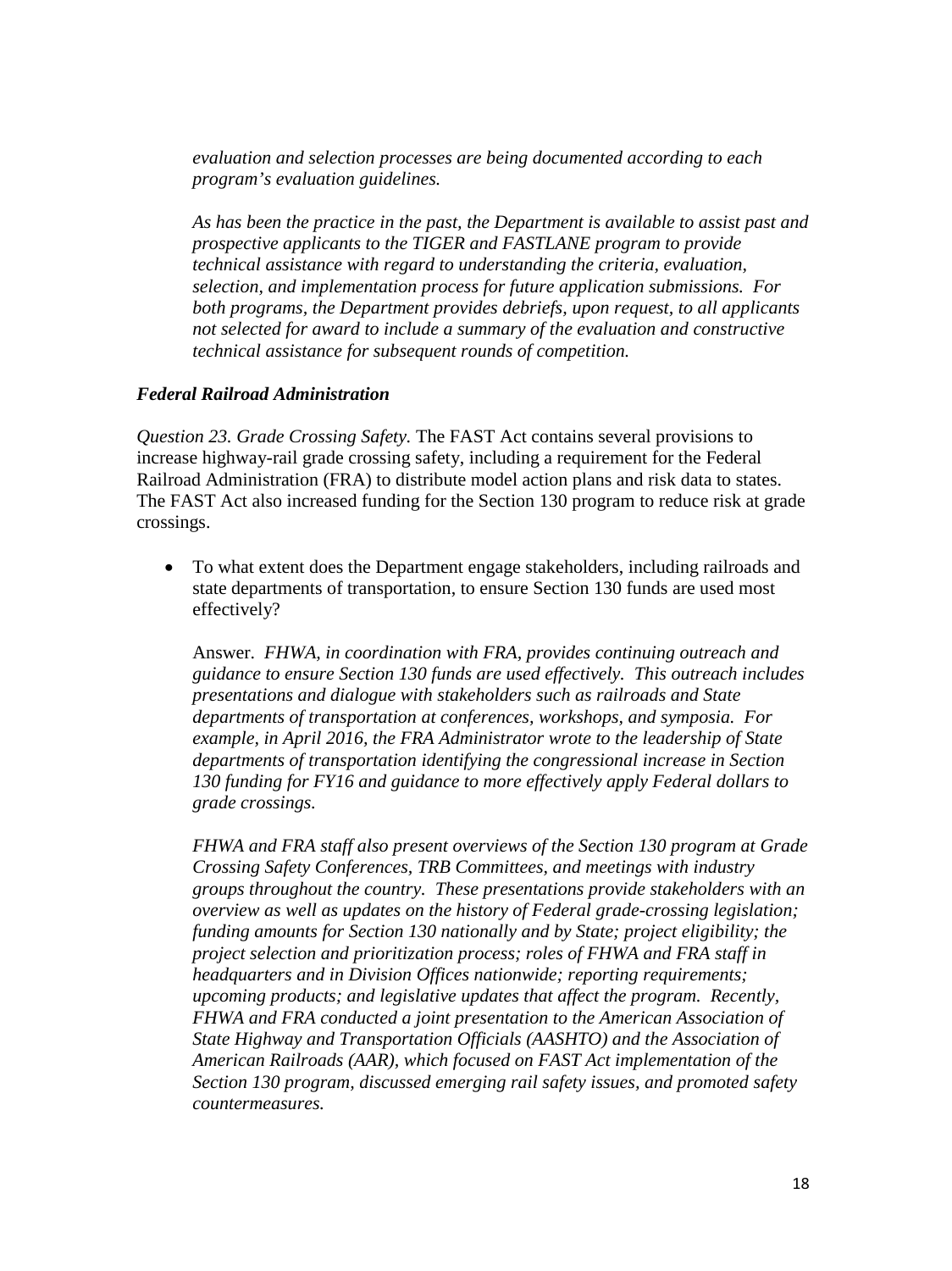*FHWA also gathers information on States' progress in implementing the Section 130 program through annual reports. These reports describe the projects States implement to improve safety at railway-highway grade crossings, the effectiveness of such improvements, an assessment of the costs of the various treatments employed, and subsequent crash experience at improved locations. FHWA communicates the effectiveness of the program to Congress in a biennial report as required under Section 130(g). The report to Congress provides a national summary on the progress States are making in implementing projects to improve safety at railway-highway crossings and makes recommendations for future implementation of the Section 130 program. This report provides Congress, FHWA, and FRA with valuable insight into the effectiveness of the program. The Department will continue to work with stakeholders and partners to improve the safety of our Nation's railway-highway grade crossings through the Section 130 Program.*

• Is the Department aware of any inconsistencies across states in their interpretation of Section 130 program eligibilities, and, if so, what steps has the Department taken to address those inconsistencies?

Answer. *Over the life of the Section 130 program, many States have improved crossings with the highest risk and most significant crash history. However, there are still high-profile crashes that highlight the safety risks at many crossings. States are challenged to find innovative methods for prioritizing projects to maximize the safety benefits of the Section 130 Program and further reduce crashes and fatalities at crossings.* 

*While FHWA provides eligibility guidance to ensure statutory and regulatory compliance, there is no one-size-fits-all risk formula that States use for project identification. To promote best practices among States, FHWA and FRA developed the "Highway-Rail Action Plan and Project Prioritization Noteworthy Practices Guide." This guide shows States and their partners how to develop their own State-specific grade crossing action plans, and how to identify best practices in how States: tailor risk formulas to State needs, incorporate benefitcost evaluations in project selection, supplement Federal Section 130 funding with State dollars, invest planning dollars (2% allowance) in inventory improvements, and apply innovative improvements to project execution. FRA also has two key, web-based application and decision support tools, WBAPS and GradeDec, which provide users with an analytical tool that can assist in determining where highway-rail grade crossing risk mitigation resources can best be directed, including the identification and evaluation of strategies such as highway-rail grade crossing upgrades, separations and closures.*

*FHWA and FRA are continuing their collaborative approach to rail grade crossing safety and are jointly working on updating the Rail Crossing Safety Handbook. The handbook provides a single reference document on prevalent and best practices as well as adopted standards relative to highway-rail grade crossings. The handbook provides general information on highway-rail*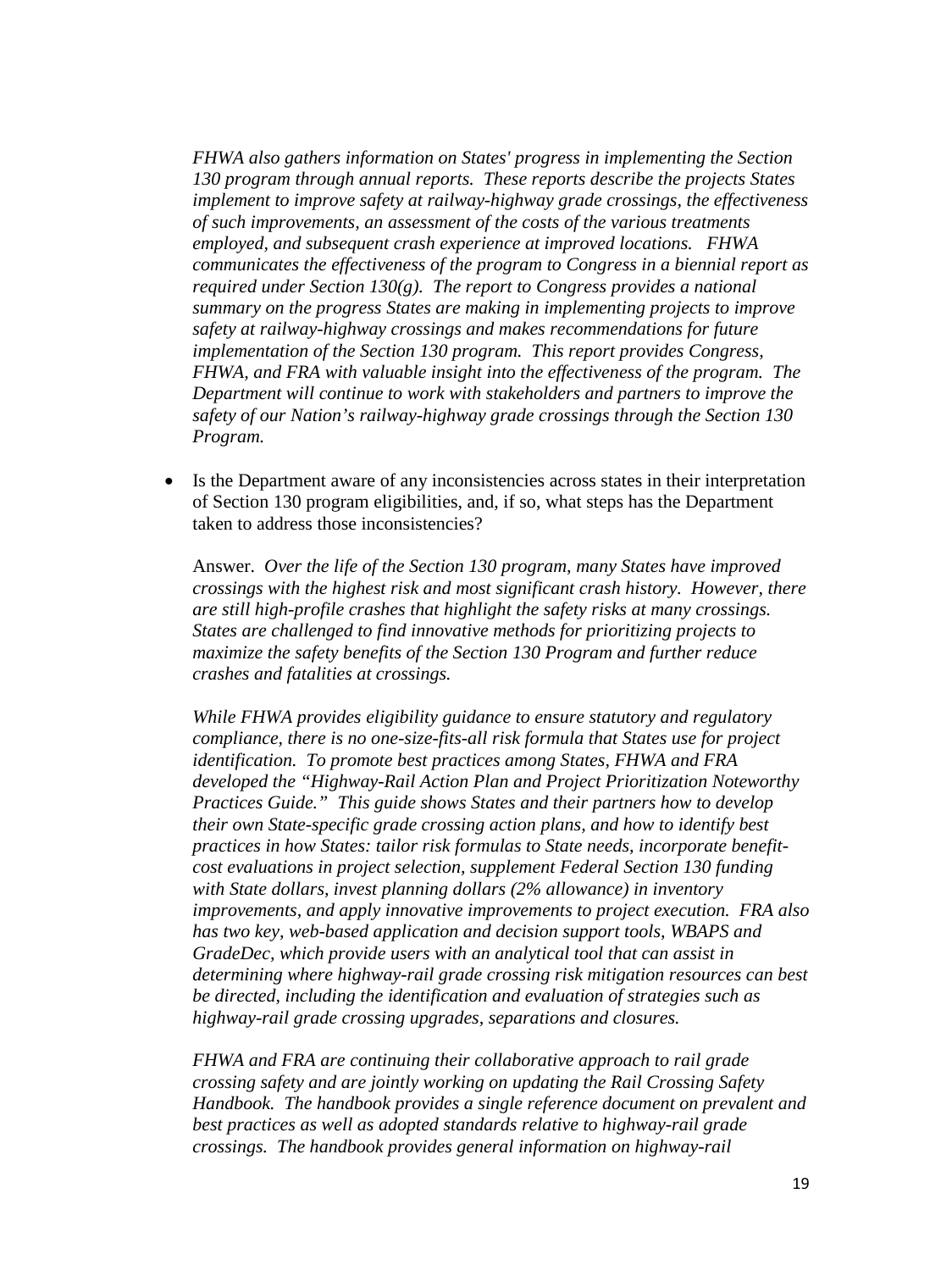*crossings; characteristics of the crossing environment and users; and the physical and operational improvements that can be made at highway-rail grade crossings to enhance the safety and operation of both highway and rail traffic over grade crossings. The guidelines and alternative improvements presented in this handbook are primarily those that have proven effective and are accepted nationwide.*

*Question 24. Railroad Rehabilitation & Improvement Financing (RRIF).* The FAST Act reformed the RRIF program to increase efficiency, flexibility, and transparency, and institute certain taxpayer protections.

• When does the Department plan to publish its first dashboard, or monthly report on RRIF applications, required by the FAST Act?

Answer. *With the establishment of the Build America Bureau, which is the Department's name for the National Surface Transportation and Innovative Finance Bureau, we are working to harmonize the processes for RRIF, TIFIA, and PABs. This includes harmonization of the public dashboard approach for all credit programs within the Build America Bureau, including the existing procedures for TIFIA and the approach for RRIF, as outlined in the FAST Act. We are working towards implementing a harmonized dashboard approach for the credit programs in Fall 2016.* 

• Considering the directive in the Joint Explanatory Statement of FAST Act, the goal of minimizing the length of time the Government retains possession of credit risk premiums, and the shared objective to facilitate increased infrastructure investment, what steps is the Department taking to repay certain credit risk premiums of repaid loans?

Answer. *We appreciate the direction from the Joint Explanatory Statement. As everyone is aware, this issue is complicated with a long history. The Department is actively engaged in reviewing the process regarding the repayment provision.*

*Question 25. Positive Train Control (PTC).* The FAST Act allocates \$199 million in dedicated funding for recipients of funds under chapter 53 of title 49, including states and commuter railroads. If a state receives a PTC grant from this pool of funds, does the Department view it as allowable for the state to use this grant to financially assist a short line railroad with PTC installation?

Answer. *The Department believes that a State would not be allowed to use a PTC grant authorized by section 3028 of the FAST Act to financially assist any short line railroad that solely supports freight rail transportation. The \$199 million in dedicated funding for recipients of funds under chapter 53 of title 49, United States Code (U.S.C.), including state and commuter railroads, is available for installation of PTC systems that are required under 49 U.S.C. § 20157 and that support passenger rail transportation.*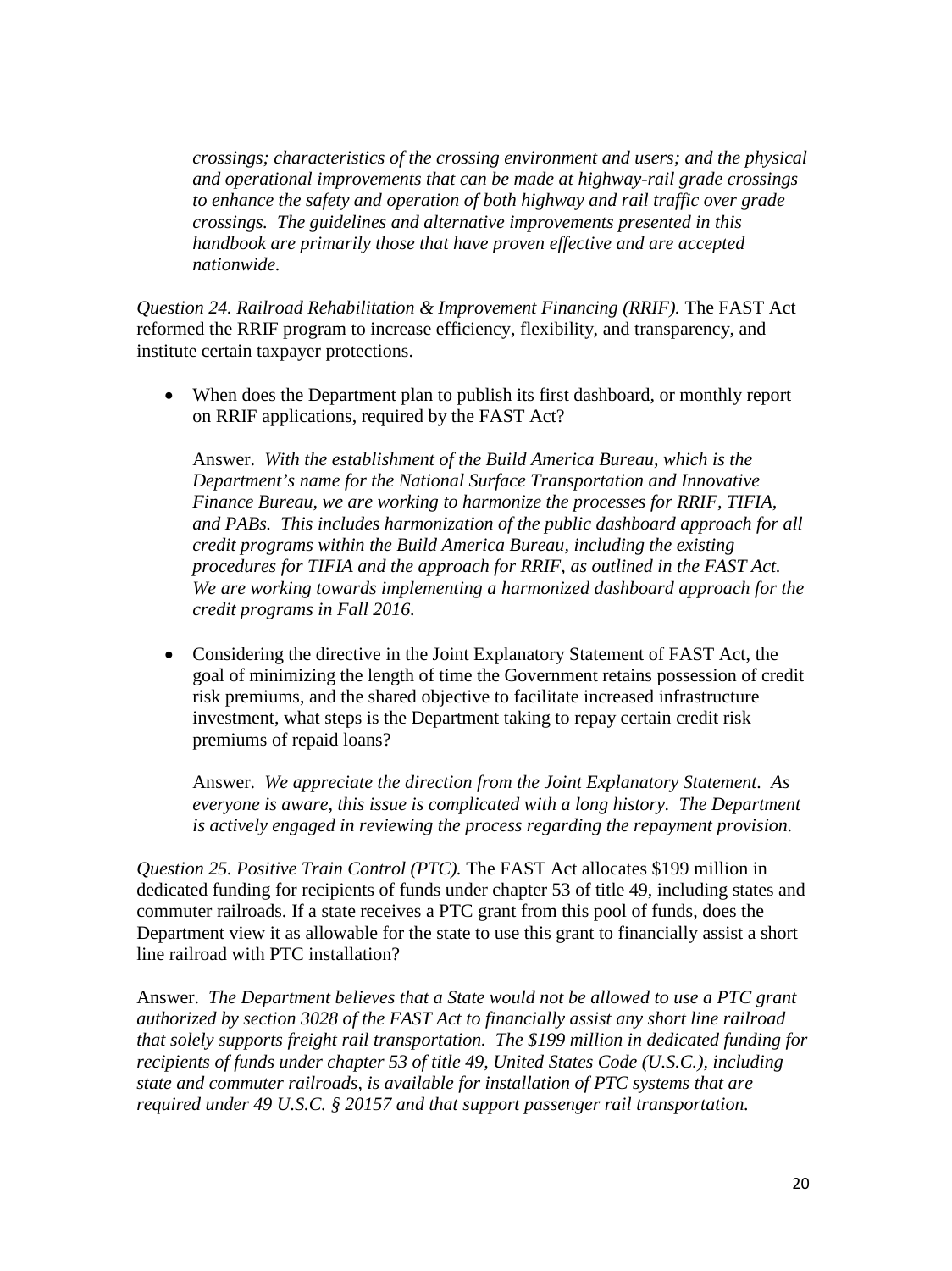*Question 26*. *Train Crew Staffing*. In addition to the rules required by the FAST Act, FRA allocates staff resources to issue discretionary rules, including the recent proposed rule entitled "Train Crew Staffing." In this proposed rule, FRA stated it "does not currently collect sufficient data related to the size of a train crew nor do accident reports and investigations generally address the size of a crew in order for FRA or any entity to definitively compare one-person operations to multiple person operations."

In investigating the derailment of Amtrak #188, the National Transportation Safety Board (NTSB) stated that "relying on a single person to make correct decisions can result in a single point failure. This single-point failure will be substantially addressed by full PTC implementation since that system will provide an independent automated means of compliance with speed and signal restrictions in case of human error. In areas where PTC is not implemented, other ways of addressing this single point failure may be necessary. It is unclear if a two-person crew would satisfactorily address this issue because there is insufficient data to demonstrate that accidents are avoided by having a second qualified person in the cab." As such, the NTSB recommended that FRA first collect data on additional crew size and accident circumstances and then use that data to evaluate the safety adequacy of current crew size regulations.

• What steps, if any, is the Department taking to increase the sufficiency of its data related to crew size in order to compare one-person operations to multiple person operations? To what extent does the Department plan to gather and analyze data from international and domestic one-person operations?

Answer. *FRA is contemplating an update to the existing accident reporting forms to capture various pieces of information related to train operations that have become more important over the last several years. This may include crew staffing levels, PTC information, flammable liquid information, and various other changes to the reporting forms. However, this effort is likely to take some years to yield actionable data. FRA has not yet determined if it will gather and analyze additional data regarding international one-person operations.*

• Consistent with the NTSB recommendation, does the Department plan not to publish a final rule on train crew staffing until, at a minimum, FRA revises its applicable data collections, obtains sufficient data on train crew size risk, and uses that data in an updated analysis that justifies such a rule?

Answer. *As was stressed in the notice of proposed rulemaking (NPRM) issued in March 2016, FRA does not believe that additional data from existing one-person operations would prove useful to the completion of the rulemaking. The NPRM proposes to permit the continued operation of virtually all existing one-person operations in the United States. FRA proposes a process to review all new operations, and the NPRM suggested FRA would likely favorably view those new operations similar to existing safe operations if a railroad did not otherwise have a poor safety history. However, any data related to those existing operations would not be relevant to new operations that are significantly different from any existing operation. The purpose of the proposal is to ensure that a railroad considers and addresses the potential safety implications of using fewer than two*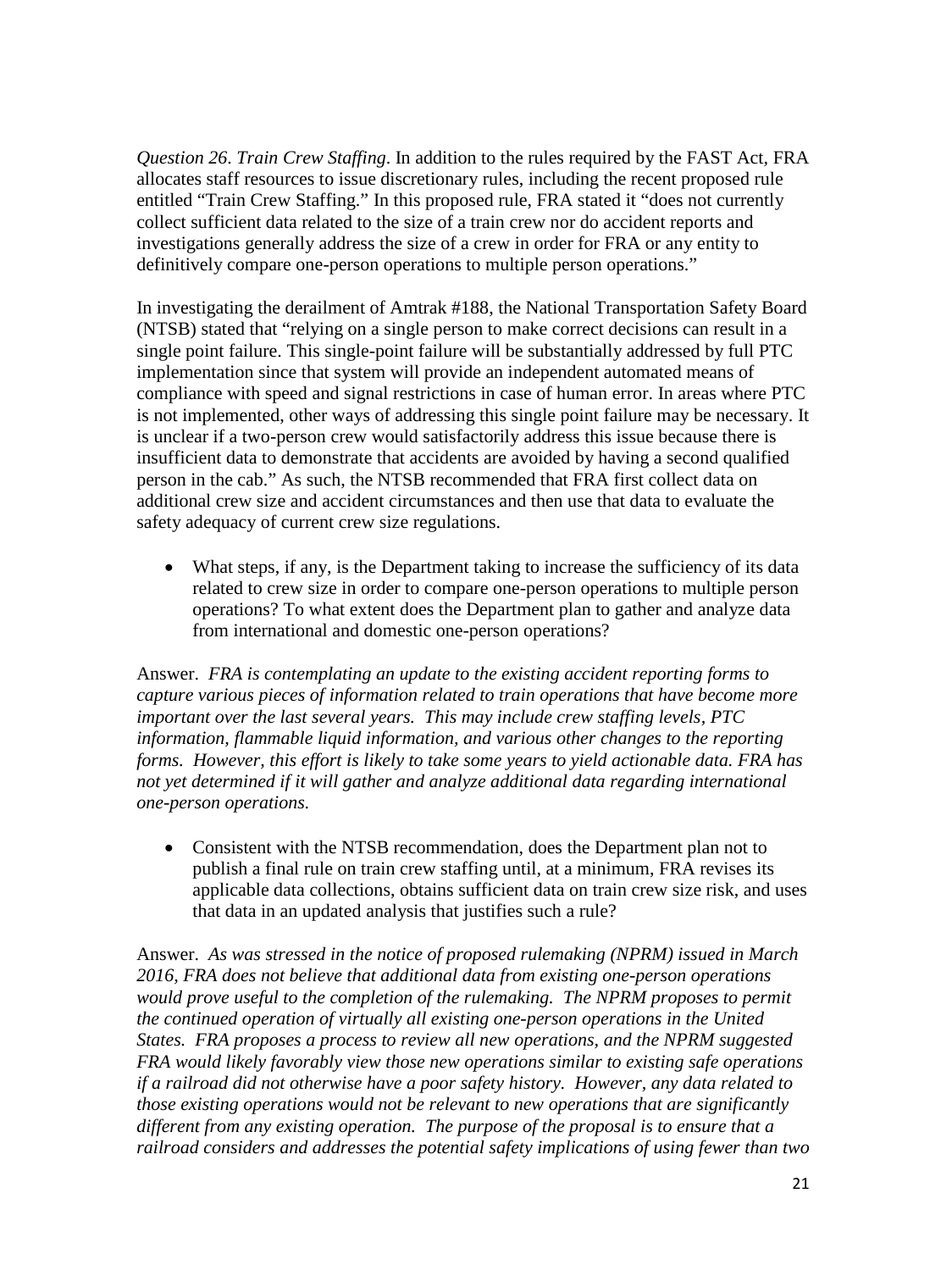*crewmembers on certain operations, especially those hauling certain types and quantities of hazardous materials. The NPRM proposed a requirement that a railroad seeking special approval of an operation with less than two train crewmembers submit "appropriate data or analysis, or both, for FRA to consider in determining whether the train operation proposed will provide at least an appropriate level of safety to a train operation with two crewmembers." See, proposed 49 CFR Part 218.135(b)(11) at 81 Fed. Reg. 13966. In the NPRM's section-by-section analysis, FRA explained that an FRA decision "would need to contain the facts and rationale relied upon . . . [because] any final agency decision is an action that is potentially reviewable in Federal court and would need to contain sufficient information to survive legal scrutiny." 81 Fed. Reg. 13953. FRA conducted a public hearing on the proposal on July 15, 2016, and the comment period closed on August 15, 2016. FRA will consider all public comments when developing a final rule in the matter.* 

• Does the Department agree with the NTSB's assessment that PTC will substantially address the risk posed by single-point failures caused by a single person failing to make correct decisions?

Answer. *The Department agrees that PTC will provide a number of safety benefits and address a number of potential single-point failures that exist in many train operations. However, the full implementation of PTC systems is several years away, and even when fully deployed as required by Federal statute, PTC systems will be utilized only on less than half of the nation's rail system. In addition, PTC will not address all of the potential safety hazards that may arise when using fewer than two crewmembers on a train, nor will PTC provide the safety benefits associated with a second crew member, including: handling en route equipment failures and setting out defective equipment, separating or backing up trains to alleviate blocked crossings, and providing assistance to other crew members and the public in emergencies.*

• Given the Department's support for the development of autonomous vehicle technology to reduce or eliminate road accidents caused by human error, what is FRA doing to similarly encourage the advancement and deployment of technologies to enable autonomous operation of trains?

Answer. *Through its research and development program activities, FRA continually seeks to identify and explore technological innovations and solutions to enhance the safety, reliability, and efficiency of train operations. For example, FRA has supported the development and use of remote control operations in and around train yards.* 

## *Pipeline and Hazardous Materials Safety Administration (PHMSA)*

*Question 27. Electronically-Controlled Pneumatic (ECP) Brakes.* With respect to ECP brakes, the FAST Act required an independent evaluation by the Government Accountability Office (GAO) and a real-world testing framework through the National Academies. I understand the Department has been working with the National Academies to establish an independent panel to oversee the testing.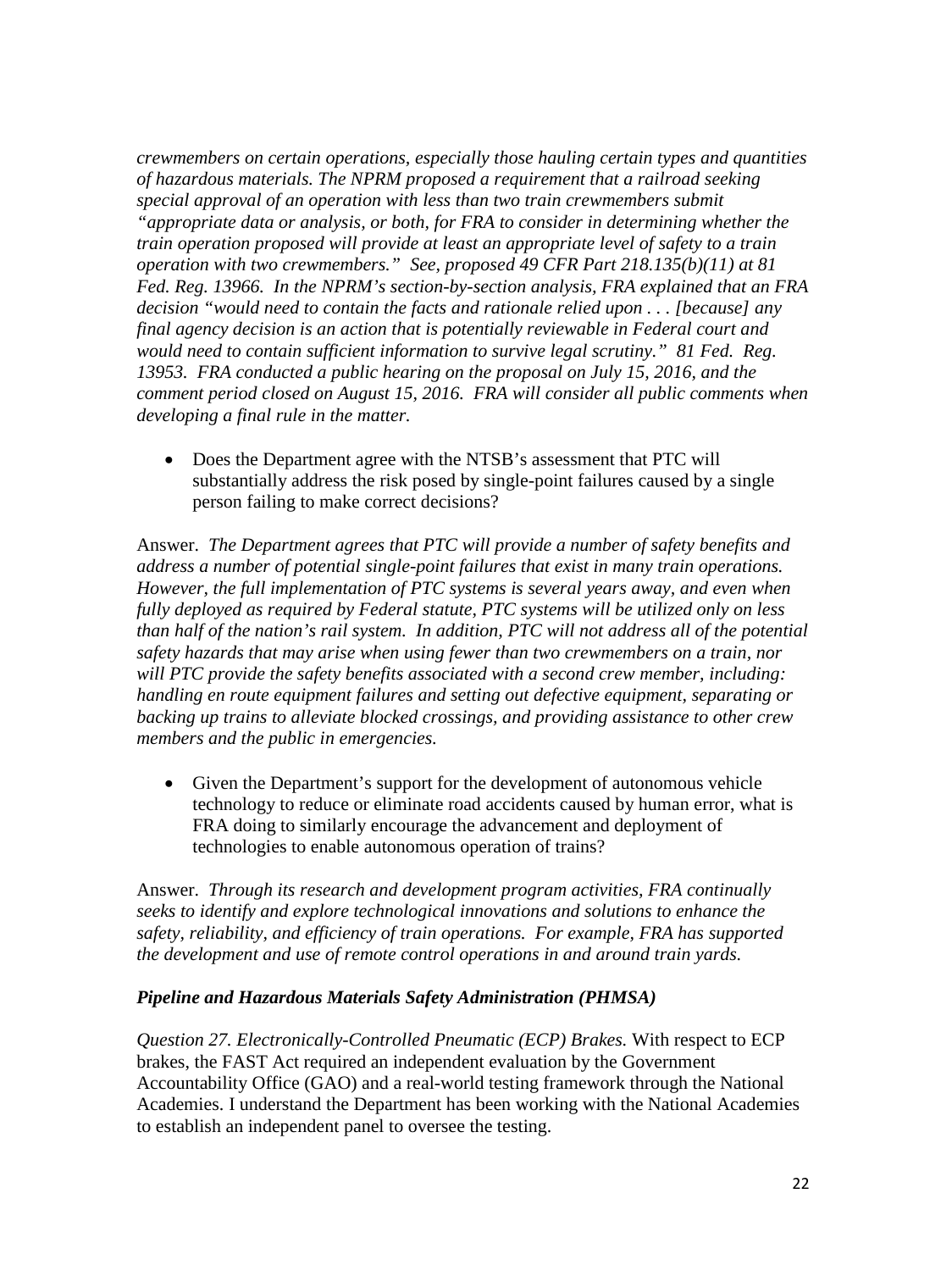• To what extent will the National Academies' independent panel oversee and have the opportunity to shape the real-world testing framework, including both topline and detailed testing plans, before any testing is conducted?

Answer. *It is anticipated that the independent panel of the Transportation Research Board (TRB) of the National Academy of Sciences (NAS) will hold its first meeting in October of 2016. While the TRB panel is being selected, DOT will develop high-level specifications for testing and analysis to address the FAST Act requirements. Detailed test plans will be developed by DOT's contractors and made available to the independent TRB panel. The independent TRB panel will then have the opportunity to review DOT's testing and analysis framework as well as the detailed test plans and will make recommendations on any changes or additional tests the panel believes are necessary.* 

• What is the status of the Department's contract with the National Academies for its services?

Answer. *FRA entered into a contract with TRB on May 27, 2016. TRB is currently in the process of forming the independent technical panel, which requires checks to ensure independence and avoid any conflicts of interest. Once the independent TRB panel is selected, the panel member names will be posted for public comment. The first meeting of the independent panel is anticipated to take place in October of 2016.* 

• In addition to funding the real-world testing, what role do you expect the Department to have with respect to the design and execution of the testing?

Answer. *While the TRB panel is being selected, DOT will develop high-level specifications for testing and analysis to address the FAST Act requirements. Detailed test plans will be developed by DOT's contractors and made available to the independent TRB panel.*

• Does the Department plan to consider or use the independent testing and evaluation results prior to taking any further action concerning ECP brakes?

Answer. *As required by the FAST Act, the updated Regulatory Impact Analysis (RIA)*  will incorporate the results of the independent evaluation conducted by the Government *Accountability Office (GAO), the testing overseen by the independent TRB panel, and public comments. DOT will then use the updated RIA to inform the Secretary's decision on whether the ECP brake requirement is justified. In the event that independent, third parties present additional results, DOT also will take them into consideration before taking further action.* 

*Question 28. Real-Time Emergency Response Information*. The FAST Act required the Department, in consultation with other agencies, to issue regulations to require Class I railroads to provide to fusion centers accurate, real-time, and electronic train consist information for certain trains. The FAST Act also codified requirements for each Class I railroad to provide certain train consist information to state emergency response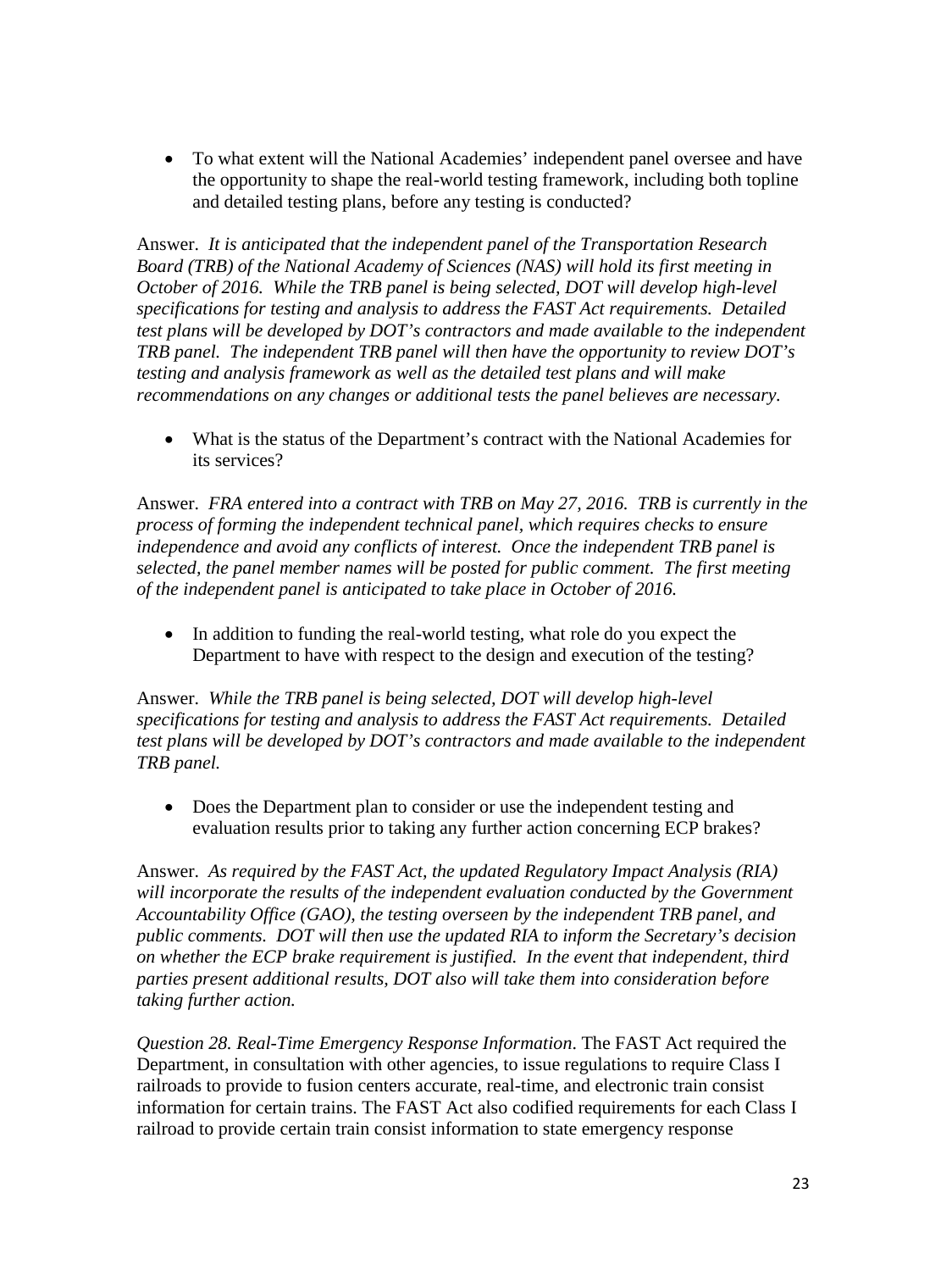commissions consistent with the requirements of Emergency Order Docket No. DOT– OST–2014–0067.

• Understanding the rulemaking for real-time information is under development, what security and confidentiality protections does the Department plan to establish to prevent the release of information, including proprietary or securitysensitive information, to unauthorized persons?

Answer. *The flow of information from railroads to State, local, or tribal governments (and thus the protection of information) is being addressed in two distinct rulemakings. In the first action, a Notice of Proposed Rulemaking (NPRM) titled "Oil Spill Response Plans and Information Sharing for High-Hazard Flammable Trains", PHMSA addressed provisions contained in Sections 7302(a)(3), (4), and (6) of the FAST Act. In this rulemaking, PHMSA proposes to codify the Emergency Order's State Emergency Response Commission (SERC) notification provisions for all high-hazard flammable trains (HHFTs).* 

*In the second action, PHMSA is developing an NPRM to address provisions contained in section 7302 of the FAST Act that require Class I railroads to provide fusion centers with accurate, real-time, and electronic train consist information for trains transporting hazardous materials. Specifically, the NPRM will address sections 7302(a)(1), (2), (5), (6), and (7) of the FAST Act. This NPRM is currently under development, and PHMSA is evaluating all reasonable options to implement these FAST Act provisions.*

*The Oil Spill Response Plans and Information Sharing for High-Hazard Flammable Trains NPRM proposes requiring that "[i]f the disclosure includes information that railroads believe is security sensitive or proprietary and exempt from public disclosure, the railroads should indicate that in the notification." This requirement that business confidential information be marked appropriately will help prevent against inadvertent public disclosure. Specifically, States will know which information is considered by the railroads to be inappropriate for public release. Thus, States can incorporate this information into their processes for determining which information to release to the public.*

*Both after the initial issuance of the Emergency Order and as part of the Oil Spill Response Plans and Information Sharing for High-Hazard Flammable Trains NPRM development, DOT analyzed the Emergency Order and determined that the information shared by railroads does not qualify for withholding under Federal standards on business confidential or sensitive security information (SSI).* 

*After issuing the Emergency Order, FRA found that State laws control and may therefore limit the disclosure and dissemination of this information in FRA's Information Disclosure Notice (79 Fed. Reg. 59891 (Oct. 3, 2014)). The NPRM proposes to require railroads to report, on a weekly basis, aggregated information that includes the volumes of crude oil and other HHFTs that travel*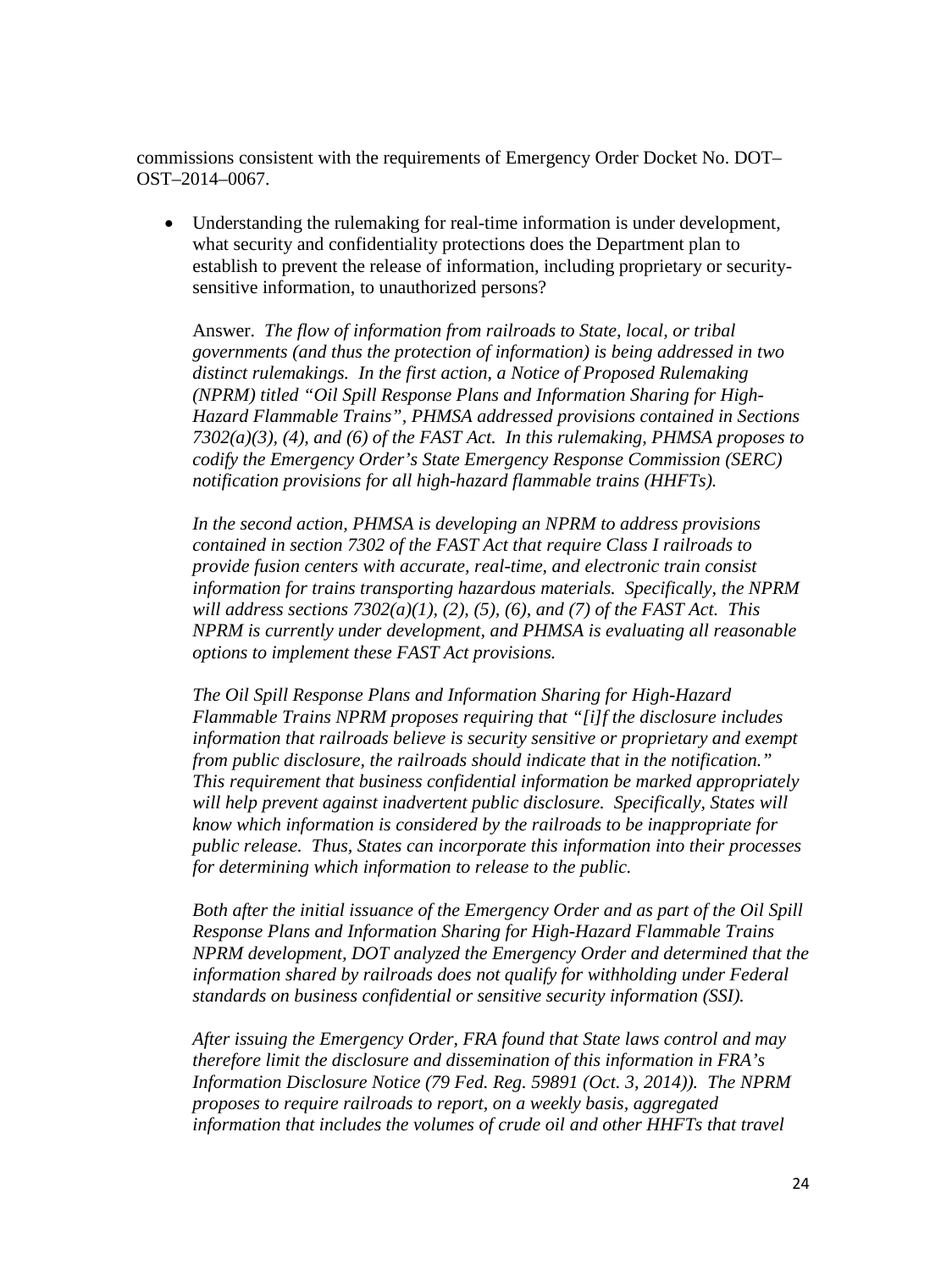*through a jurisdiction. This information does not include customer information, other identifiable business details, or specifics about the timing of HHFT trains.*

*The NPRM solicits comments on this topic, as well as on the means by which PHMSA can fulfill the FAST Act's direction to establish security and confidentiality protections where this information is not subject to Federal standards. The NPRM is available at [https://federalregister.gov/a/2016-16938.](https://federalregister.gov/a/2016-16938)*

• To what extent has the Department established any security or confidentiality protections for the information provided under the requirements in Emergency Order Docket No. DOT–OST–2014–0067?

Answer. *In an October 2014 Information Disclosure Notice, the Department analyzed the Emergency Order, and determined that the information shared by railroads does not qualify for withholding under Federal standards for business confidential information or Sensitive Security Information. See 79 Fed. Reg. 59891 (October 3, 2014), available at: [https://federalregister.gov/a/2014-23511.](https://federalregister.gov/a/2014-23511) The Department noted that, for each State, public disclosure laws control the disclosure and dissemination of this information. The Department has not established additional disclosure limitations on the Emergency Order information.*

*As discussed in the response to the previous question, the Department addressed security and confidentiality protections in the Oil Spill Response Plans and Information Sharing for High Hazard Flammable Trains NPRM.* 

• To what extent has the Department evaluated whether the information that has been provided to state emergency response commissions under the Emergency Order has resulted in increased preparedness or enhanced local decision-making?

Answer. *In January 2015, PHMSA participated in conference calls with representatives of the 48 states in the lower continental United States and the District of Columbia that addressed emergency response to crude-by-rail incidents. Hosted by the Environmental Protection Agency and attended by other Federal partners, these discussions clarified how States prepare and respond to incidents involving crude-by-rail and identified their unique needs. Twenty-two of 49 states reported that rail carriers provided information pursuant to the Order that was helpful in understanding the threat to their state. Thirty of 49 states provide oil train routing information to local communities, but variations exist in the amount of information provided, with some states sharing all routing information and others heavily redacting carrier-submitted data.*

*To further evaluate the effectiveness of the information and how it should be shared within the State and local response communities, PHMSA recently released the NPRM titled "Oil Spill Response Plans and Information Sharing for High-Hazard Flammable Trains" (HM-251B). This NPRM proposes to codify the Emergency Order to meet the requirement set forth in the FAST Act. This NPRM*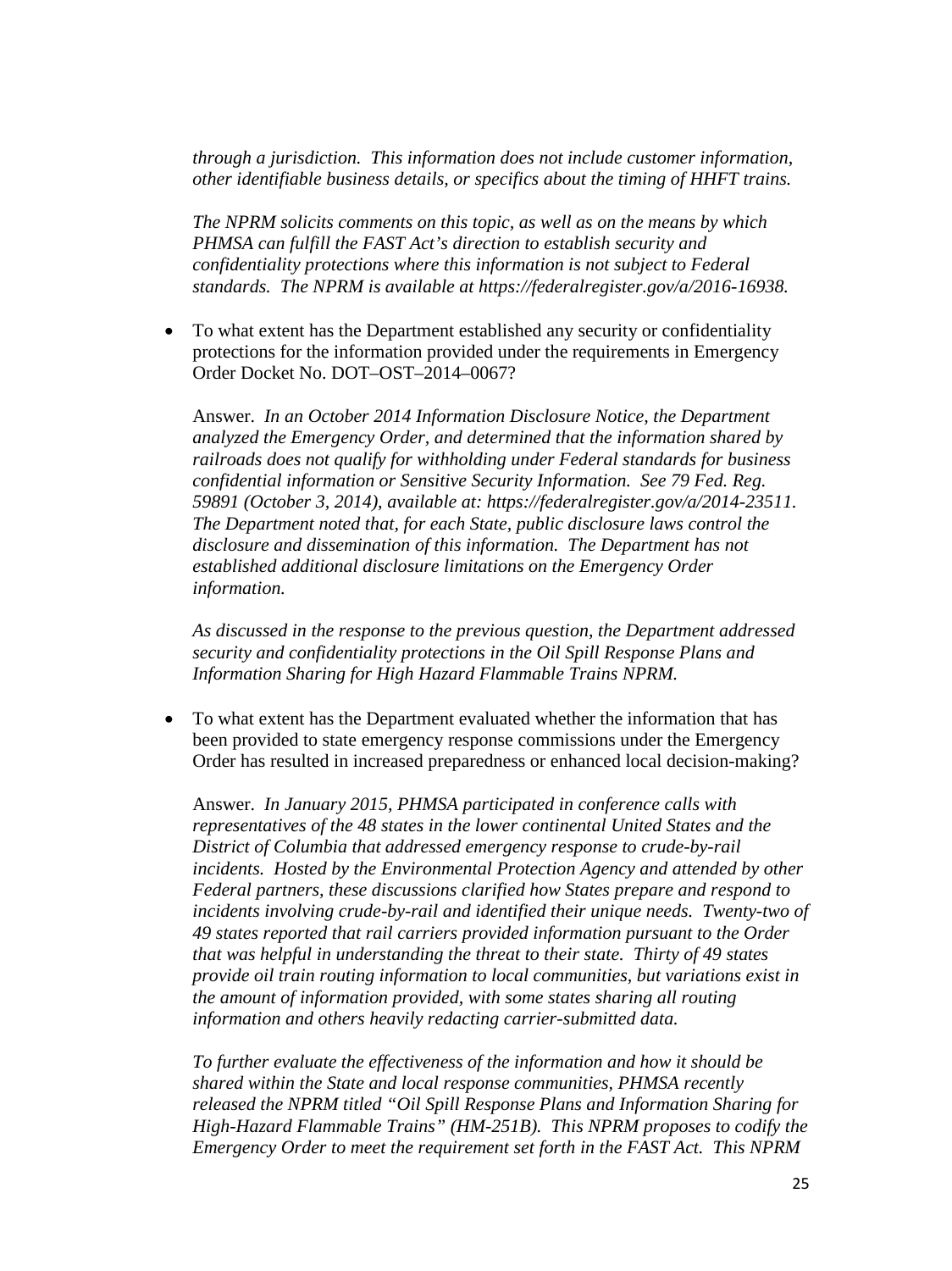*will provide an additional avenue for PHMSA to capture feedback from the response community along with other interested stakeholders. PHMSA anticipates receiving comments from SERCs, Tribal Emergency Response Commissions (TERCs), and related local emergency planning decision-makers during the NPRM's open comment period.*

*Further, PHMSA continues to engage with SERCs, TERCs, and others in order to improve hazardous materials emergency preparedness and response. Overall, states participating in the conference calls requested additional in-state training options for first-responders. To address this input, DOT developed the Transportation Rail Incident Preparedness and Response (TRIPR) information modules to offer a flexible approach to train first responders and emergency personnel on best practices for pre-incident planning and response to rail incidents involving flammable liquids such as petroleum crude oil and ethanol. Since October 6, 2015, more than 3,200 users have used the TRIPR website [\(http://dothazmat.vividlms.com/tools.asp\)](http://dothazmat.vividlms.com/tools.asp). More are receiving direct training through focused activities by PHMSA and other Federal agencies.*

*Question 29. Crude Oil Characteristics*. The FAST Act requires a report following the completion of the comprehensive Crude Oil Characteristics Research, Sampling, Analysis, and Experiment Plan study at Sandia National Laboratories. The FAST Act requires the report to contain any recommendations for regulatory or legislative changes to improve the safe transport of crude oil.

• To what extent does the Department, or any of its interagency partners, plan any regulations or other administrative actions concerning crude oil characteristics, including a potential vapor pressure limitation or other similar type of standard, prior to the results of the study and submission of the report?

Answer. *In order to address the increase in the domestic production of crude oil, since September 2012, DOT has taken over 30 actions to prevent and mitigate the damage from crude-by-rail accidents. These actions come in the form of rulemakings, Emergency Orders, research, training and grant [programs.](http://www.phmsa.dot.gov/hazmat/safe-transportation-of-energy-products) More information about these actions is available online at: http://www.phmsa.dot.gov/hazmat/safe-transportation-of-energy-products.* 

*One of these actions was a joint study with the Department of Energy (DOE), which will help develop an understanding of scientific questions associated with the production, treatment, and transportation of crude oil, including Bakken crude oil. The Department will use the results of this study to inform our decisions on future public policies. Upon completion of the study, as mandated by the FAST Act, PHMSA will submit a report to Congress that will include the results of the Crude Oil Characteristics Research Sampling, Analysis, and Experiment Plan. The Department is actively monitoring the progress of the study to avoid delays.*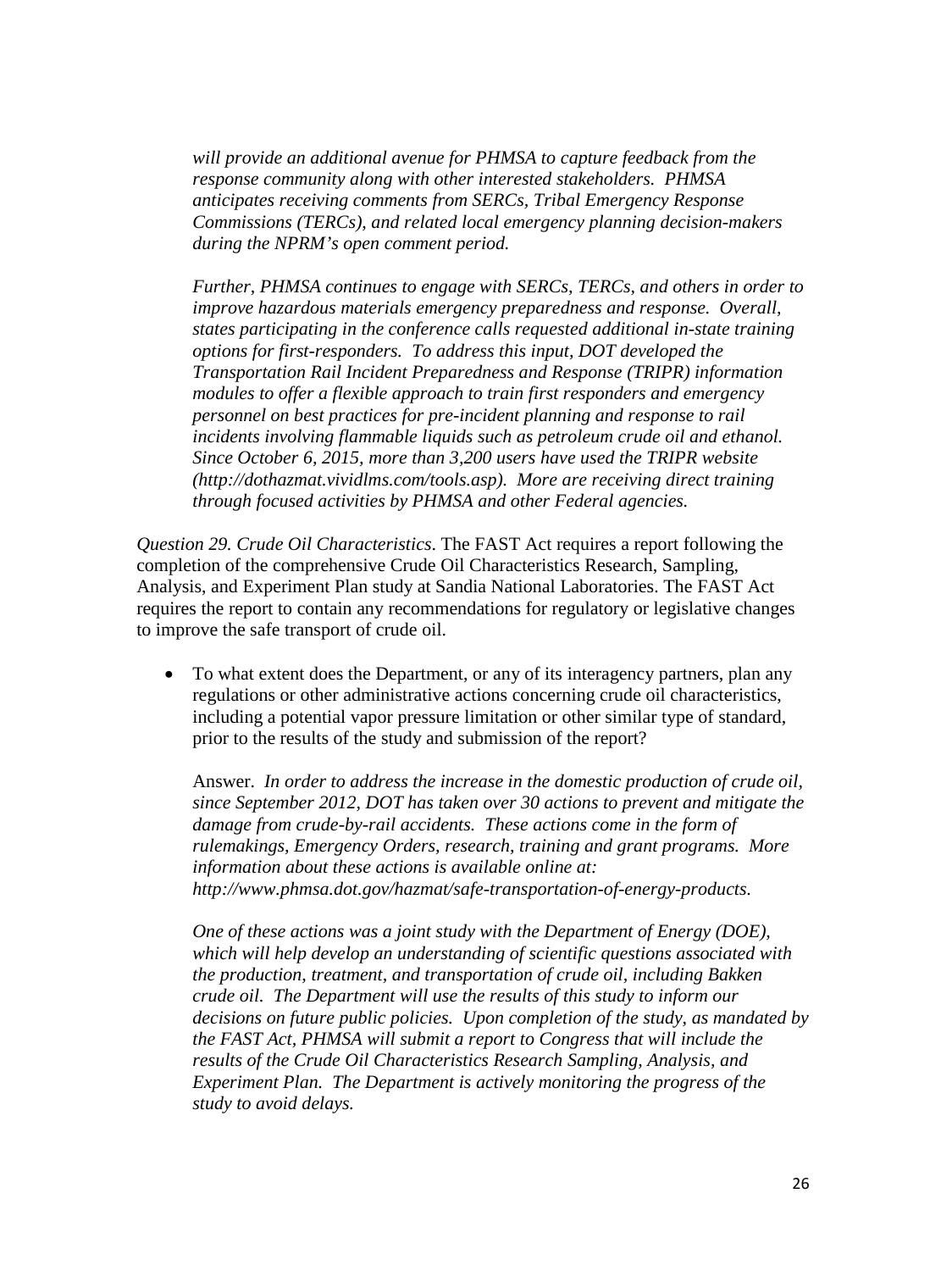*The Department has consistently shown a willingness to take action and will consider all options as we learn more and move forward.*

• What research has the Department conducted to investigate the effects of certain crude oil characteristics on the consequences of specific derailments?

Answer. *PHMSA has not investigated the effects of certain crude oil characteristics on the consequences of specific derailments. However, PHMSA investigators collect crude oil samples from derailments to gain a better understanding of crude oil characteristics, and determine compliance with hazardous materials regulations. PHMSA is in the process of sharing our data with DOE for the joint DOT-DOE study. This study is a multi-phase effort to develop a more comprehensive understanding of the properties of crude oil and to address its risks in transportation. The results of this study will help inform future actions by the Department to improve the safe transportation of crude oil and will comply with the requirements of the FAST Act.*

• Within the analysis for the high-hazard flammable train final rule, to what extent did the Department incorporate any differences in the characteristics of crude oil and ethanol – including differences in vapor pressure, flashpoint, and boiling points – into its assessment of the relative risks of each commodity? How did the potential safety benefits of the rule differ by commodity, given these differences?

Answer. *Since crude and ethanol are the main commodities shipped as HHFTs, these commodities were the focus of the regulatory impact analysis (RIA) for the "Enhanced Tank Car Standards and Operational Controls for High-Hazard Flammable Trains" final rulemaking. The RIA focuses on economic factors (benefit-cost analysis findings) and did not directly consider chemical and technical characteristics, such as vapor pressure, flashpoint, and boiling points.*

*PHMSA evaluated crude and ethanol benefits separately in the RIA for certain provisions. When considering the combined economic impacts of the final rule, PHMSA analyzed fleet size/composition, train lengths, travel distances, volumes transported, production projections, and other market characteristics that vary between crude oil and ethanol rail transport. In addition, the benefits for the provisions in the HHFT final rule were derived using a cost per gallon figure that was developed based on reported damages associated with crude oil and ethanol rail incidents. This cost per gallon estimate represents the average consequences per gallon for crude oil and ethanol rail incidents in the U.S. safety record and is presented as a single figure for calculation of the benefits. That is, the RIA considered the typical damages for ethanol and crude oil rail incidents separately, but used a weighted average to derive an overall cost per gallon estimate to calculate the expected benefits of the final rule. Therefore, while the RIA did not explicitly differentiate characteristics of crude oil and ethanol, it did consider appropriate economic factors that vary between these commodities.*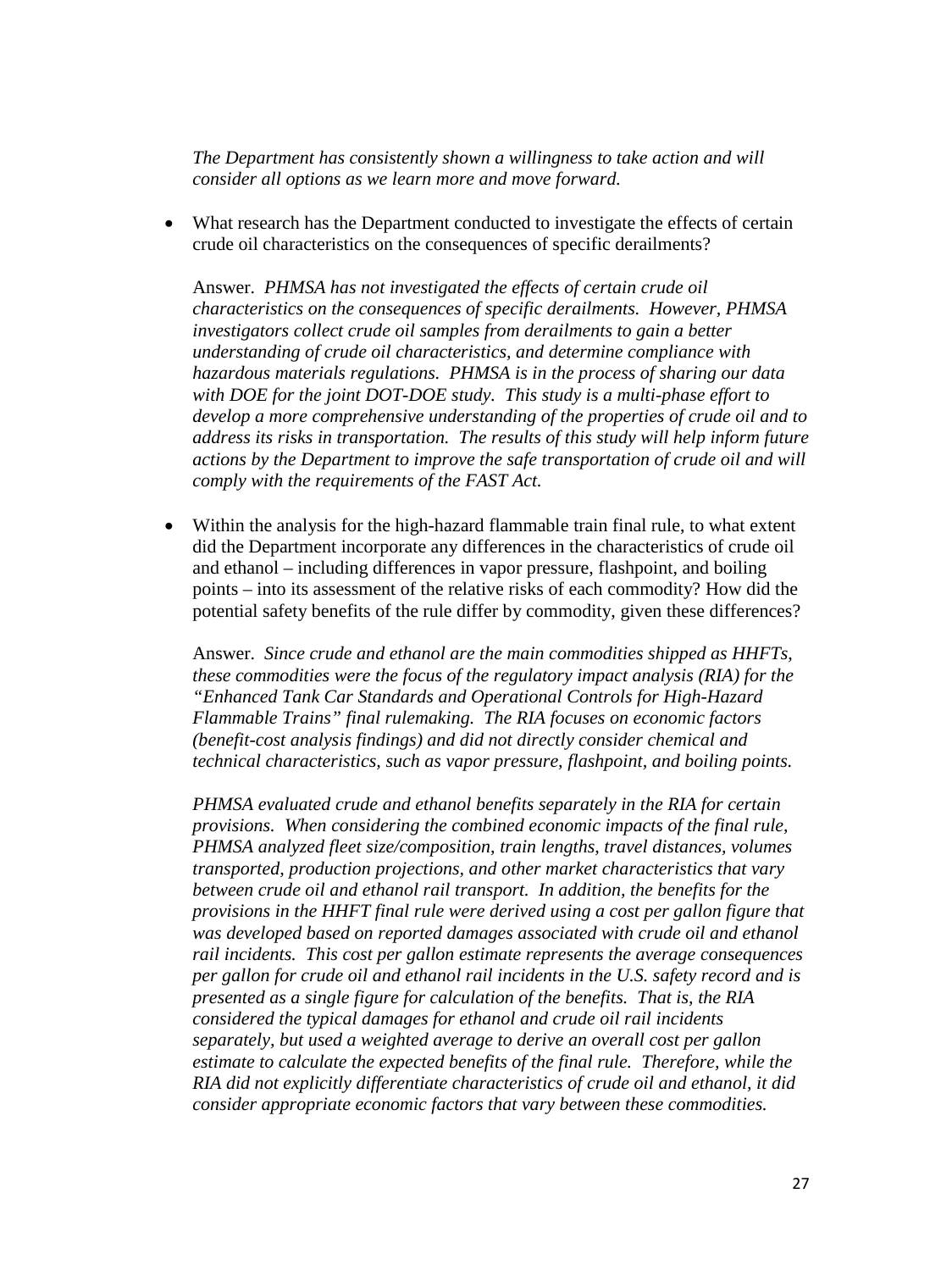*Question 30. Special Permits and Approvals.* The FAST Act reformed the special permits and approvals process to improve accountability, increase transparency, and add predictability for the regulated public. Among other things, the FAST Act amended the processing deadline from 180 to 120 days, yet the latest publically available data appear to show PHMSA has over 100 approvals and permits that exceed the deadline. Would you provide a list of each application that exceeds the deadline and provide more information on the circumstances or actions causing the backlog?

Answer. *As of June 27, 2016, the number of Approvals and Permits greater than 120 days is as follows:*

| <b>Special Permits:</b> | .52 |
|-------------------------|-----|
| Approvals:              | 73  |

*PHMSA has been working diligently to reduce the number of applications for approvals and special permits whose processing times exceed 120 days. In the past, the reporting requirements only pertained to special permits and not to approvals. In addition, the timeline which required reporting was 180 days and not 120 days. During any year it is estimated that PHMSA processes approximately 2,500 applications for special permits and 25,000 applications for the various types of approvals. When the number of applications that exceed the 120 day timeline is compared to the overall volume of applications received, it can be seen that the number of applications that exceed the timeline are only a fraction of the applications received. It is unusual for an application to reach that mark.* 

If an application exceeds the 120 day timeline it is generally due to one of the following *extenuating circumstances:*

- *The application is precedent setting and requires an increased level of technical review;*
- *The application is technically complex (such as a new composite cylinder design) and requires technical review of many documents such as design drawings, technical specifications, and test reports;*
- *The application requires an extended fitness review by PHMSA or a modal administration and may require an onsite inspection of the applicant;*
- *During review of the application if it is determined that additional information is needed, the time to gather and submit the additional information can lead to an extended review time; and*
- *During some periods of time, other priorities such as ensuring the safe transportation of crude oil by rail reduce the number of available engineers, chemists, and scientists who are responsible for the technical evaluation of approvals and permits.*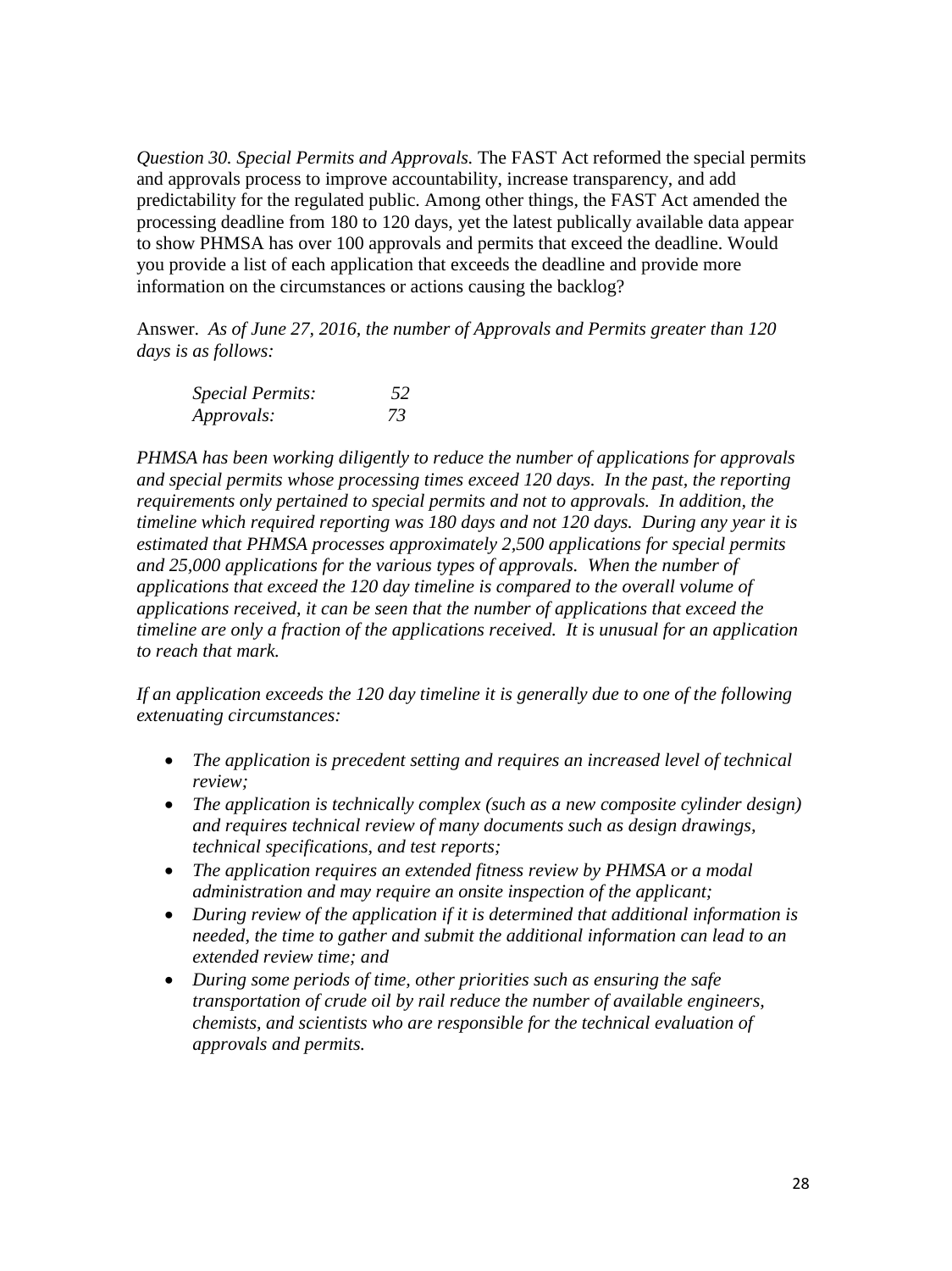### **Response to Written Questions by the Honorable Deb Fischer to Secretary Anthony Foxx**

*Question 1.* Coordination between FHWA & FRA on rail crossings

- The state of Nebraska has more than 3,000 at-grade rail crossings eligible for public funding. As you know, the FAST Act includes provisions that would compel the Federal Railroad Administration (FRA) to establish and distribute "model" state grade crossing action plans to help mitigate future accidents. State DOT's will then need to develop an action plan based on the FRA's model.
- At the same time, the Federal Highway Administration (FHWA) administers the section 130 grade crossing program, which provides grants to states on a formula basis. One of the challenges is that the FRA and FHWA may have conflicting implementations of these critical safety and infrastructure funding programs that could lead to some of the most dangerous rail at-grade crossings not receiving attention for corrective action.
- How is DOT working to ensure that the FRA and FHWA are coordinating to ensure the section 130 program and model grade crossing action plans are consistent and complementary? As a follow up, what will DOT do to ensure states are establish action plans and take corrective actions by utilizing section 130 program resources?

Answer. *FHWA manages the Section 130 program, and FRA provides technical and programmatic support to FHWA and the State DOTs regarding the program. FRA Regional Offices have been working with the Safety Specialists in the FHWA Division Offices on the States' upcoming projects, including information on the States' project prioritization and selection process.*

*FRA leads the ONE DOT Intermodal Grade Crossing Safety Team with staff from FRA, FHWA, FTA, FMCSA, NHTSA, and VOLPE. The team meets quarterly, and team members from each modal administration coordinate their current projects and initiatives. They also discuss upcoming projects and work to coordinate a unified message across the DOT.*

*FHWA and FRA will continue to collaborate on identifying ways to improve how each agency supports rail grade crossing safety, including implementing FAST Act requirements. FAST Act-related activities will include developing and distributing model State-specific highway-rail grade crossing action plans to each State, along with a customized crossing accident/incident data set and contact information for DOT officials; issuing regulations requiring States to develop and update highway-rail grade crossing action plans, or provide updates to their existing action plans; evaluating State highway-rail grade crossing action plans; and reporting to Congress on State progress in implementing their highway-rail grade crossing action plans.*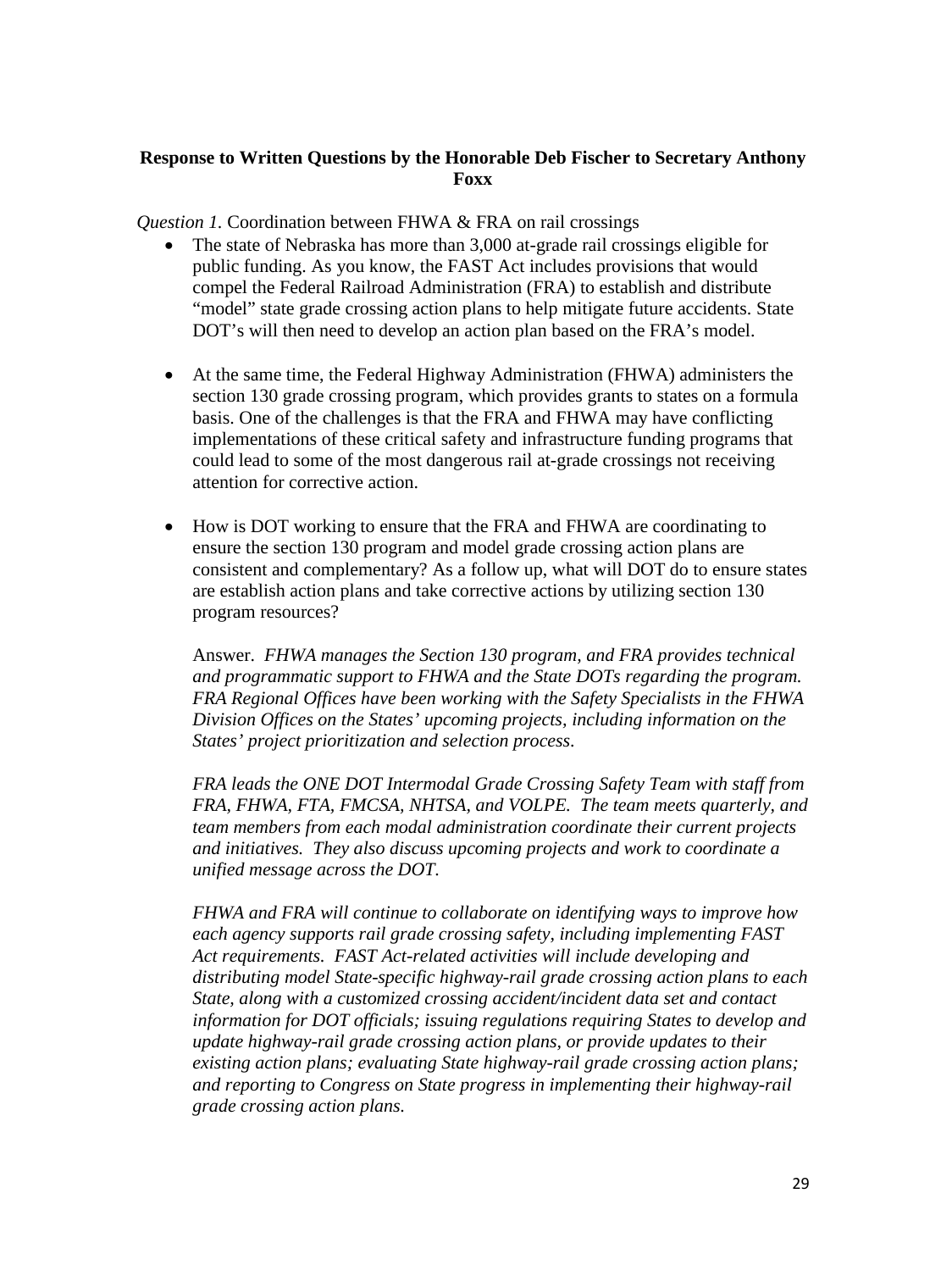*FRA will also issue regulations requiring each State to submit and implement a grade crossing action plan or update an existing grade crossing action plan (for the 10 states that were required by the Rail Safety Improvement Act of 2008 to develop grade crossing action plans). Upon submission, FRA will review each plan for approval.*

*Question 2.* Advanced vehicle technology neutrality

- The Conference Report to the FAST Act included language noting that the FAST Act's programs, "are deployed in a technology neutral manner. The Act promotes technology neutral policies that accelerate vehicle and transportation safety research, development and deployment by promoting innovation and competitive market-based outcomes, while using federal funds efficiently and leveraging private sector investment across the automotive, transportation and technology sectors."
- Stakeholders have indicated that that the DOT is mandating that Smart Cities Competition participants must include Dedicated Short Range Communications (DSRC) in their projects in order to be considered. Can you please explain whether this is true and whether other types of vehicle-to-vehicle safety technologies such as advanced cellular will also be permitted?

Answer. *No, neither Notice of Funding Opportunity required applicants to use DSRC. Applicants were permitted to integrate a variety of commercially available communication technologies including cellular, satellite, Wi-Fi and others to deploy connected vehicle and infrastructure services. Applicants were encouraged to use DSRC technology operating in the 5.9GHz band to expand demonstrations of safety-critical V2V and V2I applications based on DSRC communications to ensure the interoperability of these safety applications among multiple automotive manufacturers. But DOT encourages all new advanced technologies to be used in a safe and standardized manner and does not preclude any advanced technologies in the V2I space.* 

## *Question 3.* Tolling

• While some states have built HOT lanes around cities to help alleviate congestion, the idea of tolling existing Interstates has not made progress. According to the American Trucking Associations, the FHWA pilot program that allows 3 states to toll their Interstates hasn't had a single successful applicant in its 18-year history. Given the history of the pilot program, do you believe it should continue to move forward?

Answer. *The Interstate Reconstruction and Rehabilitation Pilot Program (ISRRPP), established in 1998 by TEA-21, is limited to three slots. As you note, none of the states holding these slots – Virginia, North Carolina, and Missouri – have come to FHWA with a tolling project. In response to this lack of progress, the FAST Act sets a one-year "use or lose" deadline for the states currently authorized to pursue ISRRPP projects. Based on these states' replies, the FHWA intends to evaluate new ISRRPP opportunities via an open solicitation to all States, whose expressions of interest will best inform whether to*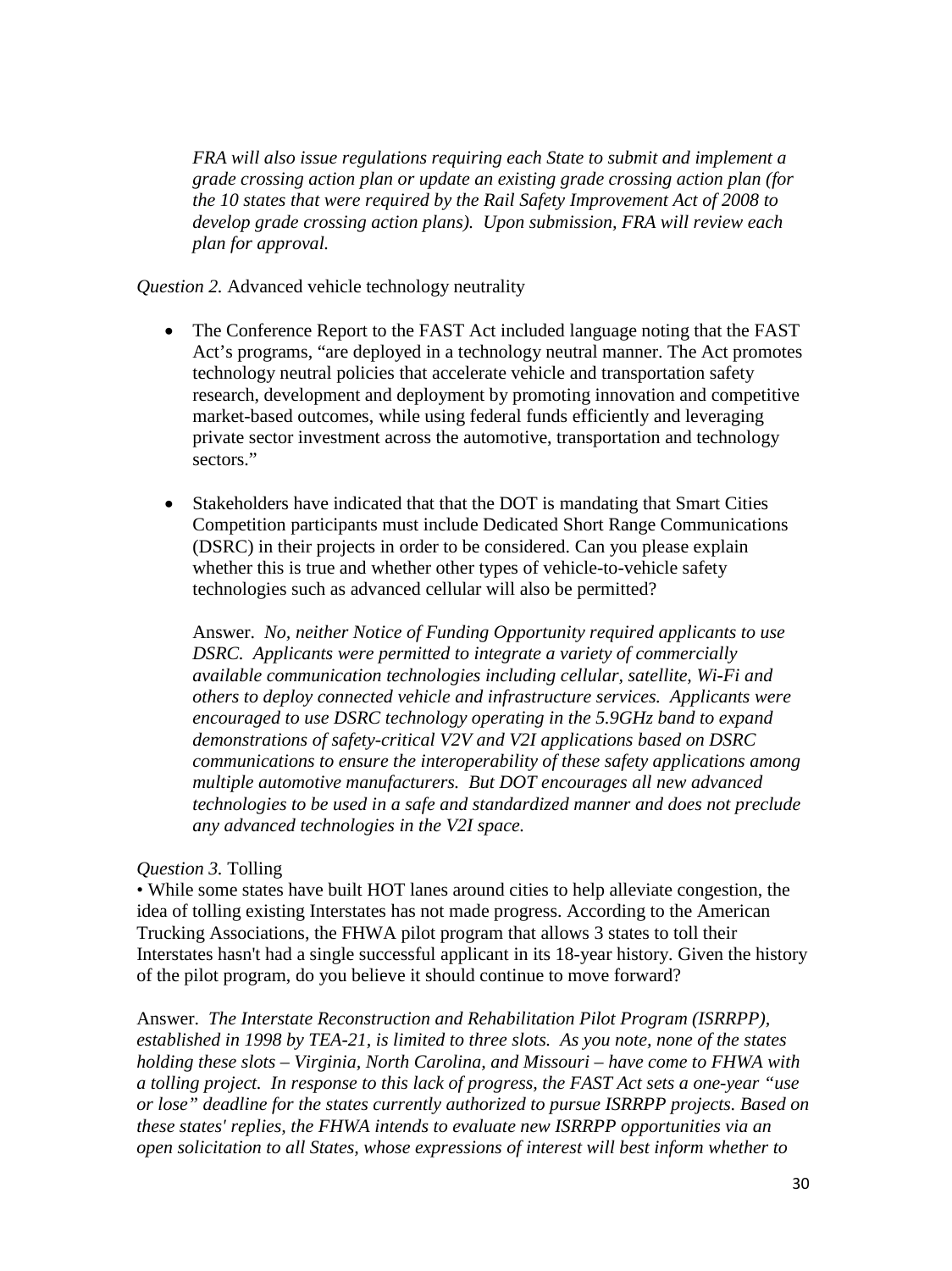*continue to move forward. You also note that many states have developed HOT lanes to address urban congestion. Most of these facilities—e.g., in California, Washington State, Minnesota, Florida, Virginia, and Texas—are on Interstate highways, demonstrating the efficacy of adding tolls to the system as well as the flexibility of related Federal tolling programs to accomplish a state objective.* 

*Question 3.* Drug and alcohol testing for commercial drivers

• Mr. Secretary, the FAST Act requires speedy implementation of a national clearinghouse of drug and alcohol test results in the trucking industry. As you may know, this is something the industry has been advocating for many years. When will DOT issue rule regarding this provision? Further, will the rule make obsolete current requirements that prospective employers contact an applicant's past employers to learn of previous violations?

Answer. *The Office of Management and Budget is currently coordinating interagency review of a draft of the final rule. FMCSA expects to publish the final rule later this year. While we cannot discuss the contents of rules under Executive Order 12866 review, the proposed rule would require prospective employers to query the clearinghouse rather than the previous employer about the employee's previous drug and alcohol tests.*

### *Question 4.* MARAD Sea Year

• Secretary Foxx, on Wednesday, June 15, 2016, the Maritime Administration (MARAD) announced that it would suspend the U.S. Merchant Marine Academy's (USMMA) Sea Year program. MARAD has stated this decision was not the result of one specific incident but as a result of its discussions and findings when evaluating sexual assault at the USMMA. Would you please explain the specific events, focus group results, survey findings, or other considerations that directly led to the decision to suspend the program?

Answer. *My decision to temporarily stand down the sea year program was based on an accumulation of evidence from many sources, including the 2012 and 2014 Defense Manpower Data Center (DMDC) Sexual Assault and Gender Relations (SAGR) surveys of Midshipmen that indicated that, while Midshipmen spend only one quarter of their time at the Academy on Sea Year, between 40 and 50 percent of the incidents of unwanted sexual contact experienced by women and men occurred at sea. Sixty-three percent of women and 11 percent of men experienced sexual harassment in the 2013-14 academic year. In 2015, DMDC conducted focus groups which confirmed the presence of a "pervasive sexist culture" on campus. Faculty, staff and Midshipmen spoke of challenges created by the Sea Year, including evidence that Midshipmen developed inappropriate attitudes towards women while at sea, further contributing to a sexist campus climate. It also noted that Midshipmen are reluctant to report incidents at sea due to fear of retaliation and damage to their future careers in the maritime industry. In addition, further evidence of the prevalence of inappropriate behaviors encountered by male and female Midshipmen while at sea came to light in*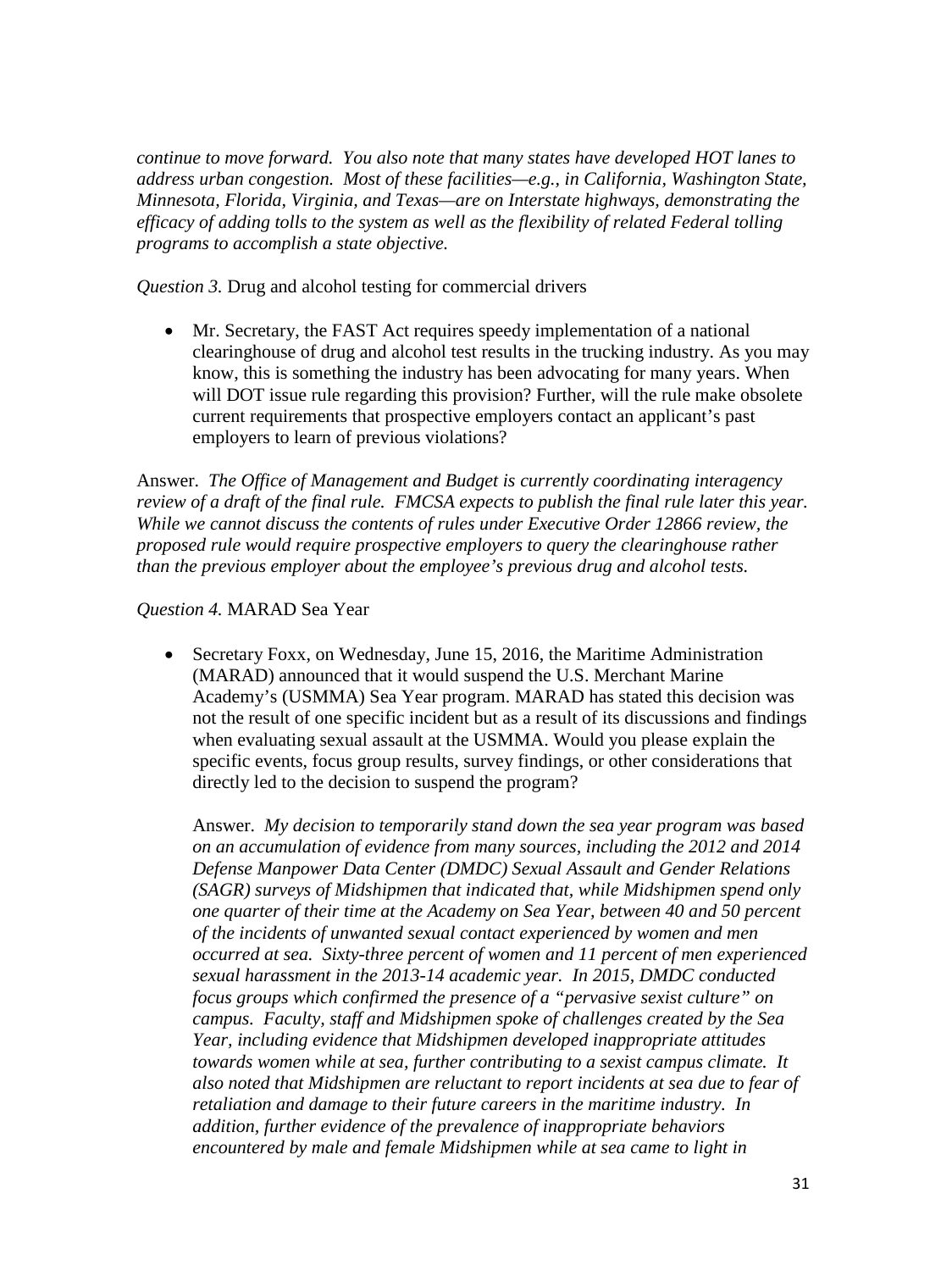*meetings with senior MARAD and Academy leadership, the Advisory Board, and the Middle States Commission on Higher Education's evaluation team. Examples of inappropriate behavior included bullying, hazing, sexual harassment, and pressure to consort with prostitutes and to consume alcohol. The evidence that too many Midshipmen face a hostile environment at sea, and their reluctance to report these incidents, led us to the conclusion that the Academy could no longer send Midshipmen to sea until concrete actions were taken to change the status quo. Action to stand down Sea Year needed to be taken before the next class of Midshipmen was scheduled to depart on Sea Year the week of June 13th.*

*On August 22, I directed that the stand down continue as we look at additional steps we can take to ensure the safety of our students at sea and on campus, and to promote a culture of transparency and respect for everyone. Over the next few months, we will have independent outside experts experienced in assessing institutional and organizational culture examine all such aspects within the USMMA, both on campus and at sea, in an attempt to identify root causes and their impacts to the Academy culture and offer possible short term and long term corrective actions to address the issues. This assessment will delay the resumption of Sea Year on commercial vessels for a number of months. In the interim, we will continue to assign Midshipmen to Federal vessels to get their required sea days and have been utilizing MARAD's Ready Reserve Force (RRF) vessels for this purpose since August 22nd.*

#### *Question 5.* USMMA Requirements

- In order to graduate USMMA midshipmen must complete their sea service requirements for time aboard an ocean-going vessel.
	- o Would you please provide further details as to the expectations of DOT as it relates to the "Call-to-Action" for maritime stakeholders?

Answer. *MARAD and USMMA hosted more than 90 representatives of the maritime industry at a Call-to-Action meeting on June 24, 2016, to address concerns about the shipboard working and living environment that led to the stand down of USMMA's Sea Year training program. Held in Washington, D.C. at the U.S. Department of Transportation, the meeting was convened to review actions taken by the U.S. Armed Forces as well as an opportunity for the maritime industry to present a proposal to improve the quality of life onboard vessels and provide a working and training environment that is both safe and respectful for the Midshipmen. The discussions focused on industry culture, sexual assault, and sexual harassment awareness and prevention efforts, industry-wide best practices and reporting protocols, and implementable actions included how to proactively address the issues, training programs involving the companies and mariner unions, assignment of onboard mentors, debriefing of all Midshipmen upon completion of their Sea Year training, vessel visits by company operations representatives, and a 24/7 hotline or ability for*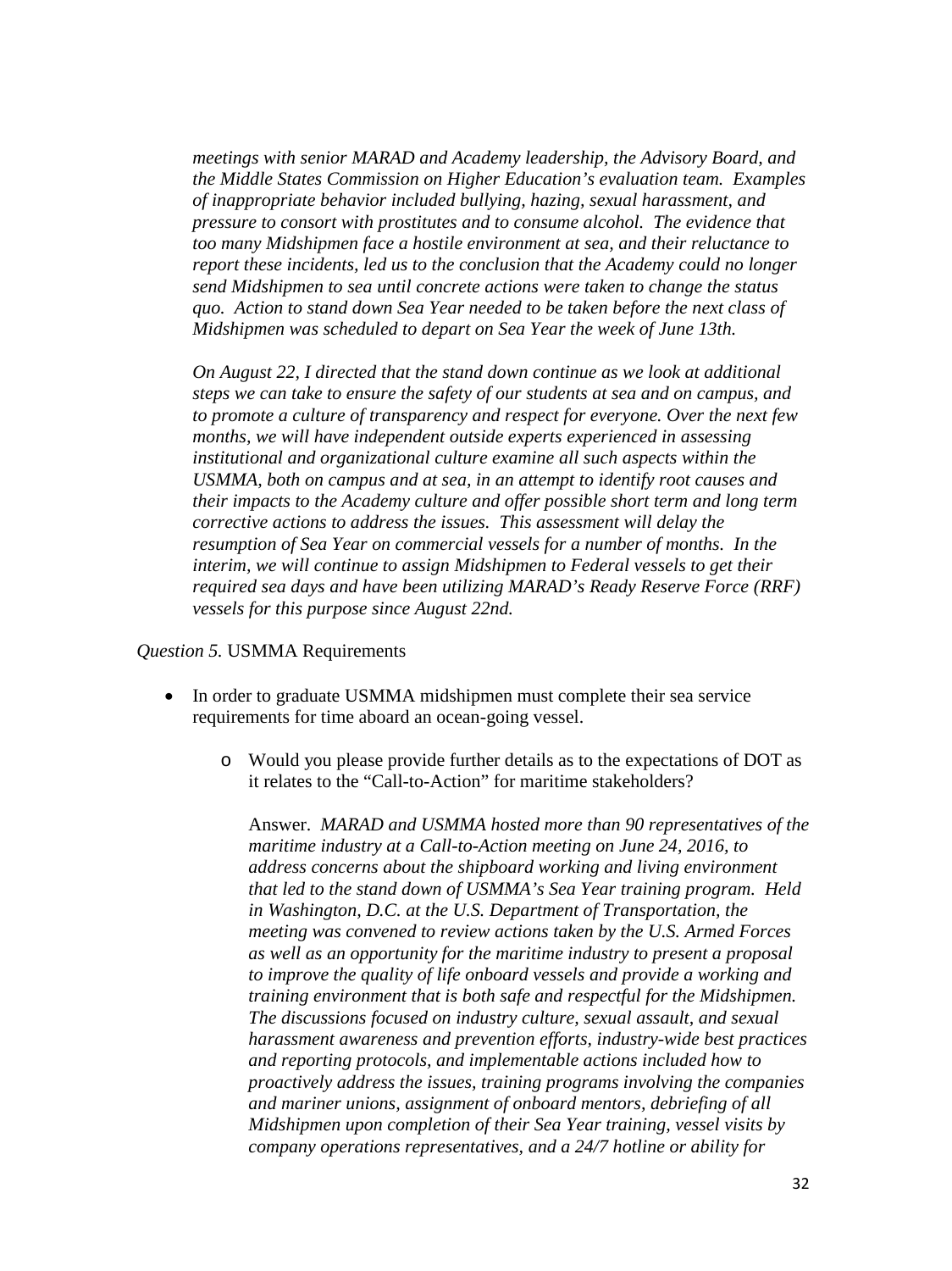*Midshipmen to make reports while at sea. The Maritime Administrator began discussions on this issue with several ship companies and operators as early as January 2016 and the Call-to-Action was scheduled before the decision to stand down. The industry proposal presented at the Call-to-Action meeting provided the foundation for developing requirements that commercial operators will need to meet to be eligible to have Midshipmen work and train on their vessels. We are engaged with industry and continue to discuss our requirements and their implementation. The industry's willing cooperation and support for the USMMA Sea Year program has been helpful.*

o What specific metrics or criteria does DOT have in place for evaluating when to restart the program?

Answer. *With my approval, MARAD restarted the Sea Year program on ships, specifically aboard Military Sealift Command and MARAD Ready Reserve Force vessels, owned by the Federal government. The operators of these vessels have robust programs in place that are aimed at preventing and reporting incidents. In addition, Midshipmen have conducted at sea instruction on the USMMA's training ships, the Kings Pointer and the Liberator, and sailed aboard the SUNY Maritime College's training ship, Empire State, and California Maritime Academy's training ship, Golden Bear in July and August.*

*As noted in the previous question, the results of the comprehensive study of the culture and climate of the campus will be used to inform any necessary changes to the Sea Year program. The results of the study will also be used to assist in developing criteria for commercial companies to meet in order to become "Sea Year Eligible."* 

o Based on your initial planning, what are your target dates for MARAD and stakeholders to meet the metrics or criteria in order to resume the program?

Answer. *As stated previously, MARAD resumed the Sea Year program on Federal ships. In addition, Midshipmen have conducted at sea instruction on the USMMA's training ships, the Kings Pointer and the Liberator, and sailed on SUNY Maritime College's training ship, Empire State, and California Maritime Academy's training ship, Golden Bear in July and August. Commercial companies will be evaluated on a case-by-case basis. MARAD is working closely with commercial companies, and four companies have submitted information and are being evaluated. There are no target dates. An individual company's restart date will depend on how long it takes for the company to make changes to its training, policies or reporting that assures Midshipmen complete Sea Year in a safe and respectful environment. The commercial Sea Year program is a core part*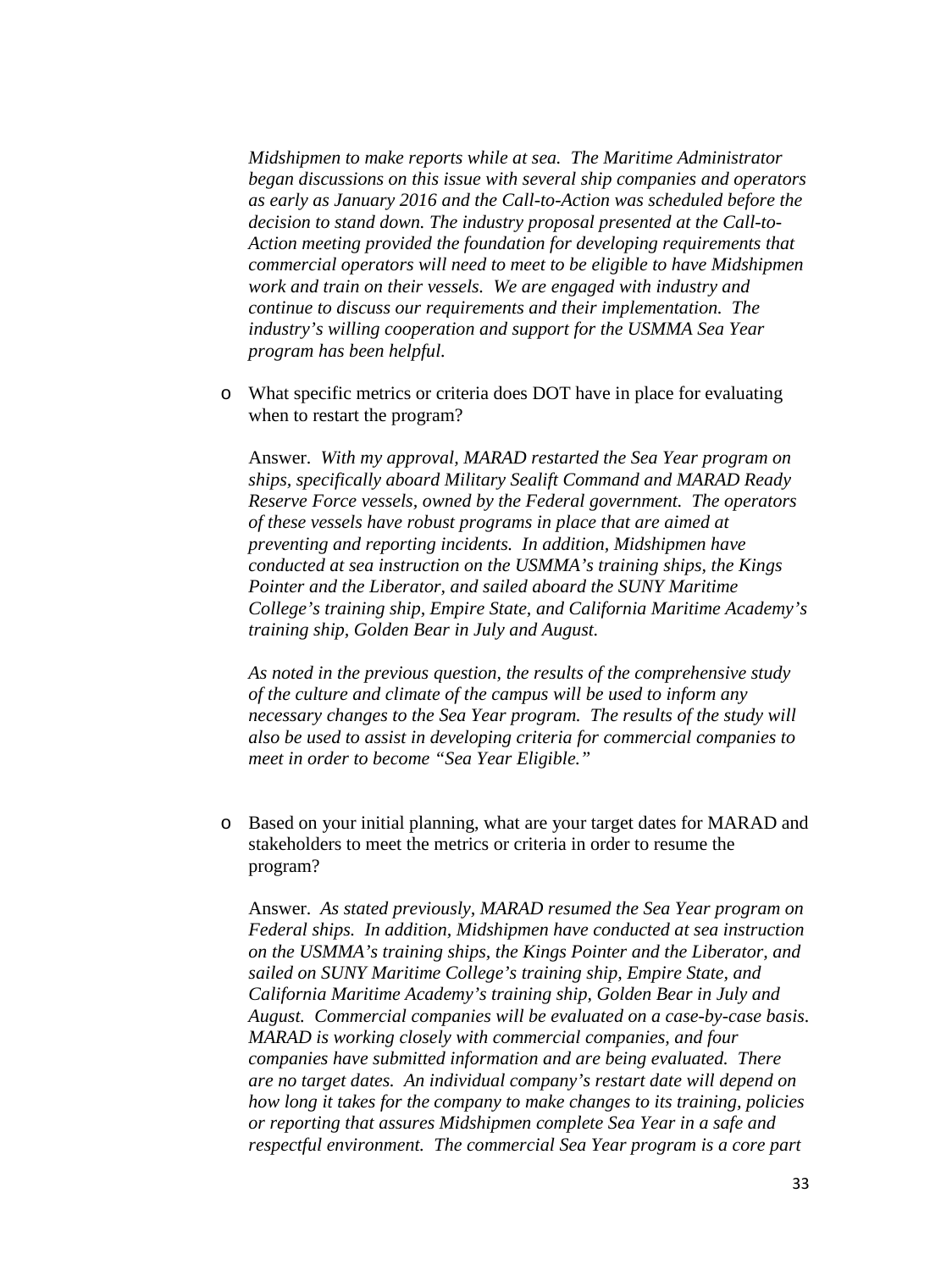*of the USMMA experience; we are committed to resuming commercial Sea Year assignments once companies meet the requirements.*

o Do you expect all midshipmen will have the opportunity to graduate on time? What contingency plans do you have in place to ensure all midshipmen have the opportunity to graduate on-time?

Answer. *We do expect all Midshipmen to be able to graduate on time. When the current sailing period ends at the end of October 2016, the Academy will have 19 months to make up lost sea days for the Class of 2018. For the Class of 2019, the Academy will have 31 months, including their entire second sailing period. Although, we cannot guarantee that a combination of circumstances might delay graduation for one or more Midshipmen, we are and will be doing everything to ensure that no Midshipman's graduation is delayed solely due to the stand down.* 

*At present, all engineering track Midshipmen in the Class of 2018 will have sufficient days to take the U.S. Coast Guard Merchant Mariner Credential examination and upon passing would be eligible to graduate pending completion of their Bachelor's Degree requirements. For the deck track Midshipmen in the Class of 2018, we anticipate that 20-30 Midshipmen will be 10 or more days short of the required number of days. The exact number of Midshipmen in this category will be determined at the end of the current sailing period which ends at the end of October. The Academy routinely has Midshipmen who are short the number of required sailing days and has experience making those days up during the last year of academic study.*

*Midshipmen have been able to log sea days on the Kings Pointer and the Liberator, the Academy's two training vessels. Midshipmen were also embarked on the State University of New York Maritime College and California Maritime Academy training ships during their scheduled summer cruises. Sea days aboard these vessels are credited by the U.S. Coast Guard at 1.5 days for each day onboard because instructors are on board and in charge of delivering the training. A two week internship is a required component of the Sea Year, and many Midshipmen have completed their internships during the stand down. Further, beginning July 8, Midshipmen began returning to Military Sealift Command (MSC) vessels. On 22 August, USMMA began assigning Midshipmen to MARADowned Ready Reserve Force (RRF) vessels. As of September 6, all of the 216 Midshipmen affected by the stand down were either at sea, in an internship, or scheduled to join a MSC ship in the coming weeks. The Academy will continue to take all steps possible, including maximizing use of the Academy's training vessels, to help Midshipmen in the Classes of 2018 and 2019 affected by the stand down to accumulate the required sea days to graduate on schedule.*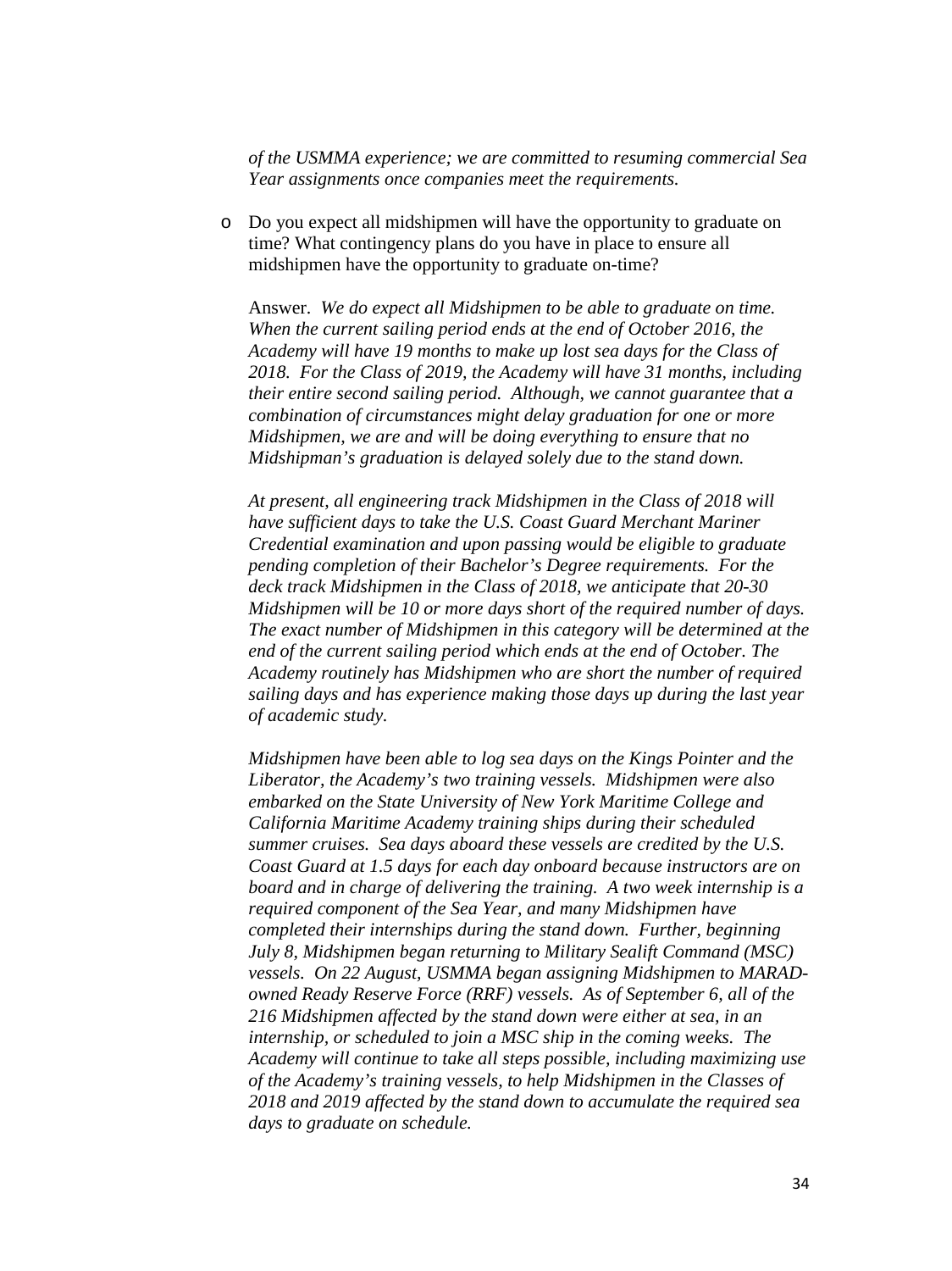#### *Question 5.* USMMA Requirements (cont'd)

- As you may know, S. 2829, the Maritime Administration Enhancement Act of 2017, includes a "Sea Year" working group to bring stakeholders together to address challenges related to sexual assault and harassment of midshipmen during their year at sea. Congress has worked closely with MARAD and USMMA on the development of this bill.
	- o How long has the MARAD been considering suspending the program?

Answer. *I made my formal decision on June 10, 2016. The Maritime Administrator began discussion with industry leaders in January 2016 and personally met with ship owners regarding the challenges with Sea Year in April 2016. This led to the planning for the Call-to-Action meeting that was held on June 24, 2016. In addition, the USMMA Superintendent began engaging in conversations with select senior Academy staff in mid-May over his concerns about the accumulation of evidence that the environment at sea was detrimental to the well-being and safety of Midshipmen. He first addressed the question of a stand down with the Maritime Administrator in late May. Conversations continued with the Advisory Board and senior Academy and MARAD leadership in June.* 

o As a follow up, why did the agency not coordinate in advance with Congress or the USMMA Board of Visitors on reaching this critical decision?

Answer. *As noted above, my decision to stand down Sea Year was made on Friday, June 10. Congress was notified of the stand down on June 15 concurrently with industry and other stakeholders shortly before the formal announcement at USMMA.* 

*The timing of the decision was based on the fact that by June 18, the first group of Midshipmen from the Class of 2018 was scheduled to depart on their Sea Year. It was decided that action had to be taken immediately to stand down Sea Year before any Midshipmen left campus to join their assigned vessels.*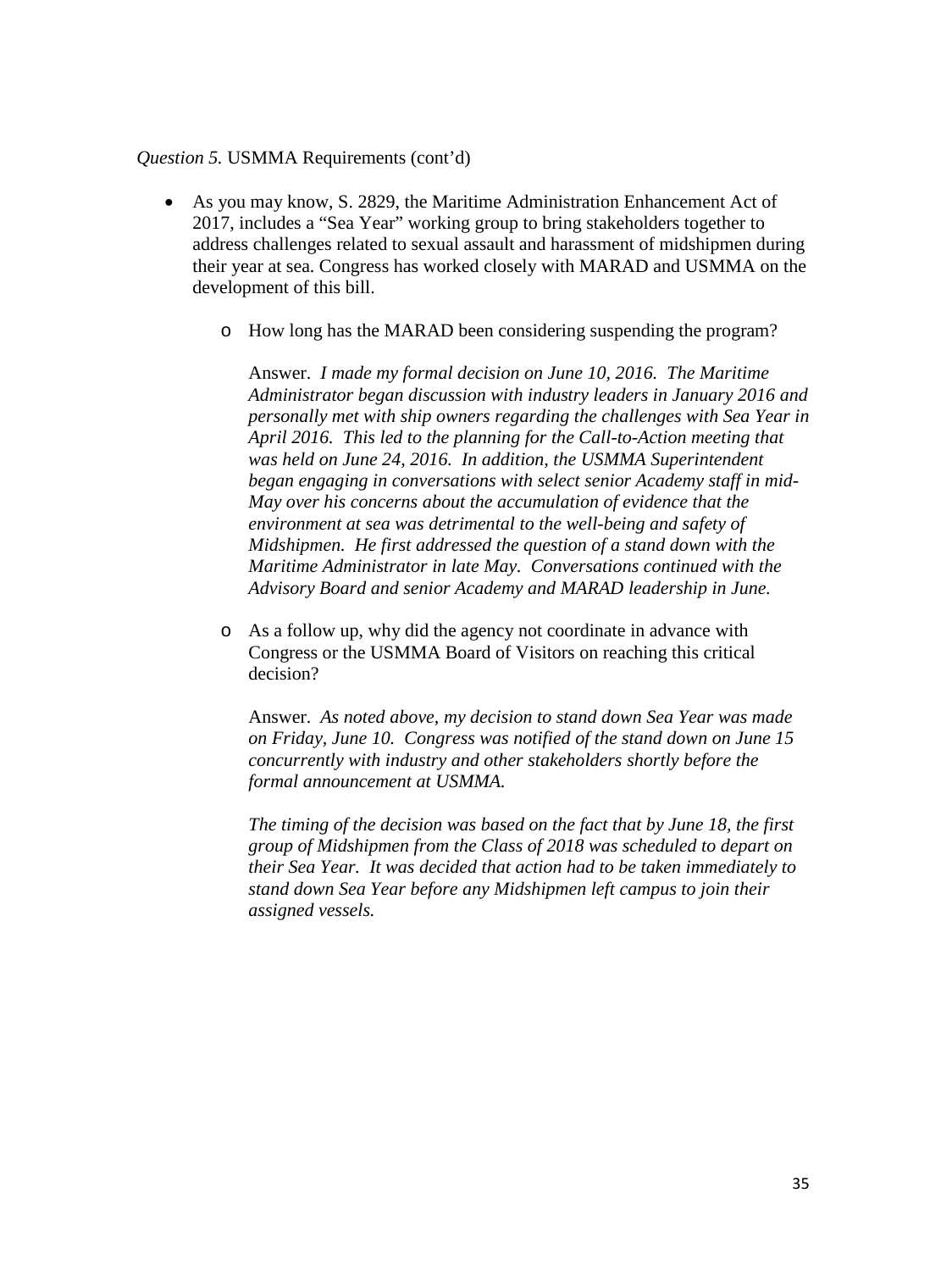## **Response to Written Questions by the Honorable Roger Wicker to Secretary Anthony Foxx**

*Question 1*. Congress used the Fast Act to make significant changes to the TIFIA program to streamline the application process and make TIFIA more accessible for small towns to pursue local transportation projects such as trail systems for pedestrians and bicyclists.

What is USDOT doing to revise TIFIA procedures to make it easier for local governments to apply for TIFIA loans?

Answer. *The FAST Act contained a number of new provisions to help rural and small projects access TIFIA credit assistance, including allowing the Department to cover its fees for small projects, allowing the Department to lend to rural projects at a dramatically reduced interest rate, allowing the Department to lend directly to State Infrastructure Banks (SIBs) to capitalize rural project funds, and allowing smaller projects to access the TIFIA program by lowering the overall minimum project cost to \$10 million. Immediately upon passage of the FAST Act, the Department rolled out TIFIA's new lending authority in a Notice of Funding Availability (NOFA). This NOFA announced new eligibility criteria and programmatic changes that facilitate lending to small and rural projects. The Department has also worked to implement new provisions authorized by Congress, like the streamlined application process and the new loan program to capitalize SIBs, developing a framework for each of these new processes and products. To ensure that new project sponsors are aware of TIFIA's new lending authority, the Department has held a series of outreach sessions and webinars focusing on non-traditional sponsors that cover the streamlined process, new provisions for small and rural projects, and TIFIA's ability to capitalize SIBs. To make TIFIA more accessible to rural and small projects, the Department has developed a streamlined application process and a process for lending to State Infrastructure Banks as well as fully implemented new changes to TIFIA, like reducing the minimum eligible project cost. The Build America Bureau is the Department's name for the National Surface Transportation and Innovative Finance Bureau. Through the new Build America Bureau outreach and credit teams, the Department will continue to disseminate information about the TIFIA program and its new lending authority to ensure that all eligible projects interested in TIFIA can access the program.*

*Question 2.* As I mentioned during the hearing, this year two children already have died because of vehicular heatstroke in Mississippi, and the national total is fifteen children just in the last six months. The seasonal public awareness campaigns are simply not adequate to completely stop these fatalities. I am aware that there is in-vehicle technology available that could eliminate this tragic problem, such as radio-based technology or onboard diagnostics (OBD II Standard) that can sense when small occupants are in a vehicle.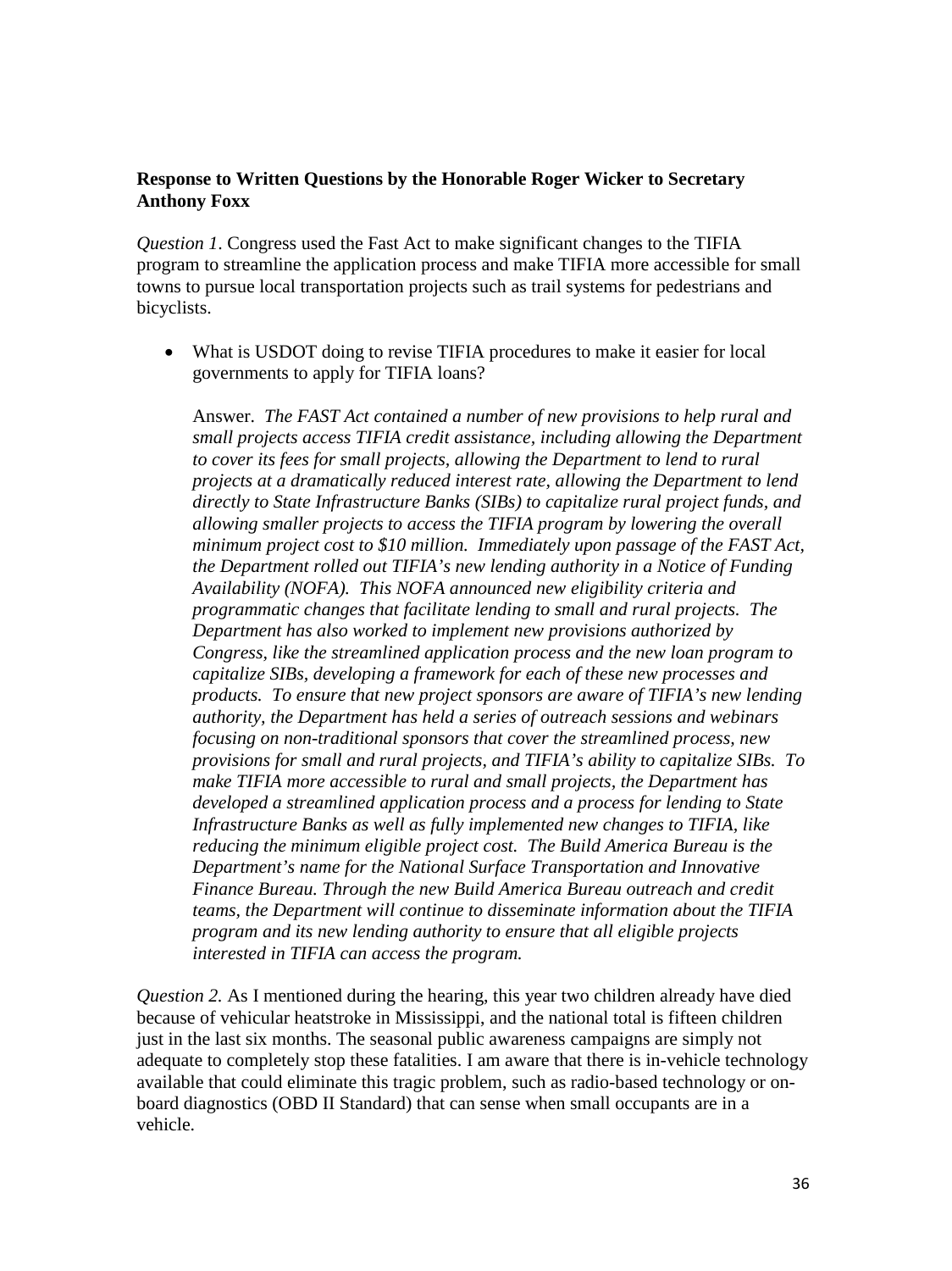- Would you please provide a status report on where NHTSA is with the study required in the FAST Act (Sec. 24114) and include your plans to initiate a rulemaking to start the process of getting lifesaving technology into new cars?
- Answer. *NHTSA completed the research and issued the study on July 31, 2015 [\(http://www.nhtsa.gov/About+NHTSA/Press+Releases/2015/nhtsa-kids-in-hot](http://www.nhtsa.gov/About+NHTSA/Press+Releases/2015/nhtsa-kids-in-hot-cars-07312015)[cars-07312015\)](http://www.nhtsa.gov/About+NHTSA/Press+Releases/2015/nhtsa-kids-in-hot-cars-07312015) under a preexisting provision under MAP-21. To date, technology has not been proven effective enough to support a rulemaking. The Agency does not expect to initiate rulemaking at this time. However, NHTSA's study provided a foundation of test procedures that innovators and companies could use to test and evaluate products. As products come to the market, NHTSA will continue to monitor technology development, test new technology as they are developed, and determine whether the test procedures need updating to account for new products.*

*The Agency is mindful that a technology-based solution only addresses about half the unattended children problem. Hence NHTSA has conducted public outreach with other partners over the last several years, including the "Where's Baby?" campaign, to alert and improve the public's understanding of the issue.*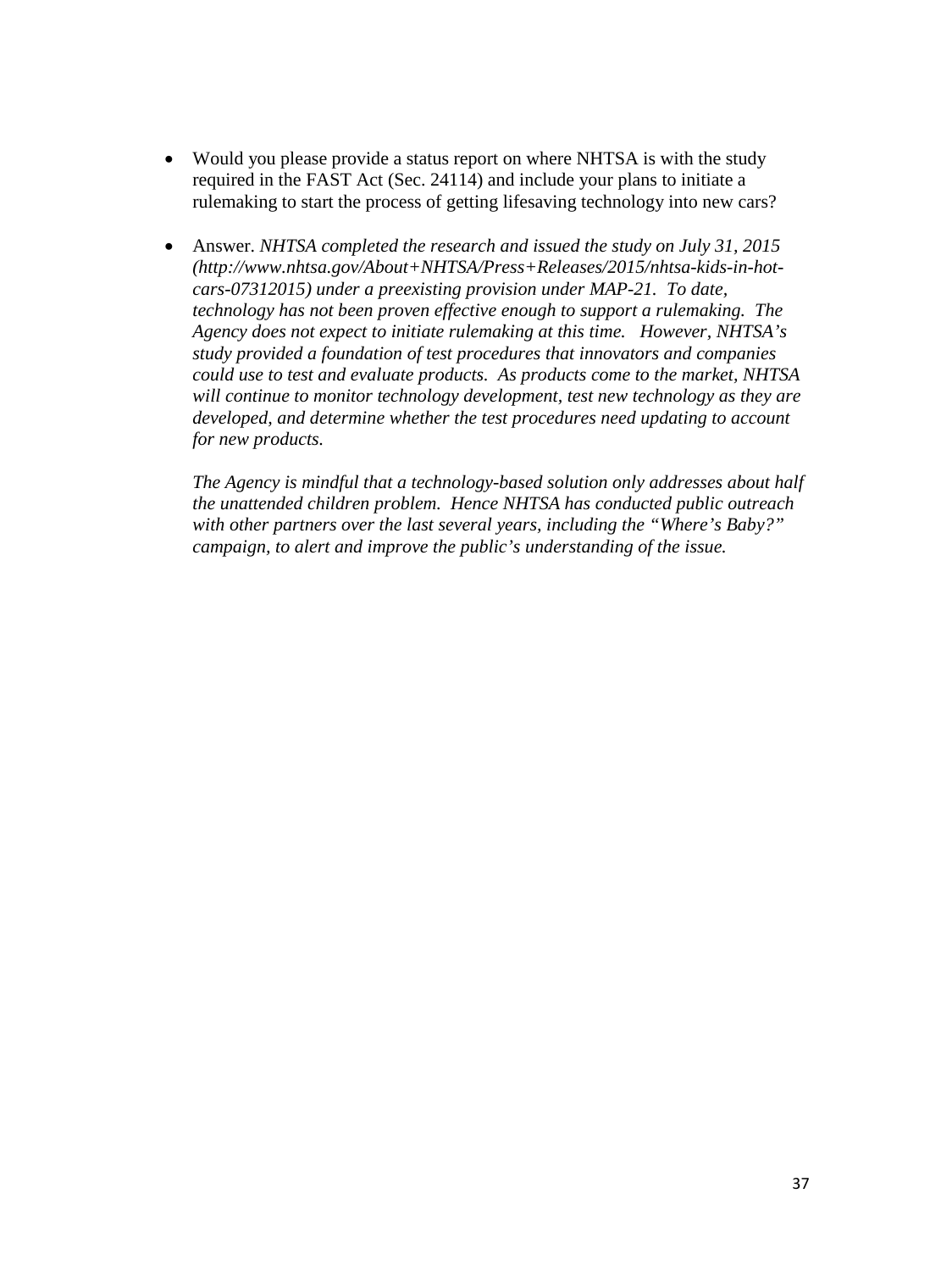### **Response to Written Questions by the Honorable Dan Sullivan to Secretary Anthony Foxx**

*Question 1.* Mr. Secretary, Section 1426 of the FAST Act reestablishes a Motorcyclist Advisory Council to coordinate with the U.S. DOT on infrastructure issues that could affect motorcyclists. As you implement the FAST Act, do you plan to include participants from the full spectrum of available experts and stakeholders of different organizations?

It is critical that the reestablished Council ensure that motorcyclists with professional expertise in national motorcyclist safety are represented from a variety of different organizations, as SAFETEA-LU required representation by various national and state motorcyclist associations, as well as representatives of the construction and safety industries that have experience on motorcycles.

Answer. *We are currently working through the Federal Advisory Committee Act (FACA) requirements to establish the Motorcyclist Advisory Council (MAC). I agree that diversity of expertise is very important for the success of this type of committee, and the Department certainly will aim to convene the MAC with a variety of professional backgrounds that will help provide meaningful insight into the safety topics identified in the FAST Act, including barrier design; road design, construction, and maintenance practices; and the architecture and implementation of intelligent transportation system technologies.*

*Question 2.* Mr. Secretary, the FAST Act created two new freight programs and authorized almost \$11 billion, primarily for highway projects, to improve freight movement. What is your vision for these programs, and how will you and your team ensure these programs will truly focus on addressing the most critical barriers to efficient truck freight mobility on our highway system?

Answer. *The Department's vision is to use these two new freight programs, one that is discretionary (FASTLANE) and one that is formula-based (the National Highway Freight Program), to help fund critical freight and highway projects across the country that will address the most pressing freight mobility barriers. It is clear from the recent round of FASTLANE that there are a large number of critical freight and highway projects, more than the Department has funding for. The Department has thoroughly evaluated each application received to ensure that the projects selected for funding meet the statutory requirements set by Congress and address critical barriers to efficient freight movement. In accordance with the FAST Act, the Department provided Congress with a 60 day notification of the proposed FASTLANE projects, award amounts and justification on July 5, 2016, and publicly announced awards on September 7, 2016. In addition, the Department has worked quickly to provide guidance to State DOTs to help them access the formula funding available under the National Highway Freight Program. The Federal Highway Administration (FHWA) has been working closely with the State DOTs to ensure that they meet all the requirements for obligating those formula funds such as the creation of individual State Freight Plans. As part of the process, FHWA is assisting States with designating critical rural and critical urban freight corridors, which plays a major role in the identification of key projects that will address the most critical barriers*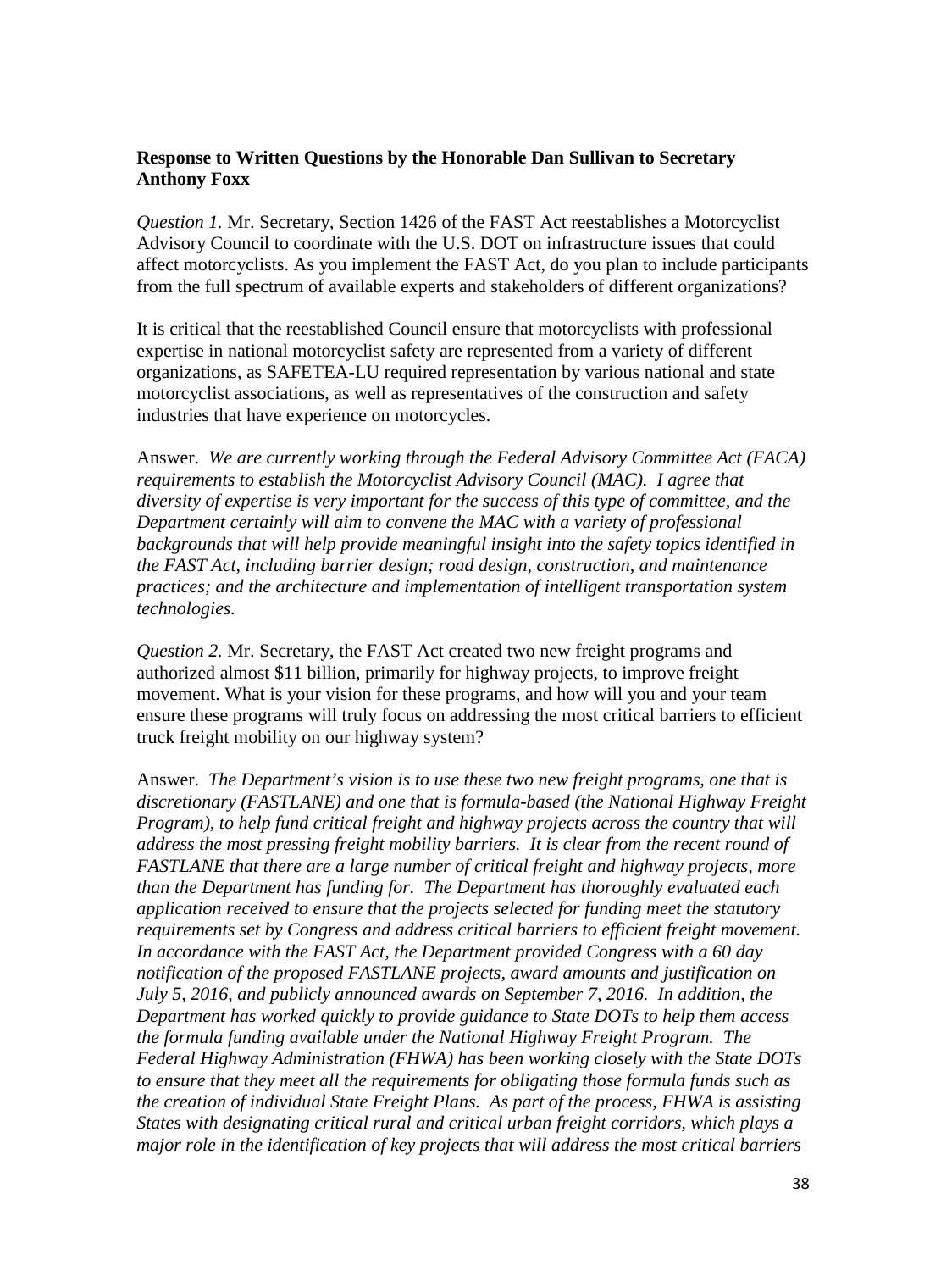*to efficient freight mobility. Additionally, FHWA and State DOTs are using performance measures specific to freight to assess the performance of our freight system as freight investments are made through these programs. Freight performance measures are vital to ensuring the success of freight program implementation.*

*Question 3.* Mr. Secretary, many motor carriers have complained that the Federal Motor Carrier Safety Administration (FMCSA) still uses non-fault crashes in the Agency's Compliance, Safety, Accountability (CSA) program scores to evaluate carriers. So if your truck is stopped at a stoplight, or parked legally on the side of the road, and is hit from behind by a drunk driver, the crash still goes on the motor carrier's record and is used against the company in its Safety Measurement System scores. Those same scores are used by shippers and brokers, insurance companies, and the courts to evaluate a carrier's safety record, but this type of crash gives false information about a carrier's safety performance. When is the agency going to fix this problem, and how will you address this issue?

Answer. *FMCSA is aware of the industry concerns about this issue and, over the past 3 years, has conducted significant research to determine how crash preventability decisions could be made accurately in a timely and cost-efficient manner. While studies by FMCSA and others have confirmed that crash involvement, regardless of role in the crash, is an effective indicator of future crash risk, the Agency continues to explore this issue.* 

*In 2015, the Agency released the results of a study that indicated that police accident reports alone are not sufficient to make crash preventability determinations, and FMCSA asked for public input. After analyzing that input, FMCSA issued a Federal Register notice on July 7, 2016, that proposed a demonstration project to conduct preventability determinations on certain crash scenarios and to determine the impacts of removing these crashes from the data, including the impacts to identifying motor carriers with a high future crash risk. The Agency is currently receiving comments on the demonstration project proposal and is preparing to implement it in Spring 2017. The demonstration project is scheduled to operate for 2 years. The FMCSA will document the results of the crash reviews, including the costs and impact of conducting this sample set of crash reviews. This exercise will inform what is needed to potentially expand the program, if removing these types of non-preventable crashes proves to be a better predictor of future crashes.*

*Question 4.* Mr. Secretary, the FAST Act contains direction to increase access to the commercial trucking industry for our nation's veterans by allowing physicians from the VA to perform medical examinations and provide medical certificates to veterans seeking to operate commercial motor vehicles. Has there been any recent developments in the implementation of this language that veterans and the trucking industry may find encouraging?

Answer. *FMCSA held a series of internal deliberations to discuss regulatory and policy options, and associated information technology issues for addressing the FAST Act*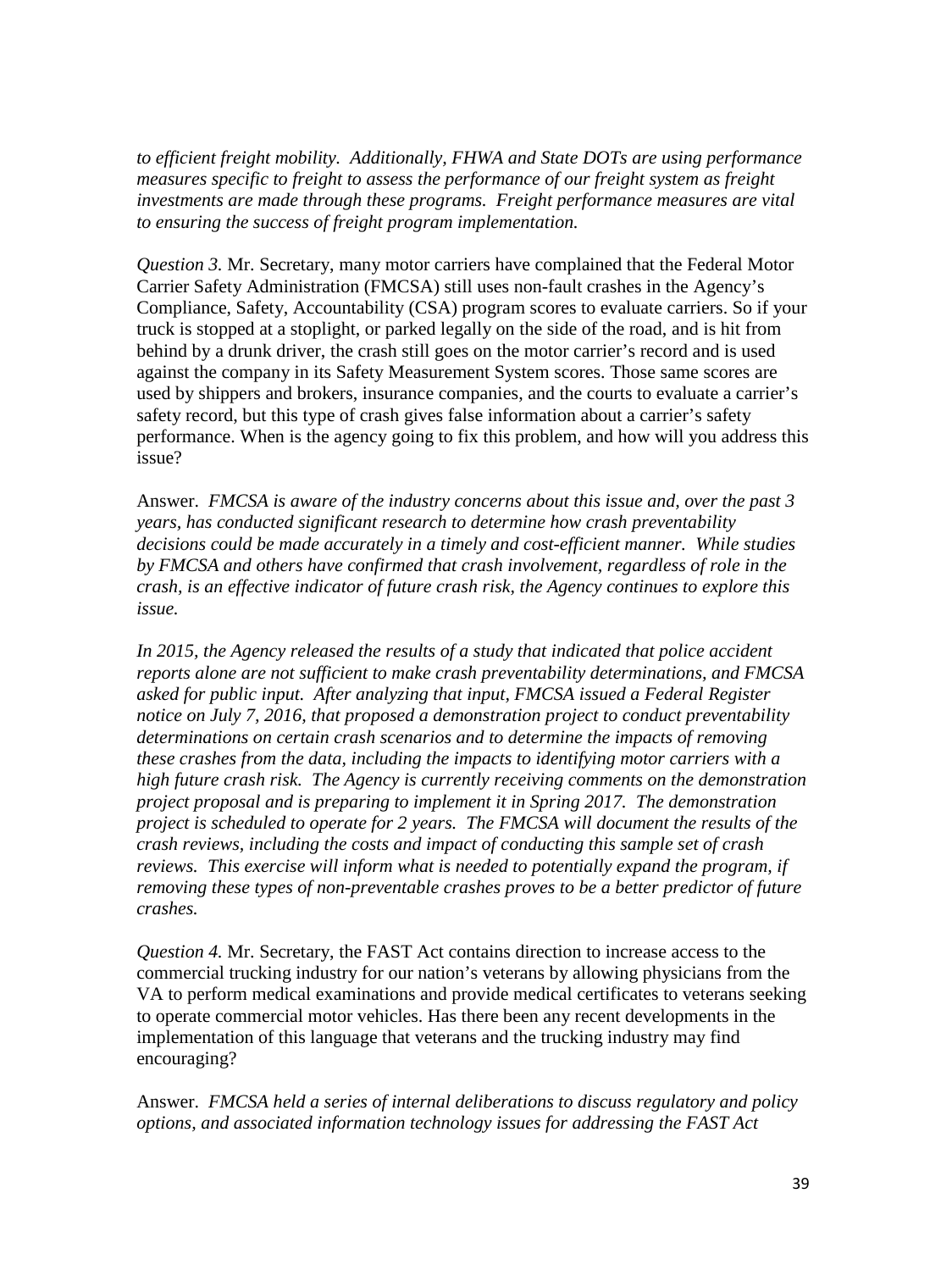*requirement. FMCSA is currently drafting a Notice of Proposed Rulemaking to implement this provision.* 

• *Follow up 1*. Specifically, have representatives from Federal Motor Carrier Safety Administration (FMCSA) met with their counterparts from VA to develop an implementation strategy? If so, can you provide details involving their discussions?

Answer. *FMCSA has been in contact with representatives from the VA to discuss the strategy. We believe the strategy agreed upon to implement the FAST Act requirement will ensure the integrity of the National Registry Program to the greatest extent practical. The strategy includes:*

- *Development of a training module to present information to VA physicians on FMCSA's physical qualifications rules, to be delivered online through the VA's internal training program. The training would include a test at the end to ensure that the physician completed the material and understood what was presented, which would be analogous to the process used by other examiners on the National Registry;*
- *Entering into a formal agreement (MOU/MOA) with the VA to make the training available through the VA's training system for its employees so that any VA physician that would like to issue medical examiner's certificates to physician-approved veteran operators of commercial vehicles would be required to take the free training and provide the training certificate/test results to FMCSA to be added to the National Registry; and*
- *Establishing protocols for the VA and its participating physicians to submit the medical examiner's certificate information to FMCSA to ensure the veterans obtain the full benefits of the VA examination.*
- *Follow up 2.* What is the progress (of the team established by FMCSA) to begin the rulemaking process? Does DOT or FMCSA have a sense of urgency to complete the process?

Answer. *FMCSA has begun drafting rulemaking documents and is committed to completing the regulatory process as quickly as practical.*

• *Follow up 3.* Is there any more clarity about the timing of the rulemaking process?

Answer. *FMCSA has begun drafting rulemaking documents to establish the VA physician program with a target compliance date expected in late 2017. The delayed compliance date provides time to implement the VA training module and test, and complete the IT upgrades to accept the medical examiner's certificate information from the VA physicians.*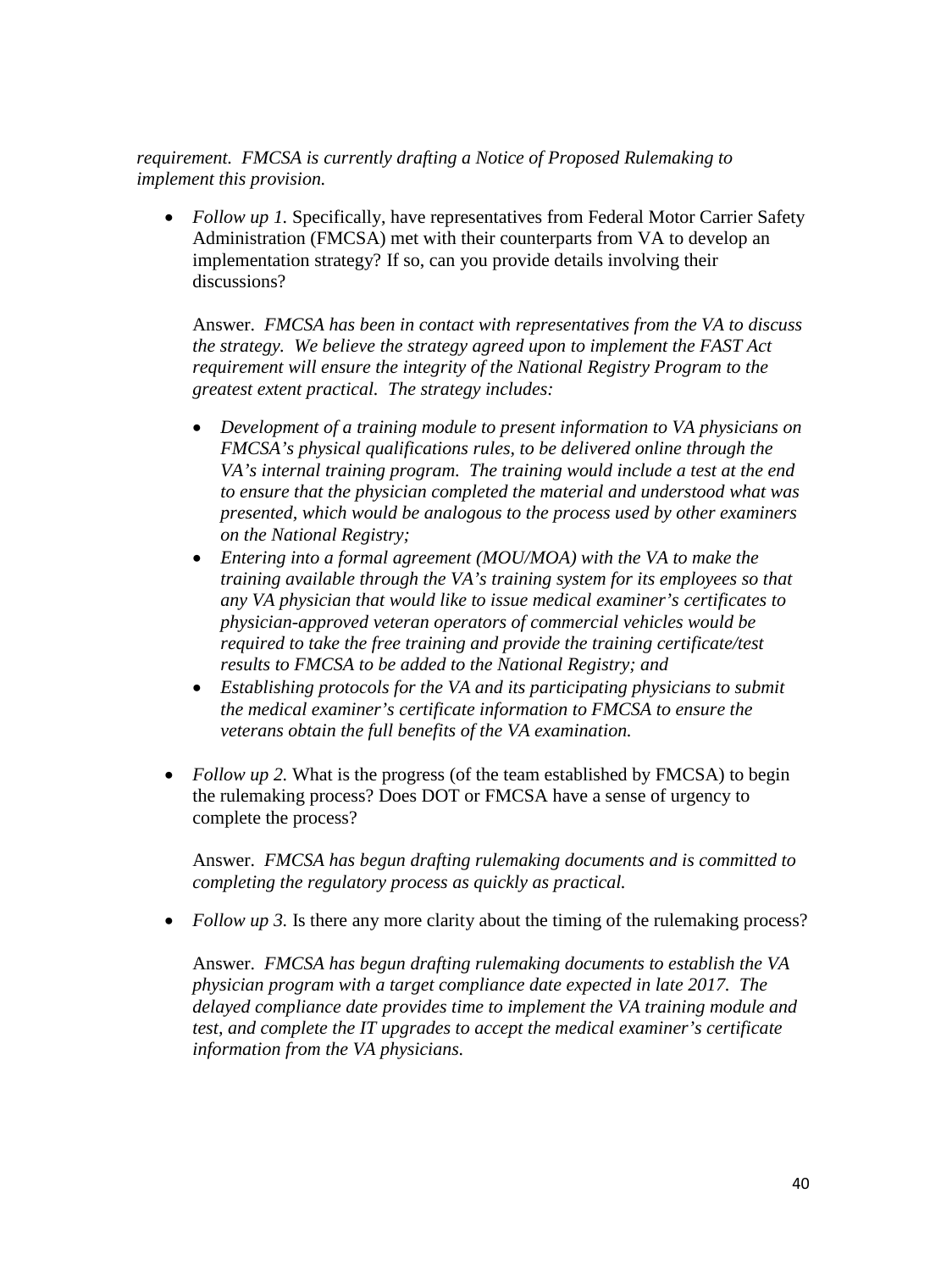## **Response to Written Questions by the Honorable Roy Blunt to Secretary Anthony Foxx**

*Question 1.* Secretary Foxx, during your time at the agency, NHTSA has taken steps toward implementing many of the requirements that Congress prescribed in MAP-21. One is a MAP-21 requirement requiring Original Equipment Manufacturers (OEM) to index all technical service bulletins (TSBs) for the benefit of consumers.

• Can you explain the authority the agency relied upon when it published the complete TSBs on the agency's website when many of these are copyrighted documents available by the OEMs through various channels?

Answer. *Section 31303 of MAP-21 affirmatively requires NHTSA to "make available on a publicly accessible Internet website" copies of all communications to manufacturers' dealers, rental companies, owners, and purchasers about a defect or noncompliance that manufacturers submit to the Agency. (49 U.S.C. § 30166(f))* 

• Are there alternatives the agency could instead use to strike a balance between copyright concerns while fully realizing the access goal that motivated the provision in MAP-21?

Answer. *Pursuant to the fair use limitation on copyright, NHTSA has historically posted on its website copies of service bulletins for recall repairs and service bulletins related to its defect investigations. NHTSA also has made a paper copy of other service bulletins available to the public pursuant to the library provision of copyright law. Prior to MAP-21, the Agency determined that copyright law prevented it from publicly posting copies of certain communications. However, the explicit and direct language of MAP-21 has made clear that the Agency must now post copies of TSBs and other manufacturer communications to its website.*

*Question 2.* Secretary Foxx, as you know, we worked to include language in the FAST Act, to create a working group that would investigate how to speed up permitting of over length trucks carrying utility infrastructure equipment following an emergency such as a tornado, hurricane or other disaster. That working group was to have been established, and a report is supposed to be presented to Congress by the end of the year. The report is to include details on how we can go beyond the antiquated process of having each state government issue permits for these trucks carrying critical materials which will speed up the process of restoring, for example, electric and communication services. To date, that working group has not been set up, despite outreach attempts by Congress and industry stakeholders. Can you provide me with an update on timing?

Answer. *Section 5502 of the FAST Act requires the Department to establish this working group not later than December 4, 2017. Given the importance of this provision, FHWA moved quickly to create the Emergency Route Working Group (ERWG), and I am pleased to inform you that I approved the charter to establish the group as a Federal advisory committee on July 25, 2016. Because the nature of the advice and recommendations has*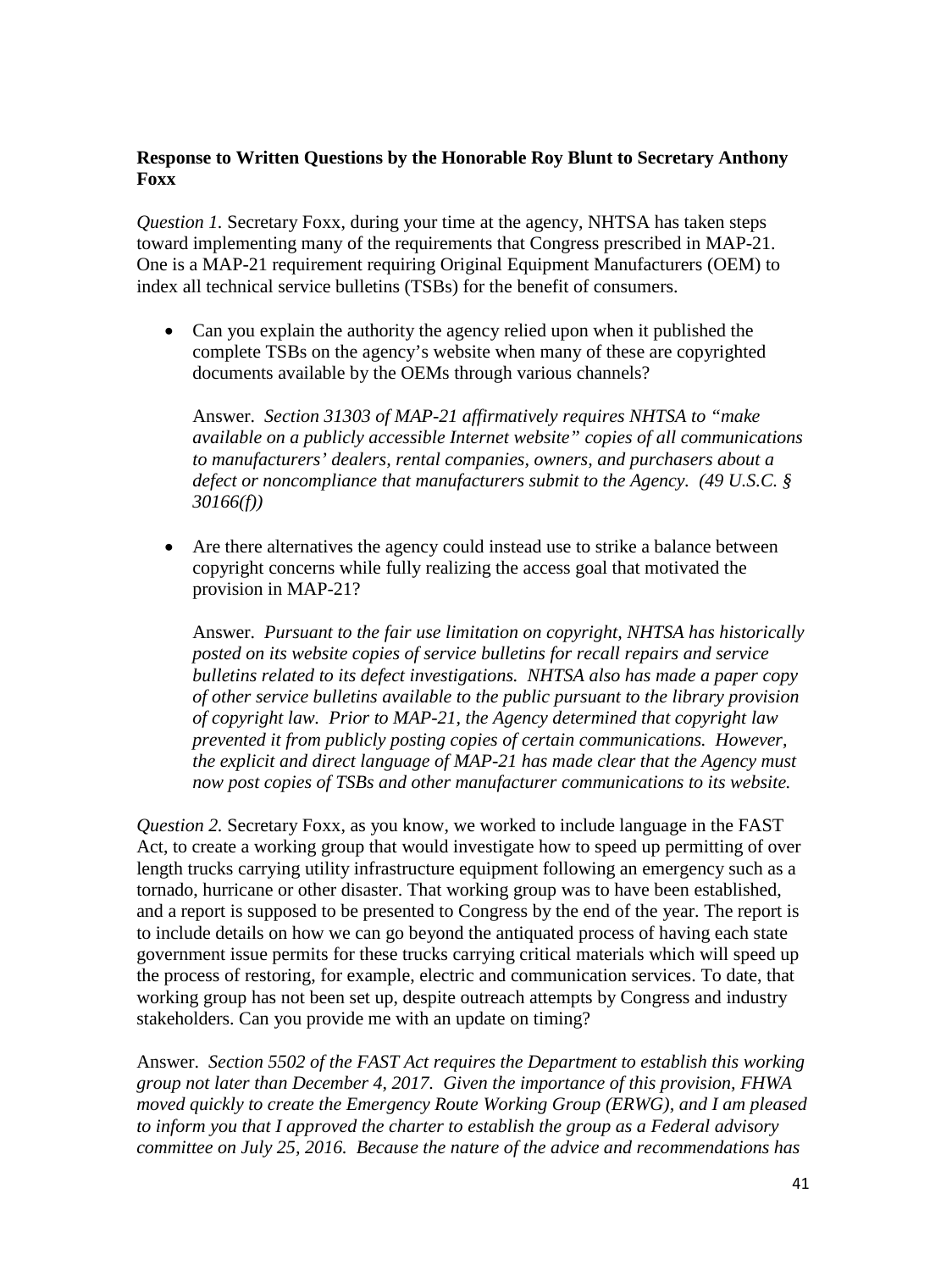*the potential to impact programs and policies of the Federal government, a Federal advisory committee was warranted. Additionally, establishing the group through the Federal Advisory Committee Act will ensure Congress and the public remain informed of the purpose, membership, and activities of this outside group.*

*In the coming weeks, I expect FHWA will announce the working group and solicit nominations for members. I can assure you that we will work to ensure the advisory committee includes representation from the groups named in the FAST Act, including State highway transportation departments and agencies; relevant modal agencies within DOT; emergency response or recovery experts; relevant safety groups; and entities affected by special permit restrictions during emergency response and recovery efforts (e.g., gas and electric utility organizations).*

*Question 3.* In 2011 the administration finalized what is now sometimes referred to as "One National Program" to regulate light duty vehicle fuel economy for the 2017-2025 model years. It consists of three separate sets of regulations, including EPA's program under the Clean Air Act and NHTSA's program under CAFE. The harmonization intended was to provide greater consistency and certainty for auto makers as they develop their products for sale in the various parts of the country. But the two federal programs are different, and those differences are likely to result in automakers being subject to fines under the NHTSA program even though they comply with the more stringent EPA program. There is provision for manufacturers to earn and use credits for exceeding the requirements in some years to help with compliance in other years.

• Do both the EPA and NHTSA use the credit program?

Answer. *Yes. The NHTSA credit program is dictated by the Energy Policy and Conservation Act of 1975 (EPCA) and the Energy Independence and Security Act of 2007 (EISA). EPA established its credit program by regulation.*

• How long do the EPA credits last for?

Answer. *EPA set its useable life of credits by regulation. (See 40 CFR 1865- 12(k)(6)) The usable life of credits under the EPA program varies based on the year in which the credit was earned. Specifically, the usable life of EPA credits was 5 years for model year 2009, phased down from 11 years to 6 years over the course of model years 2010 through 2015, and is 5 years for model years 2016 and beyond.*

• How long do the NHTSA credits last for?

Answer. *The usable life of credits under the NHTSA program is five consecutive model years, as dictated by EPCA and EISA.*

• Would it make sense to allow credits earned under the NHTSA program to have comparable usable lives to more closely harmonize this aspect of the two programs?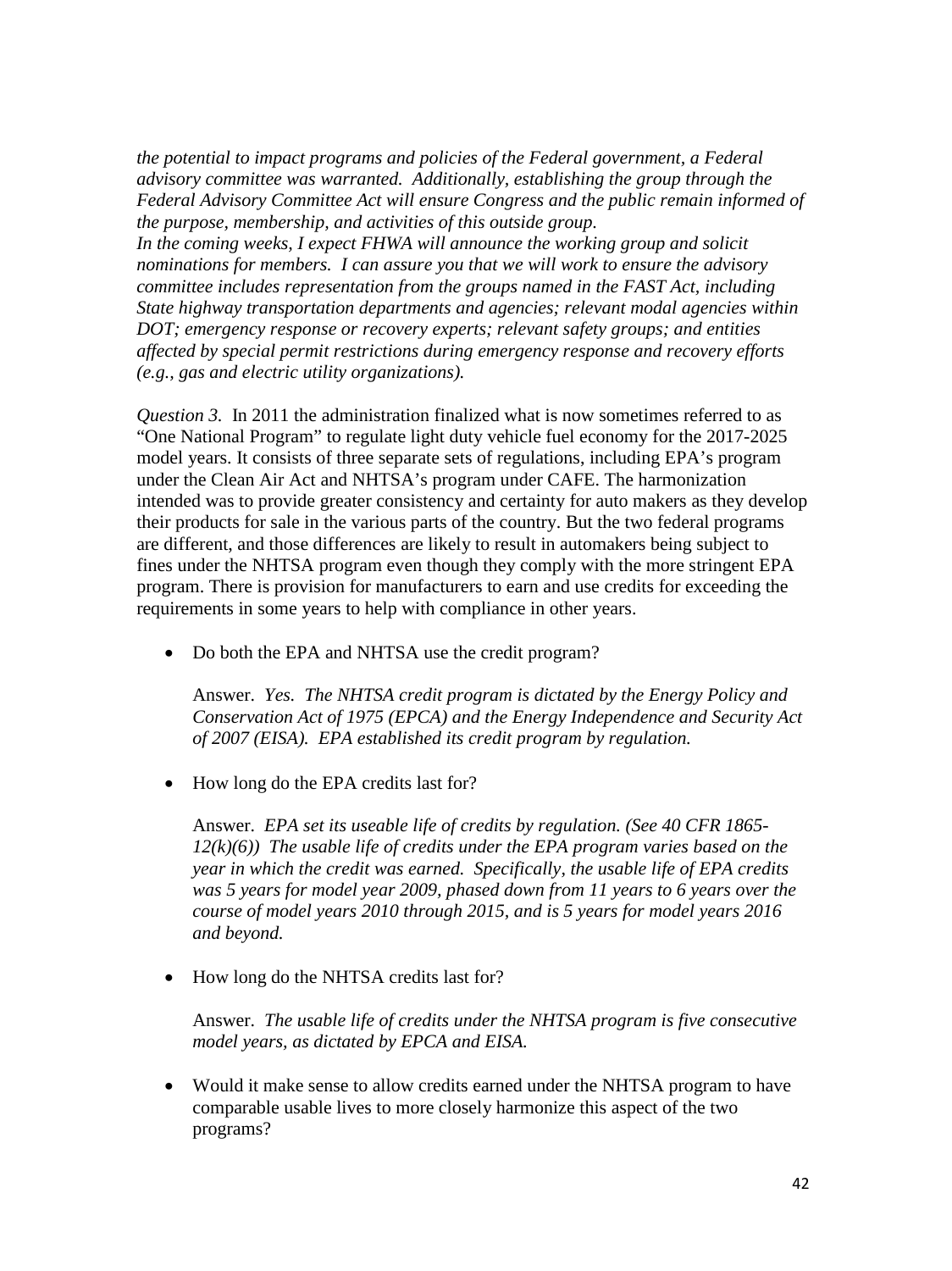Answer. *NHTSA's and EPA's usable life of credits are presently in alignment. Beginning with model year 2016 vehicles and continuing into the future, both agencies allow for 5 years of usable credit life. Any changes to the usable life of present or future credits earned under NHTSA's program would create a misalignment with EPA's program. Any retroactive changes to the usable life of previously earned credits under NHTSA's program would give some manufacturers a windfall, whereas manufacturers who did not earn credits as part of their long-term compliance plan would suffer a competitive loss.*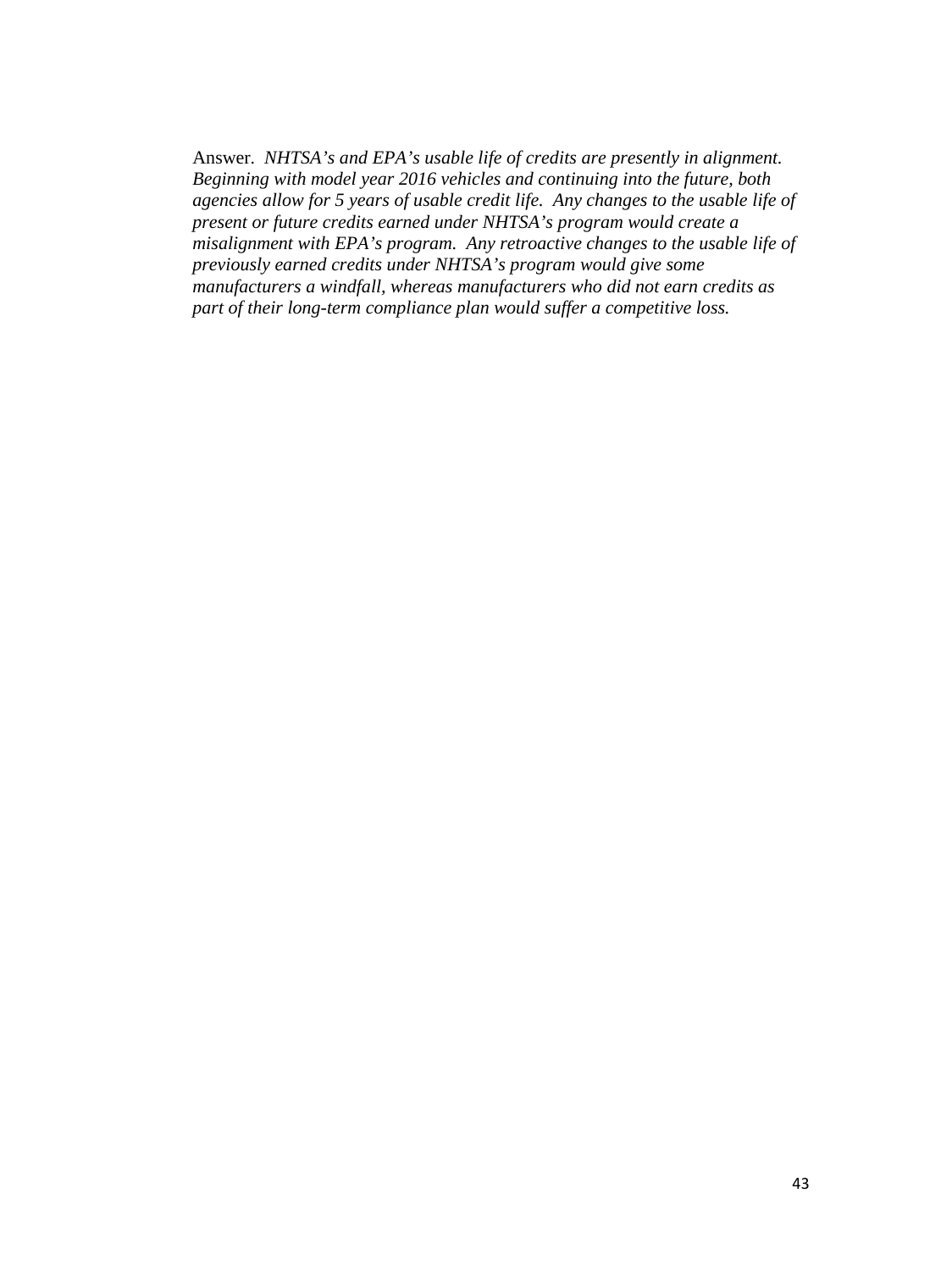## **Response to Written Questions by the Honorable Jerry Moran to Secretary Anthony Foxx**

*Question 1*. Secretary Foxx, my first question to you during the hearing was regarding state compliance with the FAST Act. Included in Section 5523 of the FAST Act is an amendment I offered mirroring the text of S. 1692, to allow for the delivery of tandem trailers by manufacturers.

However, I have heard reports from the National Association of Trailer Manufacturers, headquartered in Topeka, Kansas, that some states are continuing to take enforcement action against operators utilizing Sec. 5523, notwithstanding the fact that the FAST Act permits and preempts state law on such operations.

My question to you was, more broadly: How is U.S. DOT ensuring that states comply with the new law as soon as possible? Your response indicated you would follow up with more specific details, and I would greatly appreciate hearing what actions the agency is taking to ensure state compliance.

Answer. *On February 24, 2016, FHWA issued guidance on the truck size and weight provisions of the FAST Act. With regard to section 5523 ("Commercial Delivery of Light and Medium Duty Trailers"), the guidance emphasizes the preemptive nature of the provision by reiterating that "a State may not prescribe or enforce a regulation of commerce that has the effect of imposing an overall length limitation of less than 82 feet on a towaway trailer transporter combination. [49 U.S.C. 31111(b)(1)(H)]."*

*Following the issuance of the above guidance, in April 2016, FHWA asked its Division Offices, located each State, to provide assurance that each State's truck size and weight enforcement and regulatory agency received FHWA's guidance. FHWA also asked the Division Offices to ensure that the States were aware that the FAST Act became effective on October 1, 2015, unless otherwise provided in the FAST Act, and that State laws may require updating to ensure that they align with the FAST Act-amended Federal maximum vehicle size and weight limits applicable to the Interstate System and National Network.* 

*The Department believes that most States fully recognize that section 5523 is preemptive; however, States' ability to revise their laws to align with the FAST Act is impacted by each State's legislative session dates. We acknowledge, however, that a State's inability to revise its laws to align with Federal requirements directly impacts roadside enforcement activities, which are typically based on State laws.*

*I assure you that FHWA and its Divisions Offices are proactively working with the States to achieve full alignment between State and Federal laws in this area. For example, this summer, each Division Office will discuss the implementation of FAST Act provisions with the States during an annual evaluation of the truck size and weight program. Additionally, this will be a special emphasis area in January 2017 when FHWA reviews the States' annual certifications, checking whether States are enforcing all State laws with respect to maximum vehicle size and weight permitted on the Interstate System and National Network.*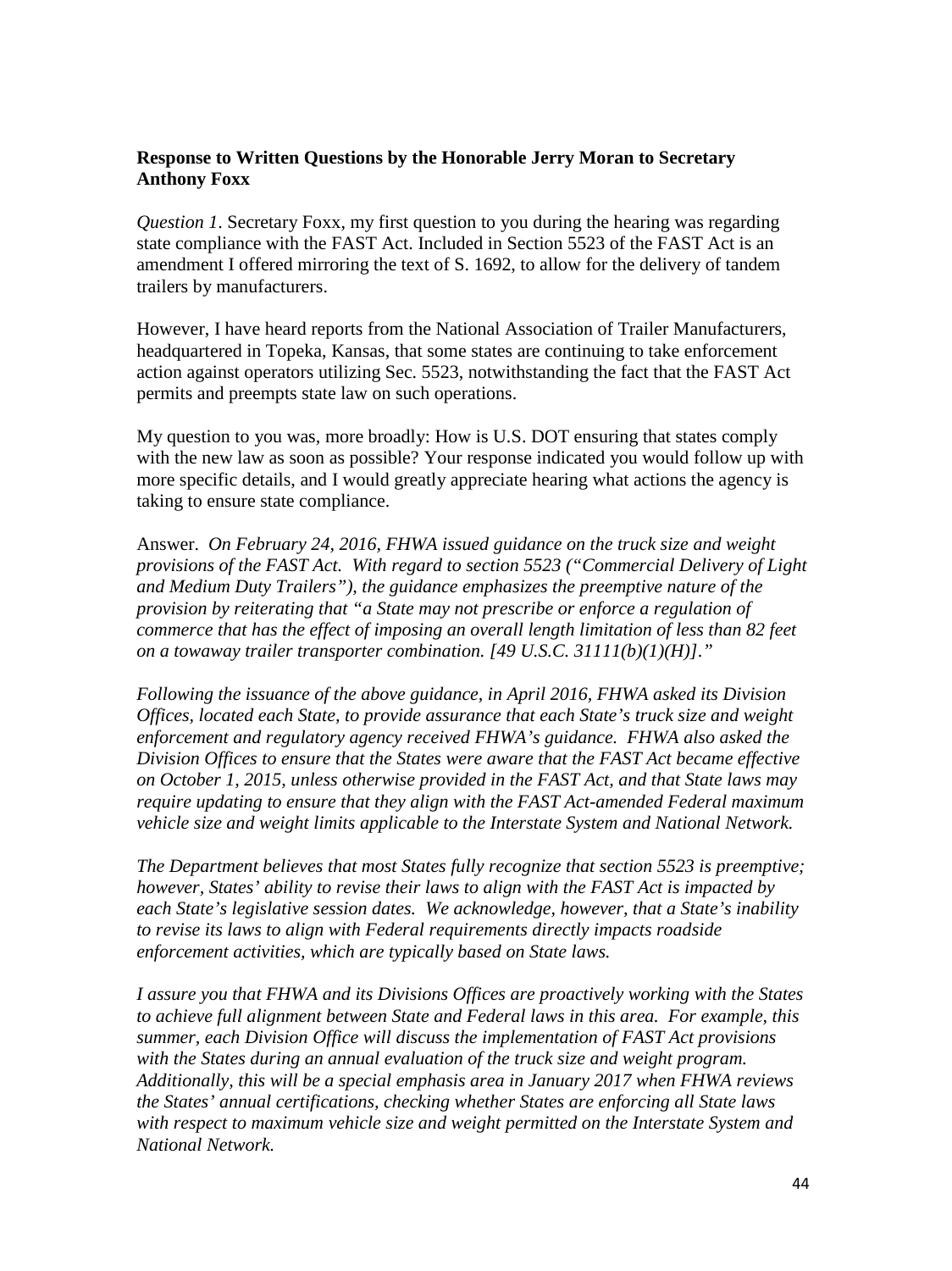*Question 2.* Secretary Foxx, the FAST Act did not address the 2011 Hours of Service rule that made two major changes to the restart provision for truck drivers. Congress has made clear through FY2015 and FY2016 appropriations that it has serious concerns about implementing these rules without a comprehensive field study to evaluate whether or not these changes will provide any meaningful safety benefits.

Mr. Secretary, while you have indicated support for this rulemaking in the past, do you agree it is important to study the safety impacts of the rule before it is implemented and has a significant impact on the livelihood of not just truck drivers and highway travelers, but interstate commerce in general?

Answer. *The Department is committed to improving commercial motor vehicle (CMV) safety. Eliminating the restart restrictions imposed by the 2011 rule would allow drivers to drive after accumulating more than 70 hours of on-duty time within an 8-day period. The Department remains concerned about the safety risks associated with cumulative fatigue when drivers are allowed (and may sometimes be required) to work such intensive schedules, week after week. Section 133 of the Consolidated and Further Continuing Appropriations Act, 2015, required a study comparing the safety impacts of the restart provision before and after the 2011 restrictions became operational. That study has been completed and is under Departmental review.*

*Question 3.* Secretary Foxx, a recent American Automobile Association survey found that nearly 70 percent of motorists are concerned about the condition of our nation's roads, citing traffic congestion and unsafe roads and bridges their top concerns. The wear and tear on vehicles, lost productivity in traffic and costs imposed on society because of accidents confronts us on a daily basis.

The FAST Act provides funding for these kinds of improvements and contains a number of requirements to study or review traffic congestion. Can you provide a report on how these initiatives are progressing and what actions hold out the most promise for improving this situation?

Answer. *FHWA has on-going research, studies, and implementation efforts underway on various congestion reduction strategies and technologies. This includes connected vehicle technology deployment, advanced traffic signal control systems, work zone management, traffic incident management, road weather management, managed lanes, and advanced transportation and demand management strategies. A full list and status of these efforts can be found at ops.fhwa.dot.gov.*

*FHWA also is pursuing solicitation and award of the Advanced Transportation and Congestion Mitigation Technology Deployment (FAST Act Section 6004) grants. Many of the eligible strategies and technologies contained in this grant program have direct congestion reduction objectives. We are aiming to award the 2016 grants by the end of the fiscal year.*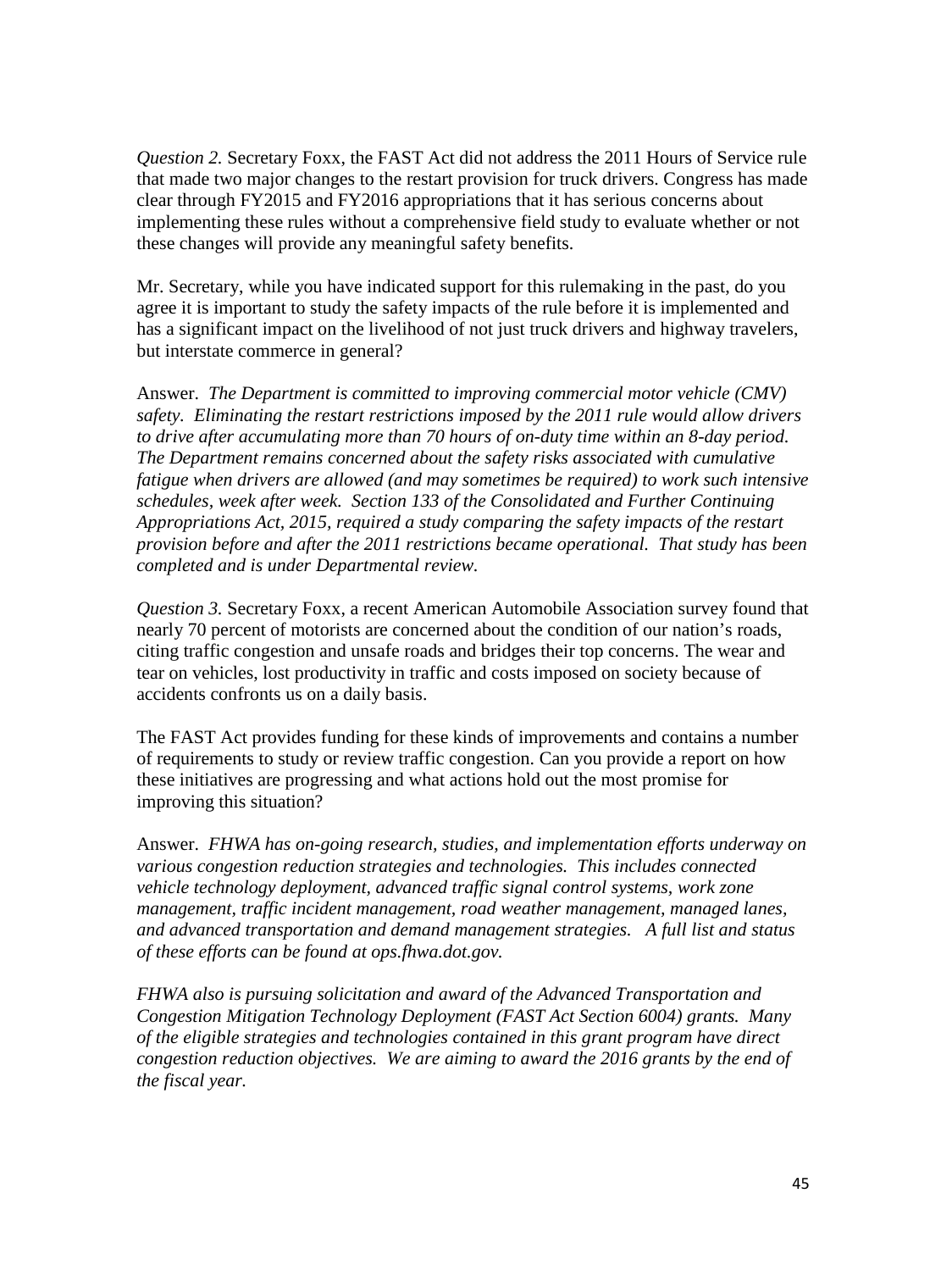### **Response to Written Questions by the Honorable Steve Daines to Secretary Anthony Foxx**

*Question 1*. Secretary Foxx, I regularly hear concerns about new rulemakings placing burdensome requirements on rural states with small state transportation agencies covering large spaces. What efforts are you taking to ensure new rulemakings promote construction of projects and are not creating laborious compliance requirements for staff?

Answer. *The issue you raise is an important one, and I assure you that the Department considers impacts to rural and small states when issuing new rulemakings. In establishing the national performance management measures required under section 150 of title 23, United States Code, for example, FHWA has been cognizant of and has considered the impacts on all transportation agencies, large and small. In some performance areas, the statute requires the performance requirements to apply to all States across the country regardless of their size and capability. For example, safety and infrastructure condition impact both urban and rural areas. In these cases, we have proposed performance management practices that are widely used today to minimize the burden on agencies to comply with new requirements. In other areas, such as congestion, where we were provided more flexibility within the statutory language, we limited the applicability of the requirements to large metropolitan areas across the country. The potential burdens on State and local agencies are considered and quantified in a regulatory impact analysis posted for public review and comment for each of our proposals.* 

*FHWA is committed to supporting transportation agencies as they work to meet these new performance management requirements. We are deploying a new capacity building program to provide assistance in the form of training, on-site workshops, technical guidance, and informational sessions to agencies across the country to support their efforts in implementing and meeting these new requirements. Through this program, we believe that all agencies, including rural agencies, will be better equipped to move their transportation programs forward with minimal burden.*

*Question 2*. I was pleased to hear you mention the 24/7 sobriety program in your testimony. This program has proven to reduce recidivism of intoxicated driving. I have heard concerns from state transportation agencies that the Federal implementation may be too narrow. How is USDOT taking into account existing programs and ensuring the final rule does not prohibit states from accessing these life-saving dollars?

Answer. *NHTSA encourages States to develop creative approaches to improve safety. Our general approach is to allow States the maximum flexibility consistent with statutory language. Under Section 405, States must meet two requirements to receive funding under the new 24-7 Sobriety Program grant. The first statutory requirement mandates that a State enact and enforce a law that requires all individuals convicted of driving under the influence of alcohol or of driving while intoxicated to receive a restriction on driving privileges. 23 U.S.C. § 405(d)(6)(B)(i). In implementing the requirement, NHTSA established a short timeframe (at least 30 days) during which the restriction must*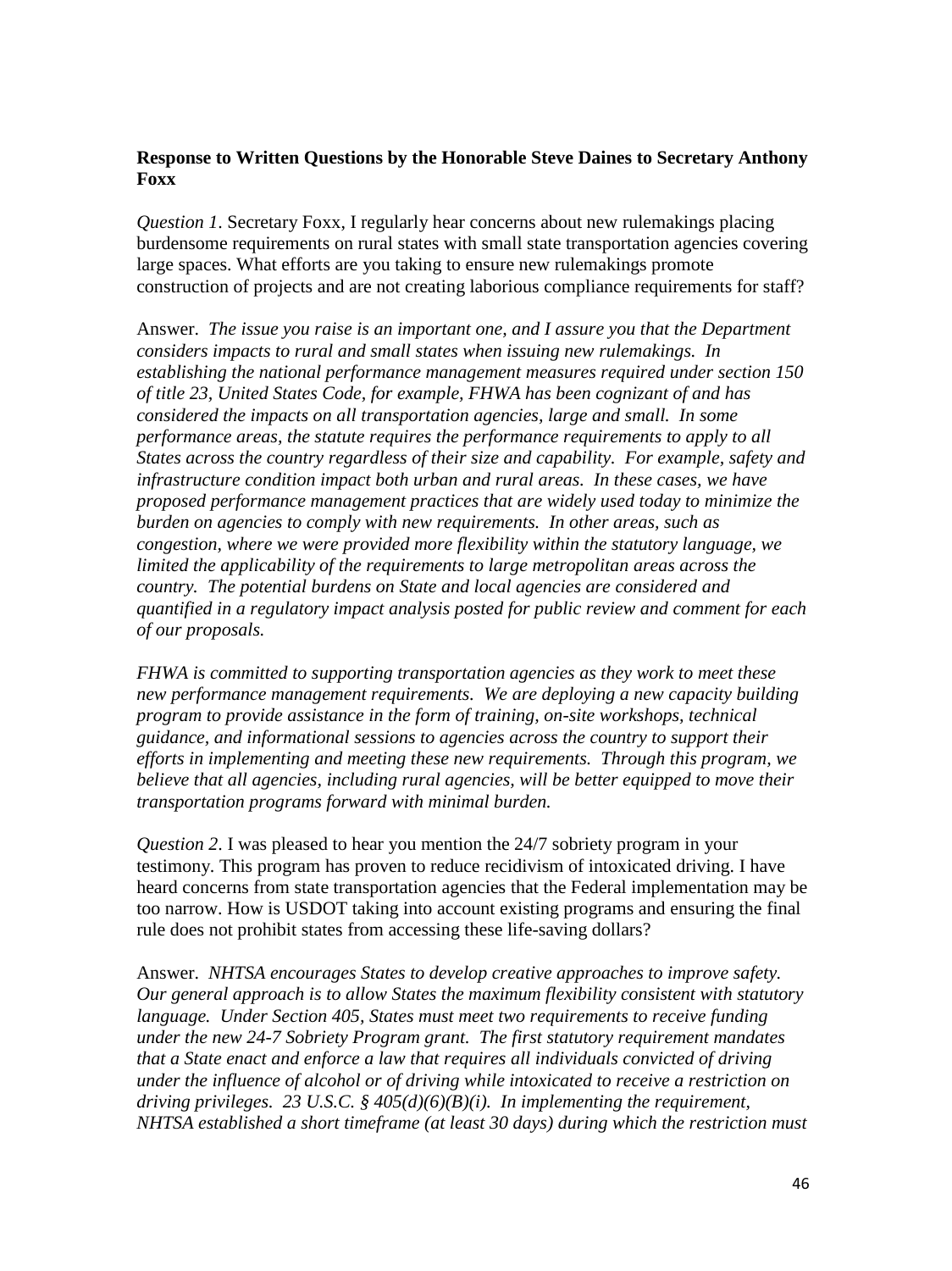*apply and added flexibility by allowing any type of State-imposed sanction. The second statutory requirement mandates that a State provide a 24-7 sobriety program. Id. § (ii). NHTSA will use the statutory definition of a 24-7 sobriety program, without change, as a basis to determine compliance. Id. § (7)(A). In addition, the Agency made clear that for those States that do not meet the requirements for the separate 24-7 Sobriety Program grant, the flexibility exists to use funds provided for general impaired driving countermeasures grants to fund 24-7 sobriety grant programs.*

*Question 3*. Across the nation, 54% of automobile fatalities occur on rural roads, despite the fact that only 19% of Americans live in rural areas. Beyond the FAST Act, what efforts are you undertaking to improve rural road safety?

Answer. *Local road agencies often do not have the resources needed to adequately address safety problems on the roads they own and operate. FHWA's Local and Rural Safety Program provides national leadership in identifying, developing, and delivering safety programs and products to agencies, elected officials, governments and other stakeholders to improve safety on local and rural roads. FHWA provides many resources to support local road agencies in understanding and addressing their safety issues, including videos and brochures, toolkits, checklists, and manuals. These resources and others are available on FHWA's website at [http://safety.fhwa.dot.gov/local\\_rural/.](http://safety.fhwa.dot.gov/local_rural/)* 

*FHWA also offers a peer-to-peer support program specific for local and rural roads and funds the National Center for Rural Road Safety (http://ruralsafetycenter.org/). FHWA's Office of Safety has taken an integrative approach to addressing rural road safety by establishing a Cross Office Working Group (COWG) to coordinate rural road safety throughout all technical areas. This group works to reduce fatalities and serious injuries on local and rural roads by providing practitioners and decision-makers with important information, tools, and resources that will improve the safety performance of these roadways. This group not only provides greater integration of rural safety within the Office of Safety, but it also has promoted strong coordination throughout FHWA to leverage resources to improve safety on these roads.*

*Question 4*. Passenger rail is an important component of connectivity for Montana. Amtrak's Empire Builder connects 12 Montana communities and there is an opportunity to connect a 13th community – Culbertson. A previously completed Amtrak feasibility study has indicated reinstating this stop would have a net positive financial impact. What can USDOT do with my office and the City of Culbertson to help them prepare for competing for future Consolidated Rail Infrastructure and Safety (CRISI) or Transportation Investment Generating Economic Recovery (TIGER) grant funds?

Answer. *With regard to the TIGER program, in addition to the guidance available on our website, www.dot.gov/tiger, the Department can provide direct technical assistance to potential applicants who request it. Please have the City of Culbertson contact TIGERGrants@dot.gov.*

*Similarly, FRA will provide guidance to prospective applicants of the newly authorized CRISI program upon receiving initial appropriations for the program. In the meantime,*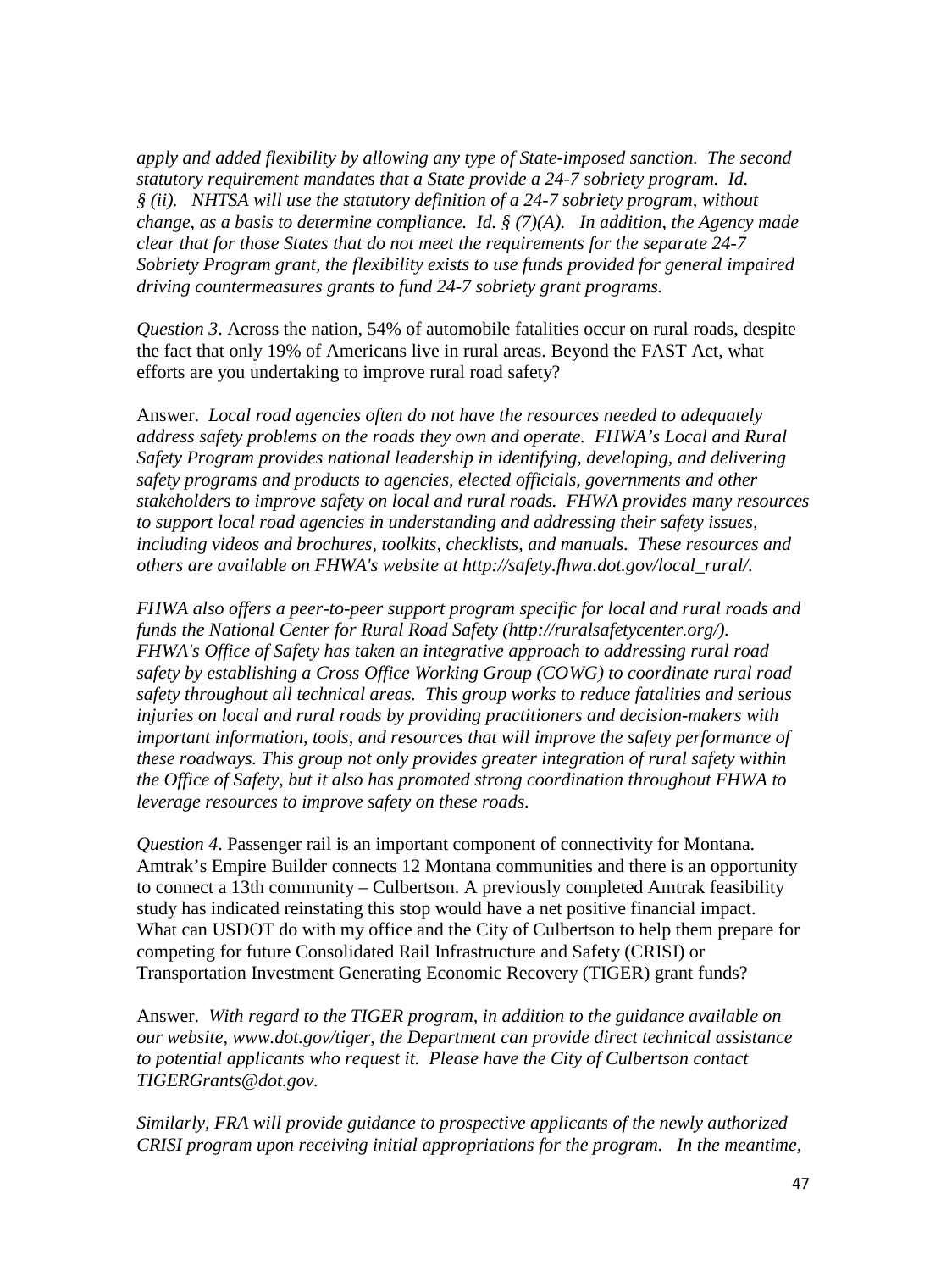*FRA is available to provide technical assistance to the City of Culbertson regarding the development of proposed projects. The City may contact Valarie Kniss, Regional Manager for the Pacific Northwest, at 202-493-0616 or at valarie.kniss@dot.gov.*

*FRA staff has also been in communication with Senator Daines' staff to provide the appropriate Amtrak contacts to facilitate the addition of a station stop in the City of Culbertson. As directed by Senate Report 114-75 of the FY16 Transportation and Housing and Urban Development, and Related Agencies Appropriations Bill, FRA and Amtrak are working together to reevaluate a previous Amtrak study on the feasibility of establishing a station stop in the City along Amtrak's Empire Builder route.* 

*Question 5*. Secretary Foxx, I was also pleased to hear you mention the University Transportation Center (UTC) program in your testimony. I am proud of the UTC at my alma mater, Montana State University (MSU), and their focus on rural transportation. In working with the UTC at MSU, three questions have been raised.

• In rural areas, tourism is a leading economic driver, and many of the major attractions are on public lands, such as National Parks and state recreation areas. Efficient transportation systems are critical to move visitors to, from, and around public lands. Advanced technologies such as autonomous vehicles and Intelligent Transportation Systems (ITS) present opportunities to enhance both safety and experiences for visitors, such as avoiding wildlife on roadways and freeing passengers to enjoy their surroundings. Is the USDOT considering rural applications for the technology grant programs in the FAST act, as well as the traditional urban congestion applications?

Answer. *Yes, the Department will consider rural applications for technology grant programs under the FAST Act to the maximum extent possible. For example, under the Advanced Transportation and Congestion Management Technologies Deployment Initiative, DOT is required to ensure, to the extent practicable, that grant recipients are geographically diverse (including urban and rural areas) and represent diverse technology solutions. DOT will consider this over the life of the program and anticipates announcing awards in September.* 

*FHWA and the Intelligent Transportation Systems Joint Program Office (ITS JPO) also are investigating the Shared Mobility and Innovated Technology implementations for rural, suburban, and urban areas to better understanding how technologies may impact transportation needs and opportunities.*

*Further, FHWA and the ITS JPO are investing up to \$42 Million over a three year period on 3 pilot sites to accelerate the deployment of ITS technology in more regions throughout the nation. One of the 3 awardees is the ICF/Wyoming Connected Vehicle (CV) Pilot. The primary objective for the ICF/Wyoming CV Pilot deployment is to use connected vehicle technology to reduce the number of weather related incidents (including secondary incidents) in Interstate 80 (I-80) corridor in order to improve safety and reduce incident-related delays. I-80 is a freight-intensive corridor with a daily volume of 11,000 to 16,000 vehicles, many of which are heavy-duty trucks (30% to 55%). Using Vehicle to Vehicle (V2V)*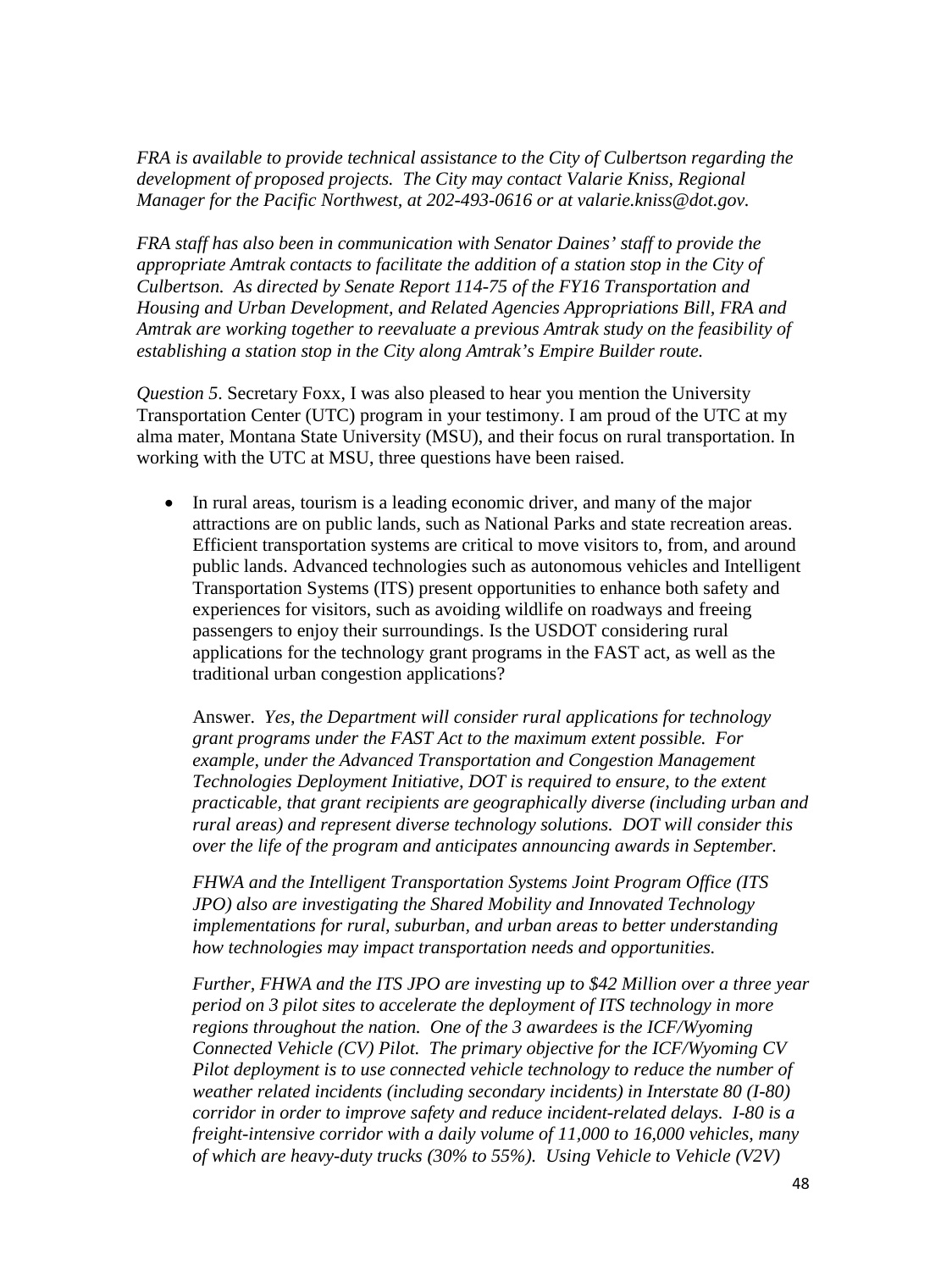*and Vehicle to Infrastructure (V2I) technology, and existing technologies deployed and operated by Wyoming DOT (WYDOT) and freight carriers, information such as road weather advisories, roadside alerts, and truck parking information will be transmitted and shared with a combination of vehicles. The set of vehicles includes WYDOT snow plows, maintenance fleet vehicles, emergency vehicles, and private trucks/commercial vehicles. Researchers believe that CV technologies will address up to 80% of crashes where impairment was not a factor.* 

*FHWA and ITS JPO have and continue to support activities associated with the Annual National Rural ITS (NRITS) Conference.*

• In his testimony, you provided an update on the establishment of the National Surface Transportation and Innovative Finance Bureau, which will help states and other agencies access federal expertise and resources. Given the specialized needs of rural areas and small towns, has there been any consideration of including a rural specialist or liaison at the new Bureau?

Answer. *One of the missions of the National Surface Transportation and Innovative Finance Bureau, which we're calling the "Build America Bureau," is to provide customer-focused support to project sponsors of all types who may be seeking to use DOT credit programs. The Bureau will draw upon the full resources of the Department to best utilize the expertise of our staff, including expertise in dealing with rural projects and project sponsors.*

• At a recent event for the Smart Cities Challenge, you said that "a lot of times, technology gets deployed to those who are best able to afford it first." Rural areas are certainly challenged to invest in and deploy new technologies. Would USDOT consider developing a similar challenge grant program for rural areas or small towns?

Answer. *While resource constraints have dictated the size and regularity of initiatives like the Smart City Challenge being launched, there are a number of programs and initiatives benefiting rural communities that consider innovation as a criterion. Specifically the TIGER discretionary grant program requires a minimum of 25% of awards be made to rural projects.* 

*As a result, TIGER has awarded over \$1 billion to rural applicants over eight rounds. TIGER has been a source of funding for projects like the Regional Truck Parking Information and Management System project sponsored by eight Midwest cities to aid truckers in rural areas through technology. Similar to the Department's practice in TIGER of using innovation as a secondary selection criteria, the Department also gave additional consideration to applicants for proposing the use of innovative technologies in the new FASTLANE discretionary grant program.*

*Additionally, the Department's Connected Vehicle pilot program recently awarded three recipients, including Wyoming DOT for deploying connected*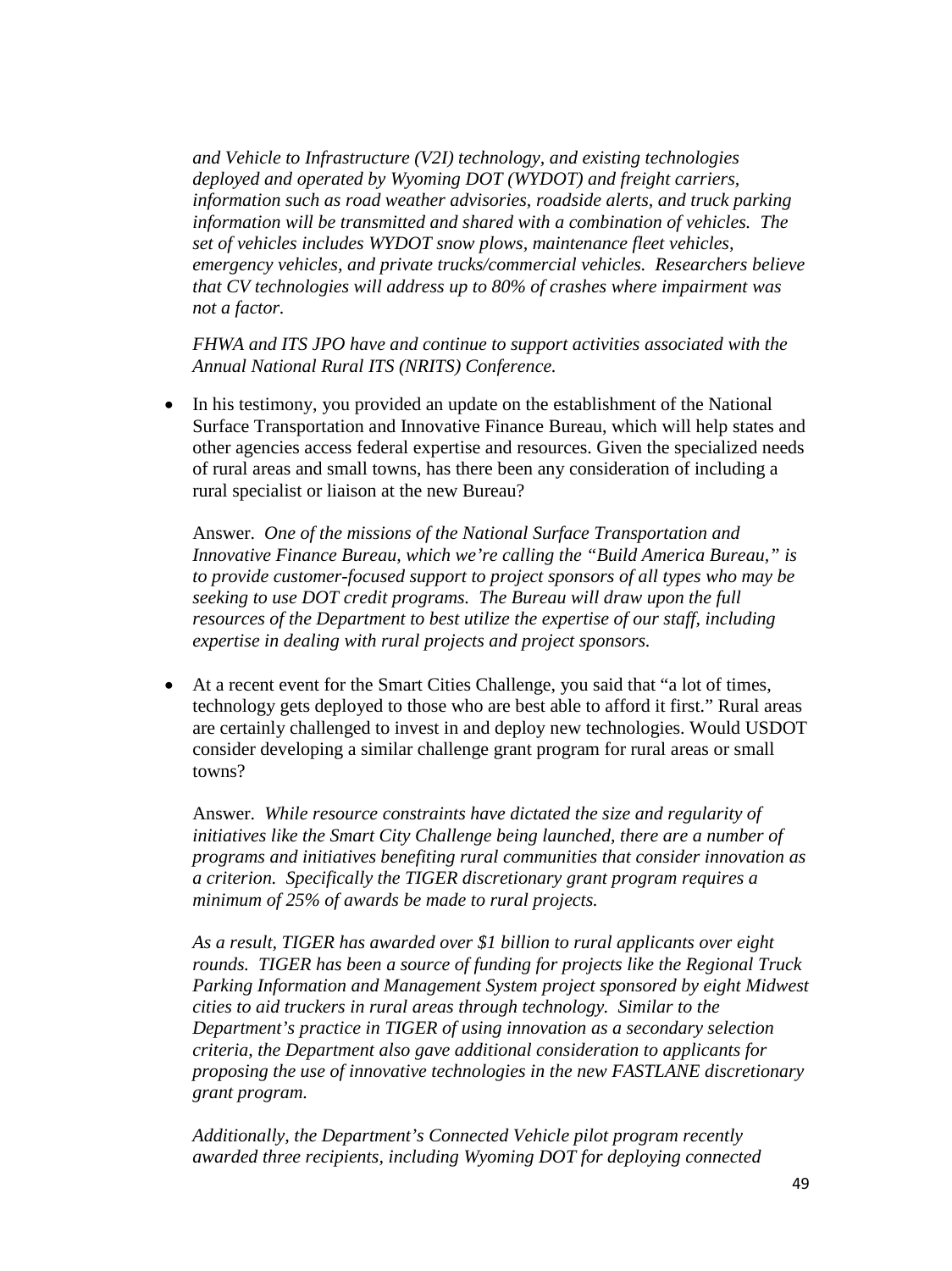*vehicle technology to improve and monitor performance on Interstate 80, which is a freight-intensive corridor with a daily volume of 11,000 to 16,000 vehicles.* 

*Also, two new innovative programs – FTA's Mobility on Demand Sandbox and FHWA's Advanced Transportation Congestion Management Technology Deployment – are built to encourage technology in a way similar to the Smart City Challenge but are less focused on urban areas. We hope to announce the winners of those grants in the coming months.* 

*When we have flexibility in programs to further assist rural regions, the Department has worked to establish important initiatives, such as FTA's Rides-to-Wellness initiative — a transit initiative designed to increase access to care, improve health outcomes, and reduce health care costs in rural places. Supporting innovation in rural areas continues to be a priority, and we're happy to work with Congress to find resources that can be more targeted towards rural challenges.* 

*Question 6*. Secretary Foxx, I regularly hear concerns about new rulemakings placing burdensome requirements on rural states with small state transportation agencies covering large spaces. What efforts are you taking to ensure new rulemakings promote construction of projects and are not creating laborious compliance requirements for staff?

#### Answer. *Please see the response to Question 1.*

*Question 6*. Secretary Foxx, in working with motorcoach operators in Montana two concerns have been raised.

• My understanding is there is outstanding communications with motorcoach industry associations, specifically regarding Federal Motor Carrier Safety Administration's (FMCSA) Final Rule on Lease Interchange for Passenger Carriers. What is the status of USDOT's response to their October 2015 petition for reconsideration?

Answer. *On May 27, 2015, FMCSA published a final rule concerning the lease and interchange of passenger-carrying commercial motor vehicles (CMVs). Its primary purpose is to identify the motor carrier operating a passenger-carrying CMV that is responsible for compliance with the Federal Motor Carrier Safety Regulations. The Agency received numerous petitions for reconsideration and concluded that some have merit. FMCSA, therefore, extended the compliance date of the final rule from January 1, 2017, to January 1, 2018, to allow the Agency time to complete its analysis and amend the rule where necessary.*

*On August 31, 2016, the Agency published a "Notice of Intent" to initiate rulemaking. The notice identified the issues to be addressed. In addition, the Agency will host a roundtable with stakeholders on October 31st, to discuss the scope of the forthcoming rulemaking and ensure that it will adequately address petitioners' major concerns.*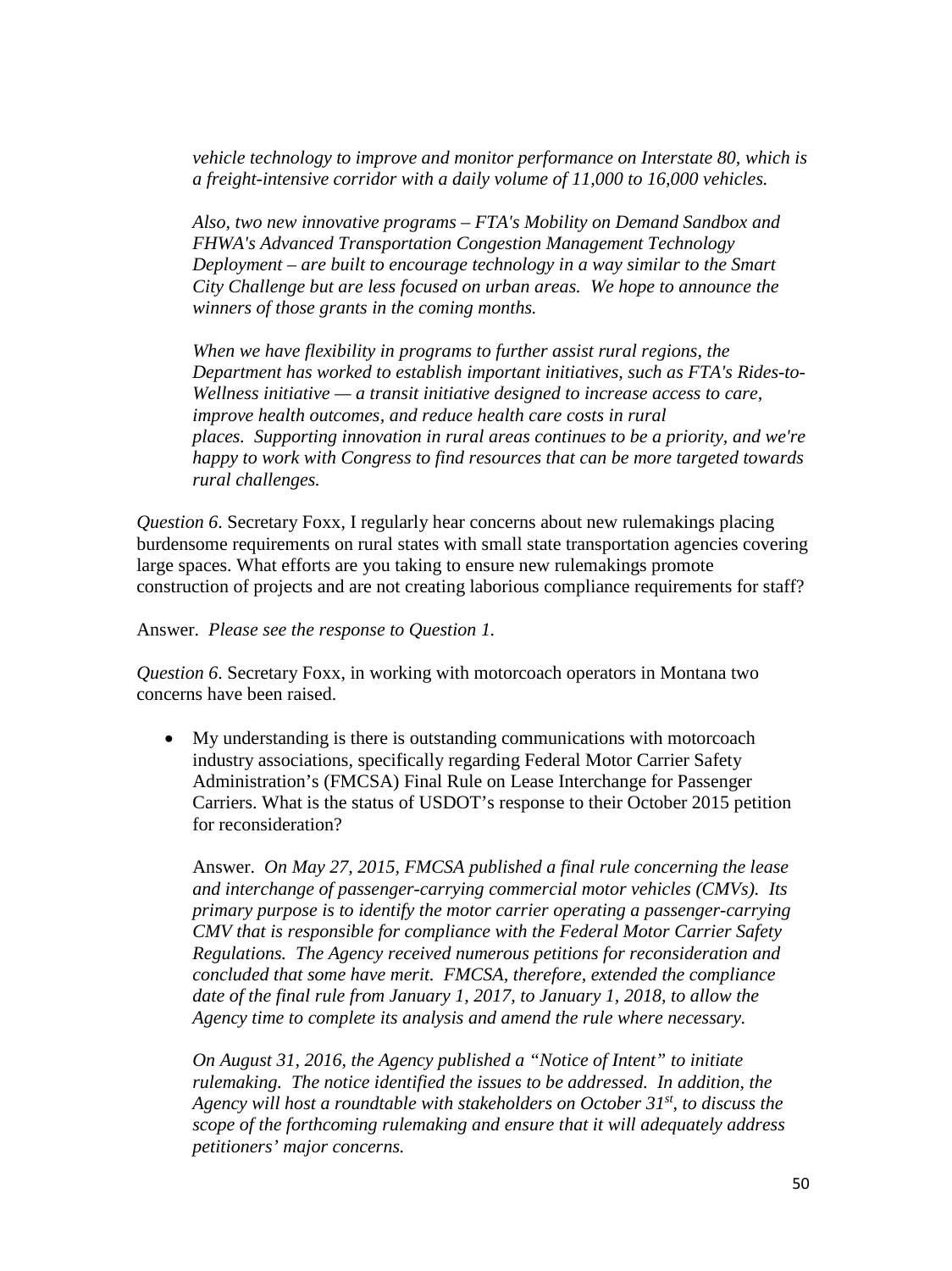• You mentioned in your testimony that the National Academies study of the Compliance, Safety, Accountability (CSA) program is underway now. This study will affect the Safety Fitness Determination (SFD) Notice of Proposed Rulemaking (NPRM) issued in January. The FAST Act requires more than the study, such as the corrective action plan and a certification by the Inspector General. What is the status of the study? How will the final results be incorporated into the SFD rulemaking process?

Answer. *The National Academies of Sciences (NAS) kicked off its review of the CSA program and Safety Measurement System (SMS) on June 29, 2016. Based on FMCSA's contract with NAS, we expect its final report, with any recommendations for changes, in June 2017. The scope of the NAS study, as prescribed in the FAST Act, did not include an assessment of the SFD Notice of Proposed Rulemaking.* 

*The SFD Notice of Proposed Rulemaking was published on January 21, 2016, and the response comment period closed on May 23, 2016. The Agency received approximately 170 comments. FMCSA is currently reviewing the comments to identify any appropriate revisions to the Agency's proposal. This is a significant rulemaking requiring review by the Office of Management and Budget. FMCSA does not expect this final rule to be published before December 2017.* 

*If the National Academies provides recommendations relevant to the SFD final rule, FMCSA will consider them as appropriate when developing the final rule.*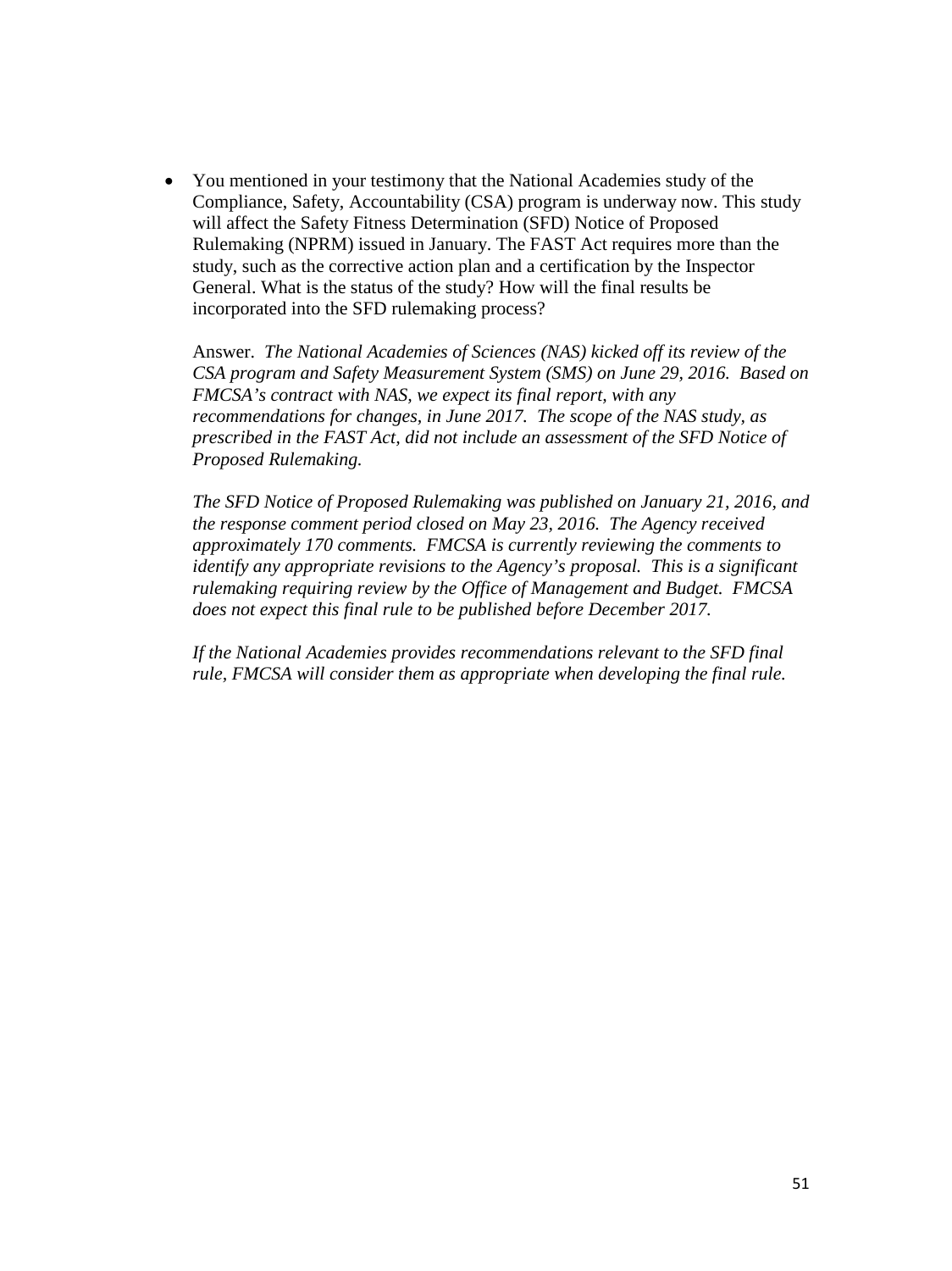## **Response to Written Questions by the Honorable Marco Rubio to Secretary Anthony Foxx**

*Question 1*. The FAST Act requires that the Federal Rail Administration (FRA) to convene the Gulf Coast Rail Service Working Group to evaluate the restoration of an intercity passenger rail service in the Gulf Region, between New Orleans and Orlando, Florida.

• Based on previous and similar Working Group efforts on passenger or freight rail service, does the FRA have any initial estimates of state and local cost-share to restore this passenger line, including estimates on the state and local cost-share in capital investments?

Answer. *Amtrak has conducted two recent studies on restoring passenger rail service along the Gulf Coast that have provided the FRA with some initial estimates on what the service will cost. Amtrak's study titled "Report for the Southern Rail Commission on Potential Gulf Coast Service Restoration Options," which was published in December 2015, provided projections on the annual operating costs. According to this report, two daily corridor trains operated between New Orleans, LA and Mobile, AL would require \$6.97 million in state/local funds to cover the operating costs (the Passenger Rail Investment and Improvement Act [PRIIA] requires State/local funds to cover operating losses on Amtrak routes that are less than 750 miles). If daily Amtrak long-distance service was extended east of New Orleans to Orlando, FL, Amtrak's annual operating costs would increase by \$5.8 million (since long-distance trains are not required to be subsidized by state/local sources). Both a corridor train between New Orleans and Mobile and extending a long-distance train from New Orleans to Orlando would require \$3.78 million in state/local funds and an additional \$5.71 million in Amtrak operating funds. This report did not include any capital cost estimates for restoring passenger rail service along the Gulf Coast.*

*Amtrak's 2009 study titled "PRIIA Section 226 Gulf Coast Service Plan Report" did provide an estimate of \$10.7 million (in 2009 dollars) for the work that is needed to bring the stations between New Orleans and Orlando back to service and into compliance with Americans with Disabilities Act requirements. An updated estimate of the station costs, as well as an estimate of the additional infrastructure improvements that are needed, will be included in the report required by the FAST Act. The State/local match for the capital costs will depend on the requirements of any grants that are awarded to the region for restoring passenger rail service.*

*Question 2*. All Aboard Florida, now known as Brightline, the privately-owned, proposed high-speed passenger rail project in Florida, was slated to begin operating at the beginning of 2016. The \$3.5 billion project was set to leverage both federal and private funds. However, due to lacking private investment, most recently, DOT has offered the private train builders another extension, for another year, to issue over a billion dollars of private activity bonds to partially finance the project.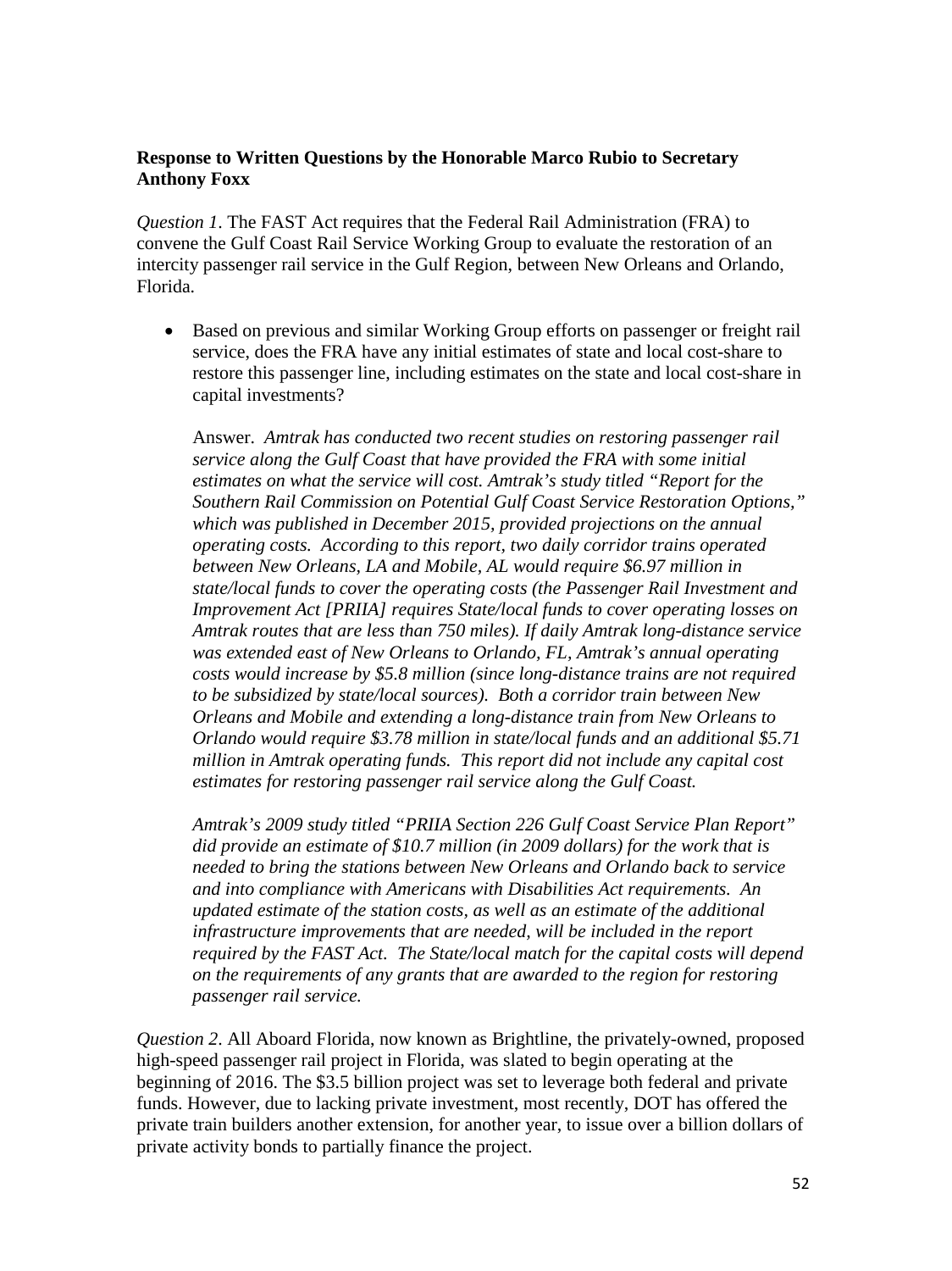• Would you please explain the Department's justifications for these extensions?

Answer. *Section 11143 of Title XI of SAFETEA-LU, passed in 2006, amended section 142 of the Internal Revenue Code to add certain surface transportation projects to the types of privately developed and operated projects for which private activity bonds (PABs) may be issued. The statute set the nationwide limit on allocated authority at \$15 billion. As of July 7, 2016, approximately \$6.5 billion in PABS have been issued by 17 projects, and \$4.7 billion is currently allocated to five additional projects, including \$1.75 billion to the All Aboard Florida project. Approximately \$3.8 billion is unallocated and available immediately for allocation to future projects.*

*In a December 3, 2015 letter to the Department, All Aboard Florida indicated that they had decided to delay the issuance of their bonds due to market conditions, and they were therefore requesting an extension of one year. The Department reviewed their extension request consistent with prior practice, and extended their allocation until January 1, 2017.*

*Question 3*. In your testimony you refer to the FASTLANE grants authorized in the FAST Act. Consistent with the legislation, these grants should only be awarded to "nationally significant freight and highway projects," including highway, freight, bridge, and port projects.

• Can you speak to how DOT determines, on the basis of criteria, which projects, and "key challenges" addressed by the project, will be given priority for grant funding?

Answer. *As described in the Notice of Funding Opportunity published on March 2, 2016, in evaluating FY 2016 FASTLANE applications, DOT considered the extent to which the project addressed the statutory selection criteria and met program requirements. The selection criteria included: Economic, Mobility, Safety, and Community and Environmental Outcomes, Partnership and Innovation, and Cost Share.* 

The law indicates that each Fiscal Year, 10% of the FASTLANE grants (at least \$5 million) are used for "small projects." Can you speak to what constitutes a "small project," and how DOT will determine this project selection?

Answer. *According to 23 U.S.C § 117(e), small projects are projects which do not satisfy the minimum cost threshold described under 23 U.S.C. § 117(d)(1)(b). This threshold, as applied to total project cost, is the lesser of \$100 million; 30 percent of a State's FY 2015 Federal-aid apportionment if the project is located in one State; or 50 percent of the larger participating State's FY 2015 apportionment for projects located in more than one State. Additional information on this threshold can be found in the Notice of Funding Opportunity published on March 2, 2016. The Department reviews all small project*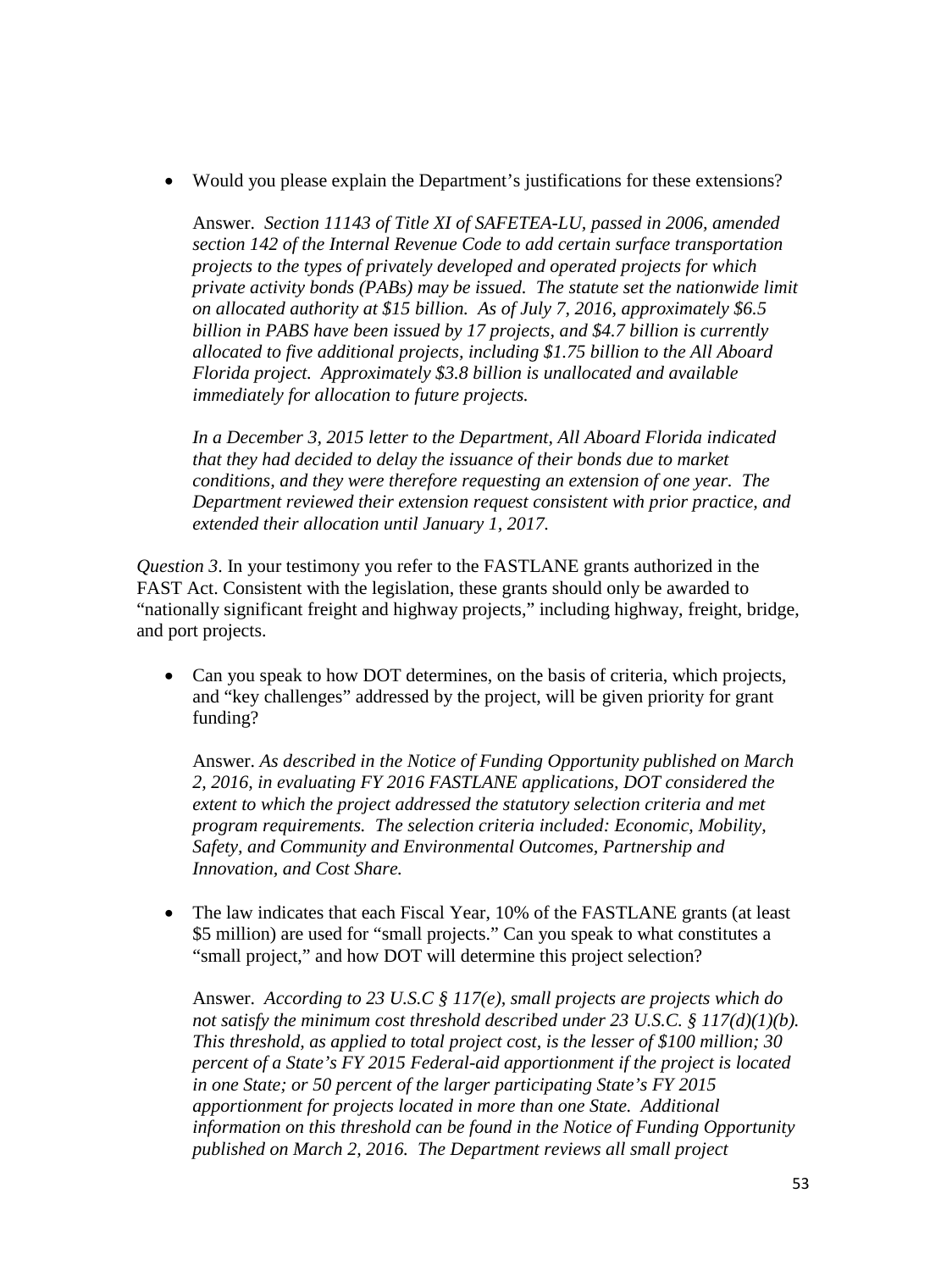*applications received in accordance with the statutory requirements of the FAST Act and the selection criteria listed in the Notice of Funding Opportunity.* 

*Question 4*. Last week, the Department of Transportation approved six U.S. domestic airlines to begin scheduled flights to nine Cuban airports. On February 16, 2016, the Department of Transportation signed a non-legally-binding arrangement to re-establish scheduled air service between the two countries.

• Why did the Administration choose a non-legally binding arrangement?

Answer. *During the December 2015, talks, the U.S. and Cuban delegations affirmed their desire to begin, at the appropriate moment, the process of negotiating a new binding bilateral air transport agreement. In the interim, the nonbinding arrangement provides an appropriate legal framework under which scheduled services between our countries can resume and charter services can continue.* 

• What was the criteria for choosing the Cuban airports to which U.S. flights would be authorized?

Answer. *Cuba lists ten airports as eligible to receive international service. The governments determined to make each of the international airports in Cuba and in the United States available to international service by duly authorized carriers.*

*Question 5*. Among those Cuban airports chosen are Varadero (Matanzas), Cayo Coco, and Cayo Largo. These three airports are feeders to the Cuban military's isolated beach resorts.

• How do those flights fit into the U.S. legal criteria for people-to-people travel?

Answer. *It is the Department's understanding that travelers will need to comply with the applicable requirements and regulations of other U.S. agencies and with all applicable laws of the United States, regardless of their point of entry to Cuba. The Department of Treasury Office of Foreign Asset Control could provide more detailed information regarding requirements and regulations regarding authorized travel to Cuba.*

• Do these flights seek to circumvent legal restrictions on tourism-related transactions towards Cuba?

Answer. *Any award of economic authority by the Department of Transportation to an airline will not relieve U.S. carriers or travelers from complying with the applicable requirements and regulations of other U.S. agencies, and with all applicable laws of the United States. It is the Department's understanding that the Department of the Treasury's Office of Foreign Asset Control has issued general licenses within the 12 categories of authorized travel for many travel-*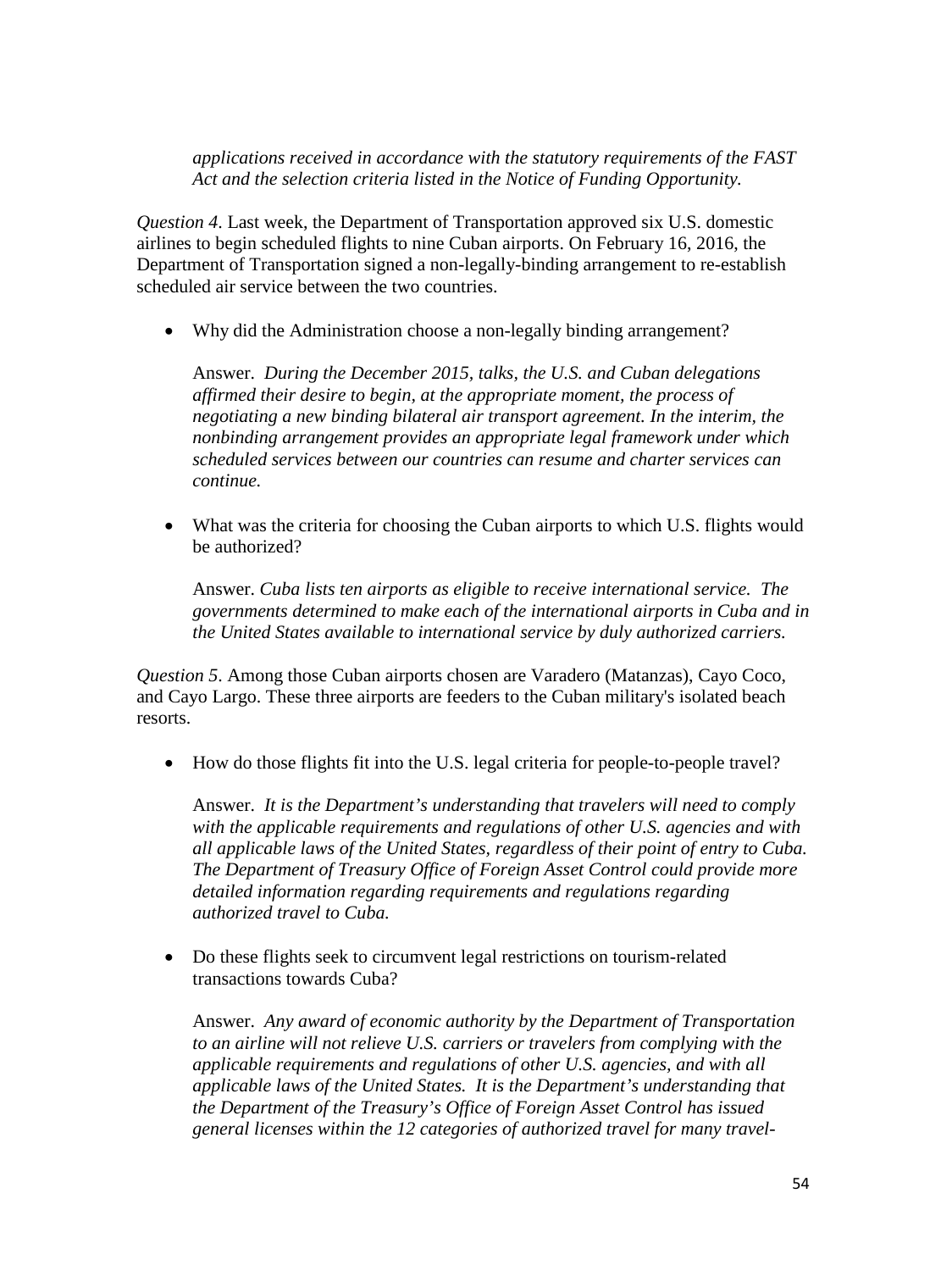*related transactions to, from, or within Cuba that previously required a specific license, but that travel for "tourist activities" remains prohibited by statute.*

*Question 6*. A recent hearing in the House Homeland Security Committee revealed that Transportation Security Administration (TSA) officials have privately raised serious security concerns with lawmakers regarding the suitability of some of these Cuban airports. Why did the Administration choose a non-legally binding arrangement?

• Have all nine Cuban airports been independently evaluated by U.S. personnel to ensure they meet security and infrastructure criteria?

Answer. *The Department of Homeland Security has authority over issues of airport security.*

• Will TSA officials be stationed at all nine Cuban airports with direct flights to the United States?

Answer. *The Department of Homeland Security has authority over issues related to the deployment of Transportation Security Administration (TSA) personnel.* 

• Will the U.S. airlines awarded these flights have independent personnel -- not hired through the Cuban government -- stationed at these nine airports? Or is the Administration fully outsourcing our security requirements to the Cuban government?

Answer. *The Department of Homeland Security has authority over issues of airport security.*

*Question 7*. What level of confidence does the U.S. government have in the integrity and security of the Cuban government's policies regarding issuance of visas to third country nationals?

• Will U.S. authorities have independent security verification?

Answer. *The Department of Homeland Security has authority over immigration and entry issues.*

*Question 8*. Among the nine selected Cuban airports, can you confirm whether any of these airports are confiscated properties from the Cuban government?

Answer. *The Department has no information on whether these airports are properties confiscated by the Cuban government*

*Question 9*. The 5.9 GHz band is important to the automotive industry's hopes for ITS crash-avoidance systems and to address the pressing need for additional spectrum for consumer wireless services. Congress instructed the FCC and DOT to work out a sharing approach, and I've worked to push the process forward. We must find an approach that